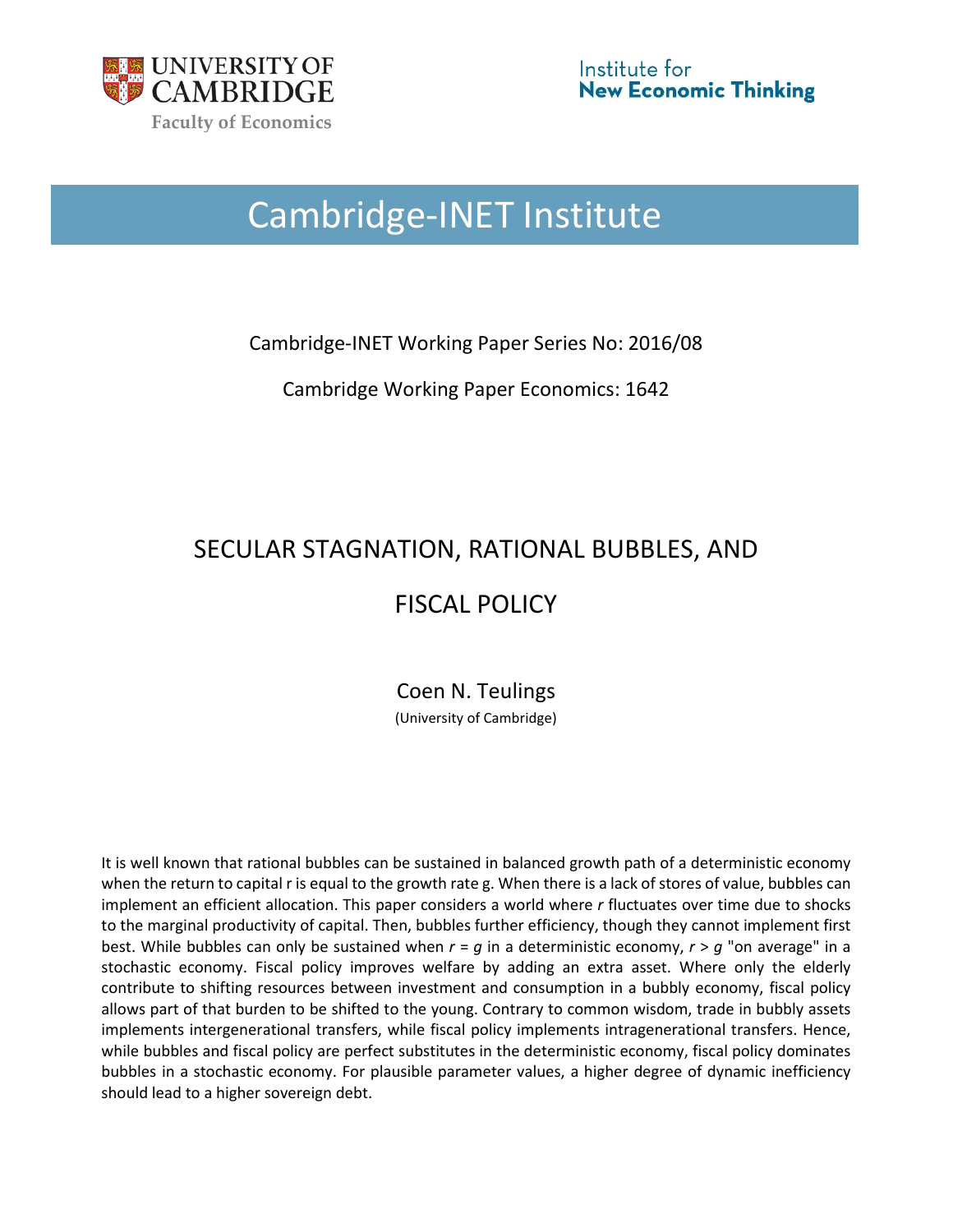# Secular Stagnation, Rational Bubbles, and Fiscal Policy

Coen N. Teulings<sup>1</sup> University of Cambridge cnt23@cam.ac.uk July 22, 2016

#### Abstract

It is well known that rational bubbles can be sustained in balanced growth path of a deterministic economy when the return to capital  $r$  is equal to the growth rate g. When there is a lack of stores of value, bubbles can implement an efficient allocation. This paper considers a world where  $r$  fluctuates over time due to shocks to the marginal productivity of capital. Then, bubbles further efficiency, though they cannot implement first best. While bubbles can only be sustained when  $r = g$  in a deterministic economy,  $r > g$  "on average" in a stochastic economy. Fiscal policy improves welfare by adding an extra asset. Where only the elderly contribute to shifting resources between investment and consumption in a bubbly economy, fiscal policy allows part of that burden to be shifted to the young. Contrary to common wisdom, trade in bubbly assets implements *intergenerational* transfers, while fiscal policy implements *intragenerational transfers*. Hence, while bubbles and fiscal policy are perfect substitutes in the deterministic economy, fiscal policy dominates bubbles in a stochastic economy. For plausible parameter values, a higher degree of dynamic inefficiency should lead to a higher sovereign debt.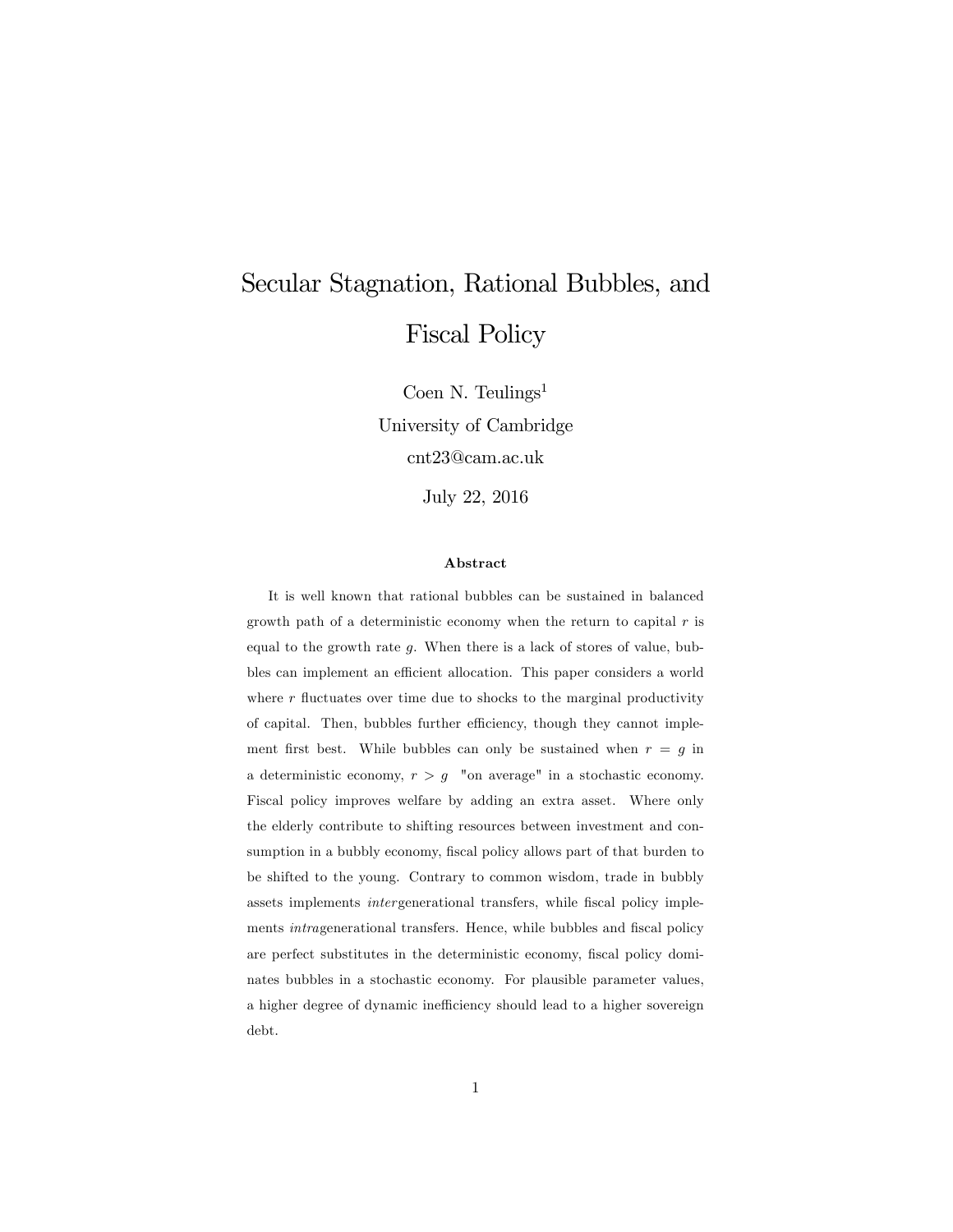Keywords: rational bubbles, fiscal policy, Secular Stagnation JEL codes: E44, E62

The author thanks participants in seminars in Cambridge, CES-Ifo in Venice, the Blendheim Centre in Princeton, Jeffrey Campbell, Vasco Carvalho, Giancarlo Corsetti, Emmanuel Fahri, Axel Gottfries, Harald Uhlig, Chris Sims, and Jaume Ventura for their comments.

## 1 Introduction

 ${}<sup>4</sup>$ There is increasing concern that we may be in an era of secular stagnation in which there is insufficient investment demand to absorb all the financial savings done by households and corporations, even with interest rates so low as to risk financial bubbles."

Lawrence Summers, Boston Globe, April 11, 2014

Real interest rates have come down steadily over the past thirty years. This phenomenon has been dubbed secular stagnation, see Richard Baldwin and Coen Teulings (2014) and IMF (2014, Chapter 3) for an overview of this debate. High precautionary saving in China, lower fertility and the increase in life expectancy have increased the supply of savings. Lower growth, the steady drop in the prices of capital goods, and a shift of economic activity towards IT with a low demand for capital have reduced investment demand. These factors have caused a worldwide decline in real interest rates, which has led to bubbles in asset prices. This paper addresses the question whether bubbles add to the resilience of the economy. We analyze this problem in a Walrasian world, where all markets are perfectly competitive, where Sayís Law always holds and where expectations are rational. We assume that monetary authorities, by some divine touch, are able to avoid the zero lower bound for the nominal interest rate. The only missing market is that for intergenerational transfers. Bubbles are shown to partly fill the gap of this missing market.

Jean Tiroleís (1985) celebrated paper on the feasibility of rational bubbles is the starting point of our analysis. A bubbly asset is defined as an asset that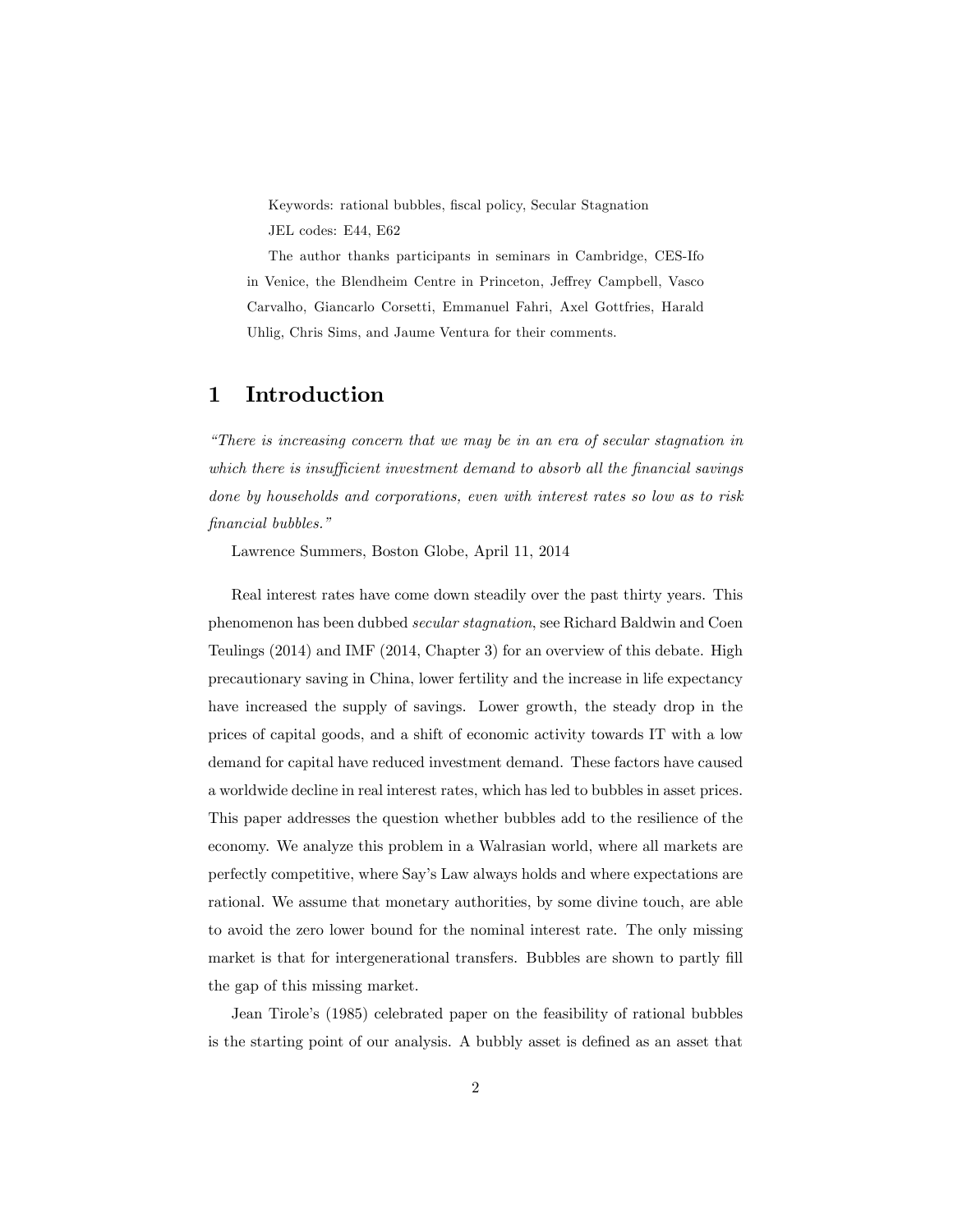commands a higher price than the NPV of its expected future dividends. Tirole considers an overlapping generations model similar to that of Peter Diamond (1965) and Olivier Blanchard (1985). He shows that rational bubbles can be sustained along a balance growth path when the return on capital  $r$  is equal to the real growth rate  $g$ . Suppose youngsters save a fixed share of their income for future consumption. They can either invest in capital for a return  $r$  or buy a bubbly asset to be sold to the next generation. Since saving grows at rate g along a balanced growth path, spending on the bubbly asset grows at a rate g. When the supply of bubbly assets is fixed, its price therefore increases at a rate g. If  $r > g$ , buying bubbly assets would not be a profitable strategy. If  $r < g$ , nobody would invest in capital and its return would go up till either  $r = g$  or there is no investment in capital at all. The condition  $r < g$  is Peter Diamond's (1965) condition for dynamic inefficiency;  $r < g$  is also Henry Aaron's (1966) condition for Pay-As-You-Go  $(PAYG)$  pension systems to be more efficient than funded systems. Bubbles are a substitute for PAYG pensions: the young pay the old either by buying their bubbly asset, or by the government taxing them to pay pensions to the old. Though widely different from a financial point of view, both institutions yield the same allocation of resources.

The contribution of this paper is to consider the role of bubbles when  $r$ varies over time due to shocks to the marginal productivity of capital, such that the economy jumps back and forth between  $r = g$  and  $r > g$ . We analyze the potential role of fiscal policy in this type of world. In Tirole's balanced growth analysis analysis  $r$  is constant over time. Hence, either buying bubbly assets is attractive  $(r = g)$ , or it is not  $(r > g)$ . The economy does not have to jump back and forth between both states along a balanced growth path. In an economy with shocks to the return to capital, jumping back and forth between both regimes might be desirable. However, it poses its own problems. The problem is similar to switching back and forth from a funded to a PAYG pension system. Switching to a PAYG system (such as is attractive when switching from  $r > g$ to  $r = g$  is simple, since the stock of savings becomes available for current consumption. Switching back from PAYG to a funded system is hard, since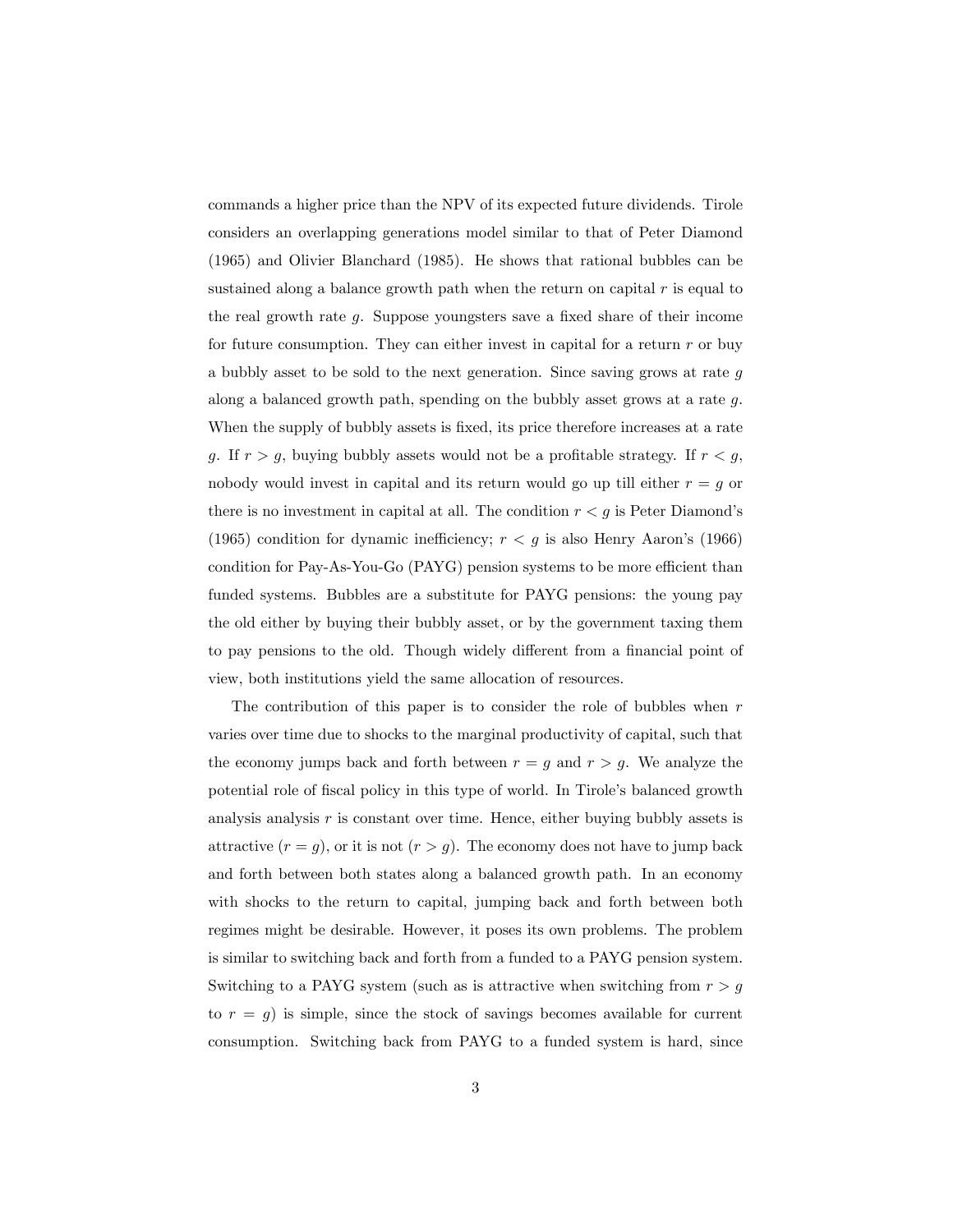one cohort has to give up consumption to rebuild the capital stock. We show that bubbly assets provide a useful instrument in this context. Suppose that  $r$ is temporarily low due to an investment slump. Then, the young do not want to invest all their savings in capital. Instead, they buy the bubbly asset. This raises the price of this asset. Hence, the elderly, who hold these assets, receive a windfall profit, which they spend on extra consumption. A reverse mechanism occurs during an investment boom. The variation in the price of the bubbly asset is therefore an instrument for shifting resources between consumption and investment, depending on the return on productive investment, or equivalently, it is an instrument for shifting aggregate consumption over time. Despite the risk of a future capital loss, buying bubbly assets is a rational strategy for the young.

The key contribution of the paper is to show the distinct role of fiscal policy in a world with unexpected shocks in the return to capital. In Tirole's balance growth world, bubbles and fiscal policy are perfect substitutes. Every additional dollar of sovereign debt reduces the value of the stock of bubbly assets by one dollar. This perfect substitutability no longer holds in an economy with unexpected shocks in  $r$ . Shifts between investment and consumption due to variations in r are equivalent to shifts in consumption between generations. One would expect that such shifts can only be implemented when enforced by the government. However, trade in bubbly assets is shown to be a substitute - albeit imperfect - for transfers enforced by the government. A bubbly equilibrium is therefore more efficient than the naive market equilibrium where all assets are priced according to the NPV of the expected future dividends. However, bubbly assets do not allow the implementation of the Örst-best allocation of resources to consumption and investment (the latter statement is contingent on the exact efficiency concept applied as the wealth of various cohorts has to be aggregated).

Even though bubbly assets are shown to further efficiency by shifting resources from investment to consumption during an investment slump and from consumption to investment during a boom, a simple fiscal policy rule is shown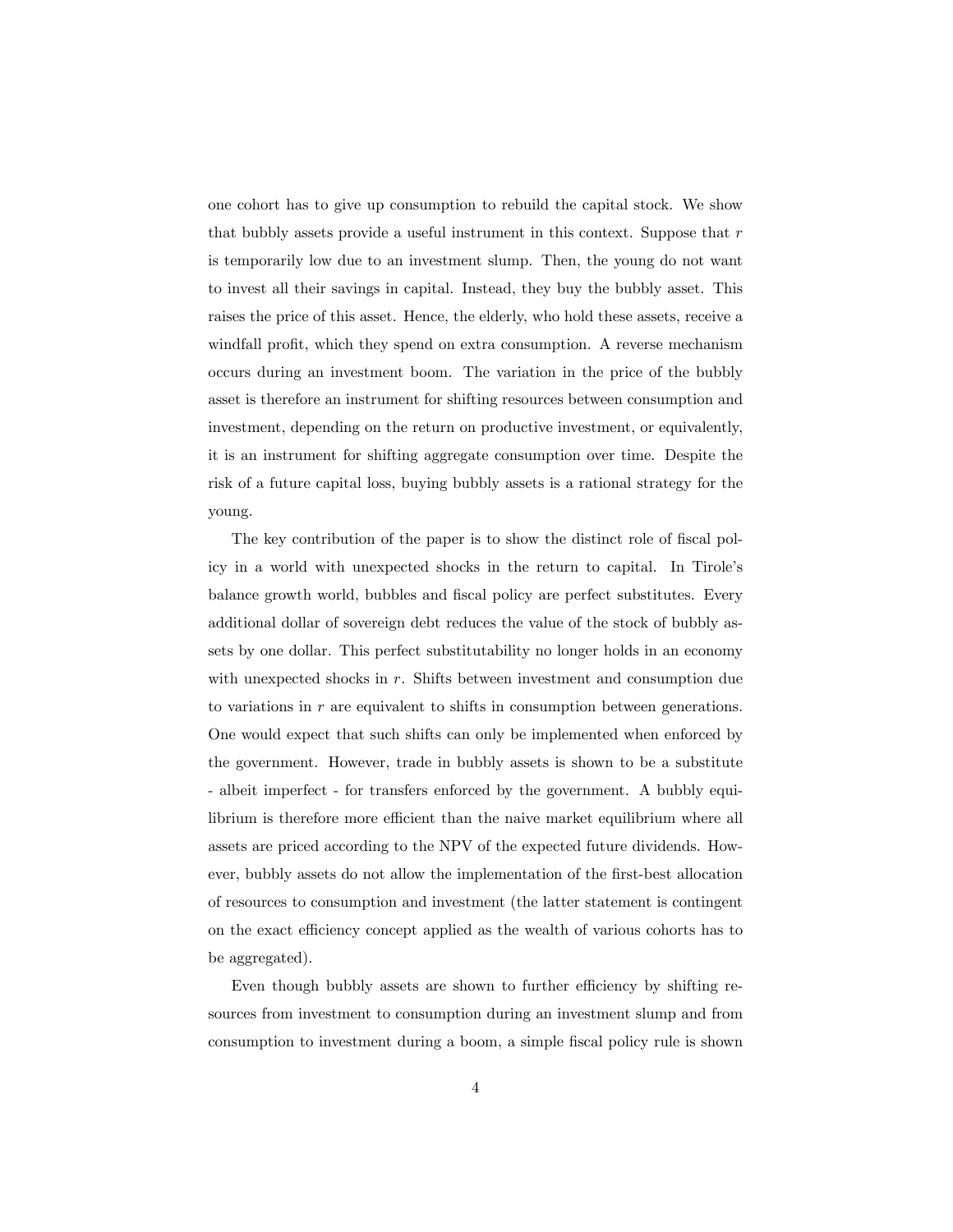to be superior to trade in bubbly assets. The drawback of relying on trade in bubbly assets is that the elderly bear the full cost of adjustment. During an investment slump, the price they get for their holding of bubbly assets is high. Hence, they can consume more. The reverse holds during a boom. The full burden of the variability of consumption falls therefore on the elderly. Fiscal policy can share this burden between the young and the old. Consider a policy rule where the government commits to issuing a fixed amount of debt every period. It repays the debt from the previous period by receipts of the sale of new bonds this period. During an investment slump, the price of these bonds is high (i.e. the interest-rate is low). Hence, the government runs a surplus on its debt operations. This surplus is distributed among the young in the form of a temporary tax relief. The young save part of this tax relief for consumption during retirement, but another part will be spend on current consumption. The latter part contributes to the shift of resources from investment to consumption. This mechanism works the other way around during a boom. We enter a strange world in which bubbles implement *intergenerational* transfers without enforcement by the government, while fiscal policy is a prerequisite for implementing intragenerational transfers. Fiscal policy can therefore improve welfare. Under quite plausible parameter values, the level of sovereign debt should be set such as to eliminate bubbles entirely and to let sovereign debt absorb all the excess saving that gives rise to the dynamic inefficiency. Hence, no bubbles would emerge in this equilibrium.

We introduce the concepts of ex post and ex ante risk on the return on productive investments. Ex post risk is the standard type of stochastic uncertainty of which the realization is known only after the investment is made. It makes productive investment a risky endeavour. In contrast, the realization of ex ante risk is known at the moment that the investment is made. The part that is unknown is the  $ex$  ante risk on tomorrow's investment. This risk does not affect the return on today's productive investments, but it does affect the return on todayís purchase of the bubbly asset, because tomorrowís price of the bubbly asset is negatively related to tomorrowís expected return on productive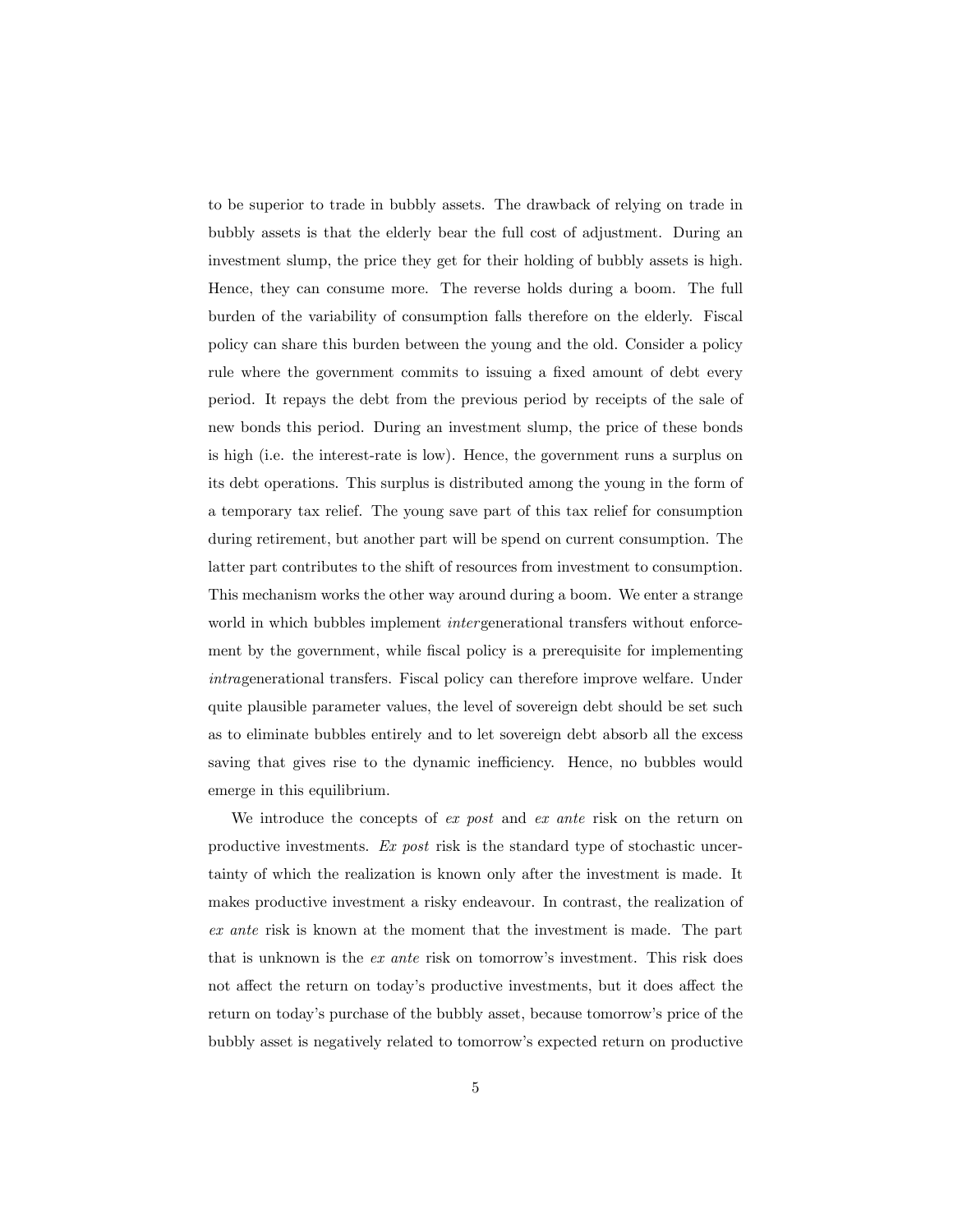investment, which depends on tomorrow's ex ante risk.

Empirical research done after Tirole (1985) has cast doubt on the practical relevance of his argument. Andrew Abel, Gregory Mankiw, Lawrence Summers and Richard Zeckhauser (1987) showed that for an economy to be dynamically inefficient the capital sector must be a net sink: investment should exceed dividends. They showed that this condition is violated empirically by a wide margin. However, Francois Geerolf (2013) showed recently that when the criterion for the existence of rents is corrected for some factors (like natural resources), the economy might have been in a dynamic inefficient state frequently. This paper shows that when the economy switches back and forth between  $r = g$  and  $r > g$ , the capital sector has positive outlays on average. Where Tirole's (1985) analysis yields the conclusion that  $r = g$  is a prerequisite for the existence of rational bubbles, this paper leads to the conclusion that bubbles guarantee that  $r > g$ "on average".

We extend the analysis one step further by allowing for risk aversion. Then, government debt also acts as an insurance device. Investing in sovereign debt when young offers a generation partial insurance to both the  $ex$  ante risk on buying bubbly assets and the ex post risk on investing in capital when they are old. The government charges an insurance premium on issuing these bonds that allows it to run a deficit "on average".

The condition of dynamic inefficiency has been argued not to correspond to what we usually associate with bubbly episodes. These episodes are characterized by high investment driven by waves of optimism, not by low investment, as in Tiroleís model. Alberto Martin and Jaume Ventura (2012) analyze a world with distorted financial markets where bubbles enable the transfer of wealth from inefficient to efficient investors or where bubbles provide the collateral needed to support these transfers, see their 2014 paper and also Ricardo Caballero, Emmanuel Farhi and Mohamad Hammour (2006). However, not all bubbly episodes seem to support waves of high investment, consider, for example, the analysis of the hike in oil prices just before the demise of Lehman Brothers in 2008 by Caballero, Farhi, and Pierre Gourinchas (2008). Manuel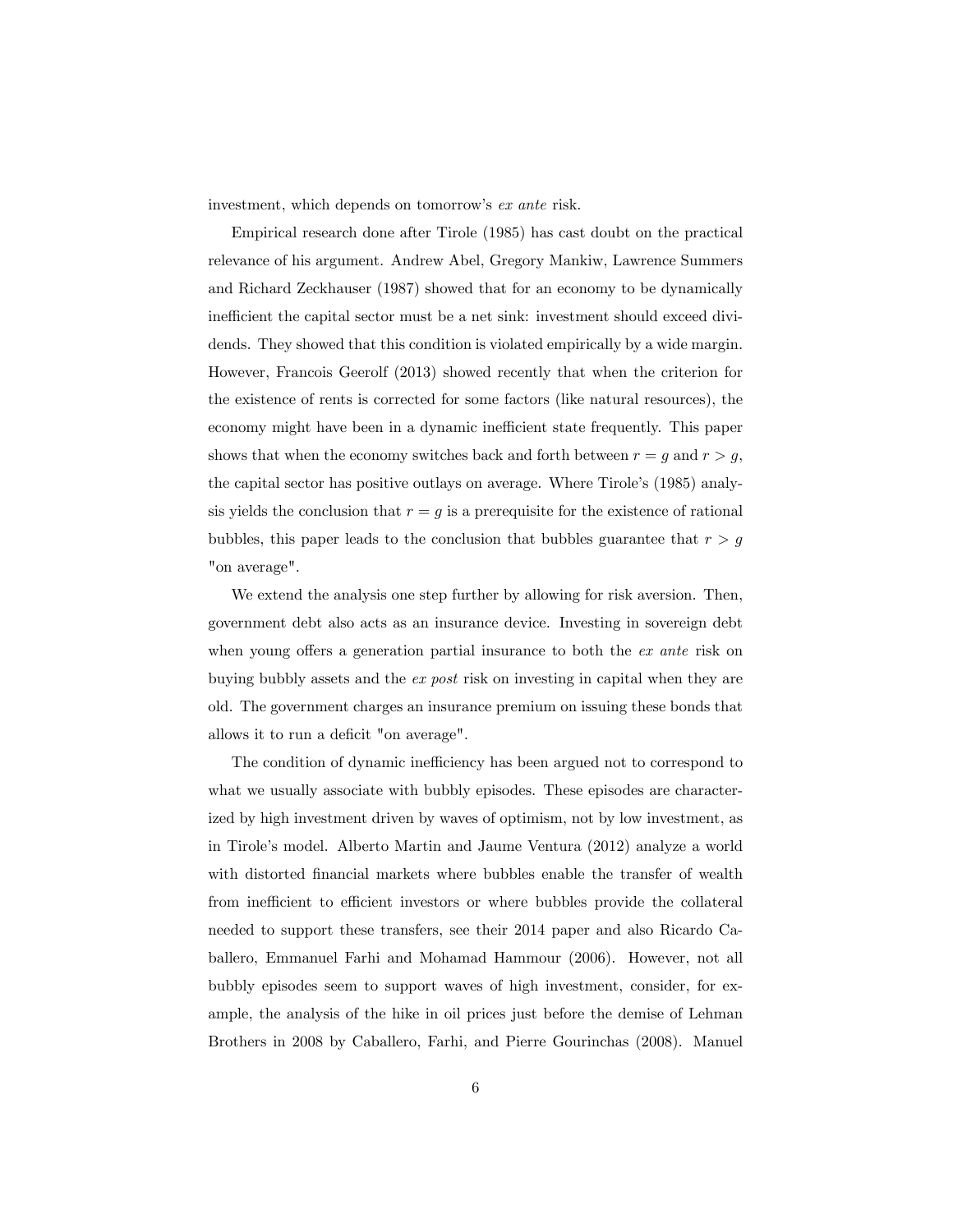Santos and Michael Woodford (1997) worked out in their paper the conditions for the feasibility of rational bubbles.

This paper proceeds as follows. Section 2 considers the simplest economy that exhibits our mechanism. We use a convenient production function which allows an analytical solution by ruling out complementarity between labour and capital. The young save a fixed amount, which can be stored either in capital or in bubbly assets. The decision on how to store resources is the only margin of adjustment. Section 3 presents the core argument regarding fiscal policy. It extends the model of Section 2 by allowing for intertemporal substitution in consumption and by introducing the trade-off for a generation between consumption today and consumption tomorrow. This model has essentially two parameters, the average degree of dynamic inefficiency when all savings are invested in capital  $\mu$  and the share  $\eta$  of lifetime wealth that is saved for retirement. These parameters characterize the essential mechanisms in our model. The higher the average degree of dynamic inefficiency, the higher must be sovereign debt to absorb excess saving. The lower  $\eta$ , the higher the share of the young in lifetime consumption and hence the larger the share of the burden cyclical adjustment in consumption that should be attributed to them. This can be done by fiscal policy only. Section 4 relaxes the assumption of risk-neutrality. Section 5 concludes.

## 2 The basic model

#### 2.1 Core assumptions for all three models

The three models considered in this paper share a common set of assumptions. We consider an economy that is populated by overlapping generations living for two periods. During each period, a cohort of elderly dies, while a new young cohort enters the economy. In the Örst stage of their life, when young, this cohort works and receives labour income. In the second stage, when old, the cohort is retired and can only consume what is saved from the first stage. We apply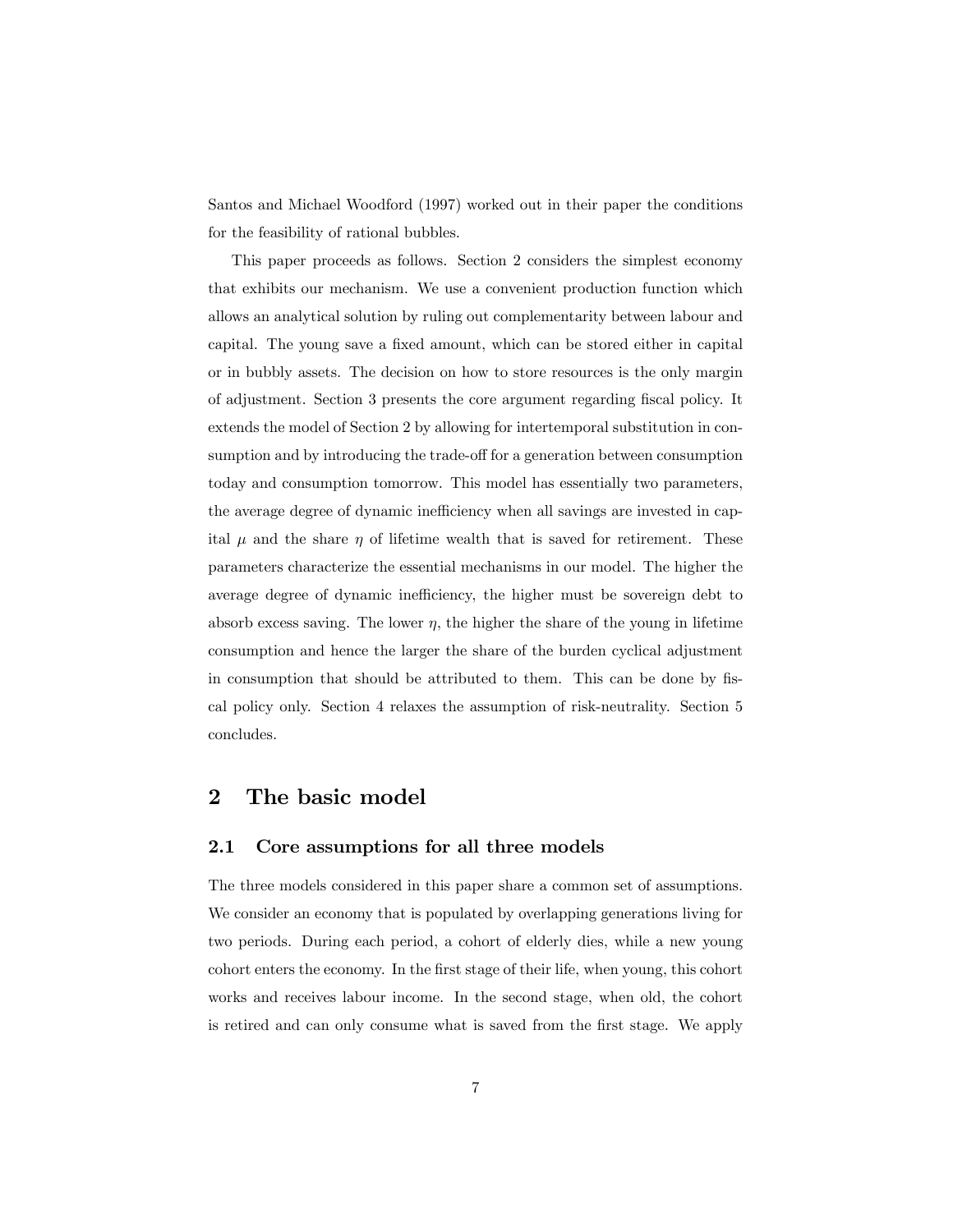the maximum convenience principle in modelling. Without loss of generality, we set the rates of population growth and technological progress equal to zero (hence:  $g = 0$ ). The size of each cohort is normalized to unity. The young have two options for storing resources for consumption in the second stage of life: investing in vineyards or buying the bubbly asset. Their first option, to invest in vineyards, we refer to as productive investment. These investments are depleted in one period and yield a physical return. Since investments are fully depleted, investment is equal to the capital stock. Since  $g = 0$ , investing is dynamically efficient as long as one unit of investment yields a return of at least one unit of output. Alternatively, they can buy a bubbly asset, which we refer to as gold. Gold can neither be (re)produced nor become depleted. Its supply is normalized to unity. Holding gold does not enter the utility function. Say's law holds in this economy, expectations are rational, and markets clear and are perfectly competitive.

#### 2.2 Assumptions for the basic model

In the basic model discussed in this section, the young save one unit of their income for consumption in the second stage of their life. The rest is consumed during the first stage. Since the income and the share of saving of the young are fixed by assumption, their consumption is also fixed. Hence, we focus entirely on the consumption of the old. All agents are risk-neutral. Hence, expected consumption of the old is a sufficient statistic for the utility of a generation.

Each member of a cohort owns a vineyard. When young, he chooses how much to invest in his vineyard. The relation between the input of capital in period t and output in period  $t + 1$  is given by a production function  $f(\cdot)$ :

$$
f(k_t, u_t) = \ln (k_t + u_t) + g(u_t),
$$
  
\n
$$
f_k(k_t, u_t) = (k_t + u_t)^{-1},
$$
\n(1)

for any  $k_t + u_t > 0$ ;  $k_t$  is capital per worker,  $0 \le k_t \le 1$  (since the capital stock can never exceed the available savings);  $g(\cdot)$  is an arbitrary function,  $g(\cdot) \geq 0$ ;  $u_t$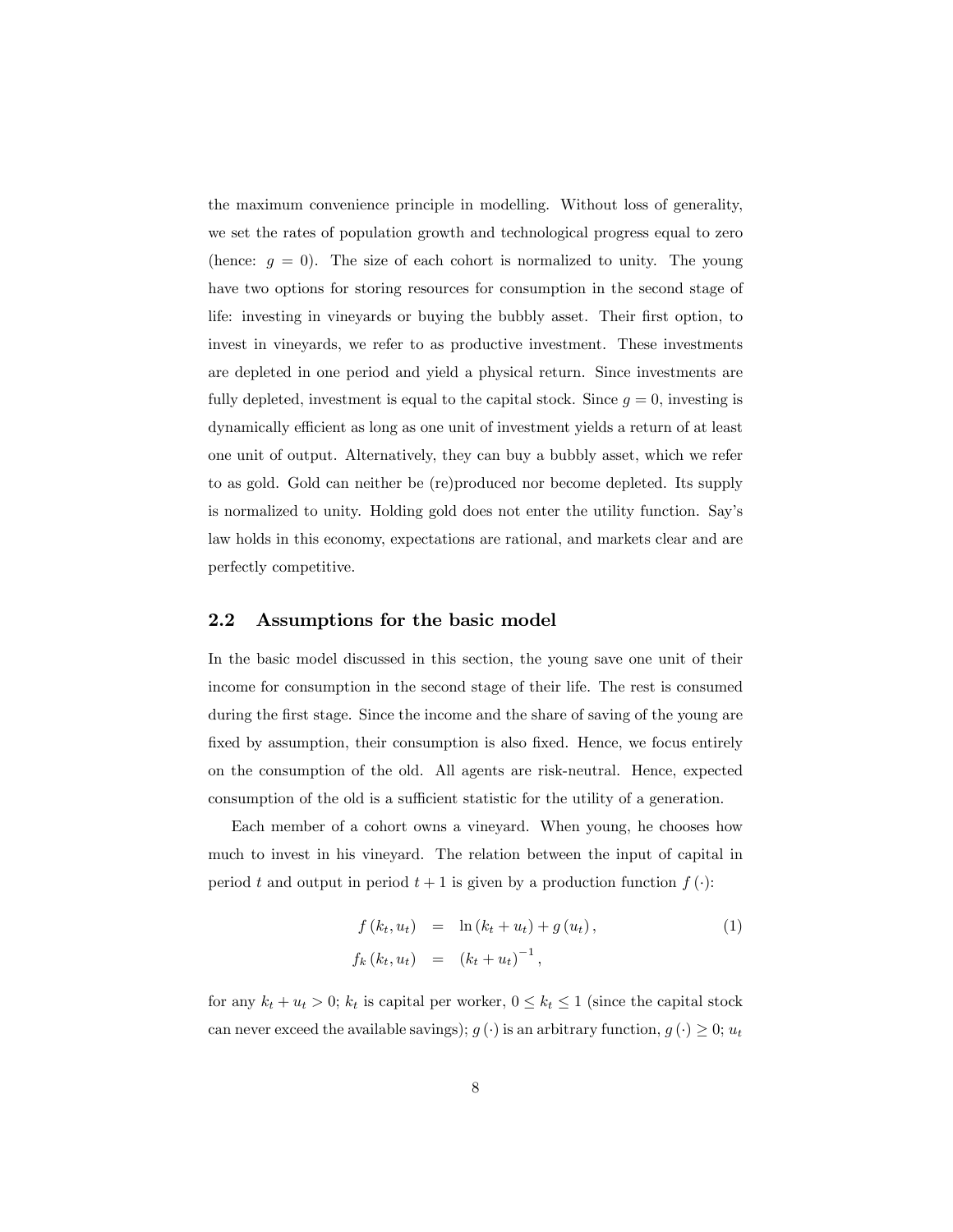is an i.i.d. technology shock with support  $u_t \in [u^-, u^+]$ , expectation  $E[u_t] = \mu$ and variance  $Var[u_t] = \sigma^2$ .

This production function exhibits the standard feature of diminishing returns to capital with a positive first derivative and a negative second derivative,  $f_k(k_t, u_t) > 0$  and  $f_{kk}(k_t, u_t) < 0$ , where the subscript k refers to the partial derivative with respect to k. The logaritmic functional form has the advantage that it yields a closed-form solution for our model. Other functional forms, like the standard  $f(k_t, u_t) = (k_t + u_t)^{\alpha}, \alpha \in (0, 1)$ , would yield similar results, but no closed form solutions. Our production function is non-standard as it does not allow complementarity between labour and capital. With complementarity, investment of the current generation youngsters would have a positive external effect on wages of the next generation. Leaving out this complementarity eliminates this effect. The technology shock  $u_t$  is additively capital augmenting:  $u_t$  is a perfect substitute for capital. Due to diminishing returns on capital, a higher  $u_t$  reduces the return on capital for a given level of  $k_t$ . A high value of  $u_t$  therefore leads to an investment slump, a low value to an investment boom.

The crucial feature of this economy is that  $u_t$  captures ex ante investment risk. Ex ante risk differs from the standard ex post risk in that its realization is known at the moment the young decide on how much to invest in their vineyard.  $Ex\ post$  risk is irrelevant in the current model with risk-neutrality. It will be introduced in Section 4, where we allow for risk aversion.

The function  $g(u_t)$  plays no role in the analysis. It has been added here merely to show that the model can handle different types of technology shocks. Suppose  $g(u_t) = 0$  for all  $u_t$ . Then output is an increasing function of  $u_t$ : an investment slump goes hand-in-hand with high levels of output. This is not the way we tend to think about investment slumps. We can deal with that by making  $g(u_t)$  a declining function of  $u_t$ , such that investment and output are positively correlated. The only thing that matters for the analysis in this paper is the investment part of the story. Hence, for the sake of notational convenience, we set  $g(u_t) = 0$ , noting that we can generate any desired correlation between investment and output by a proper definition of  $g(u_t)$ .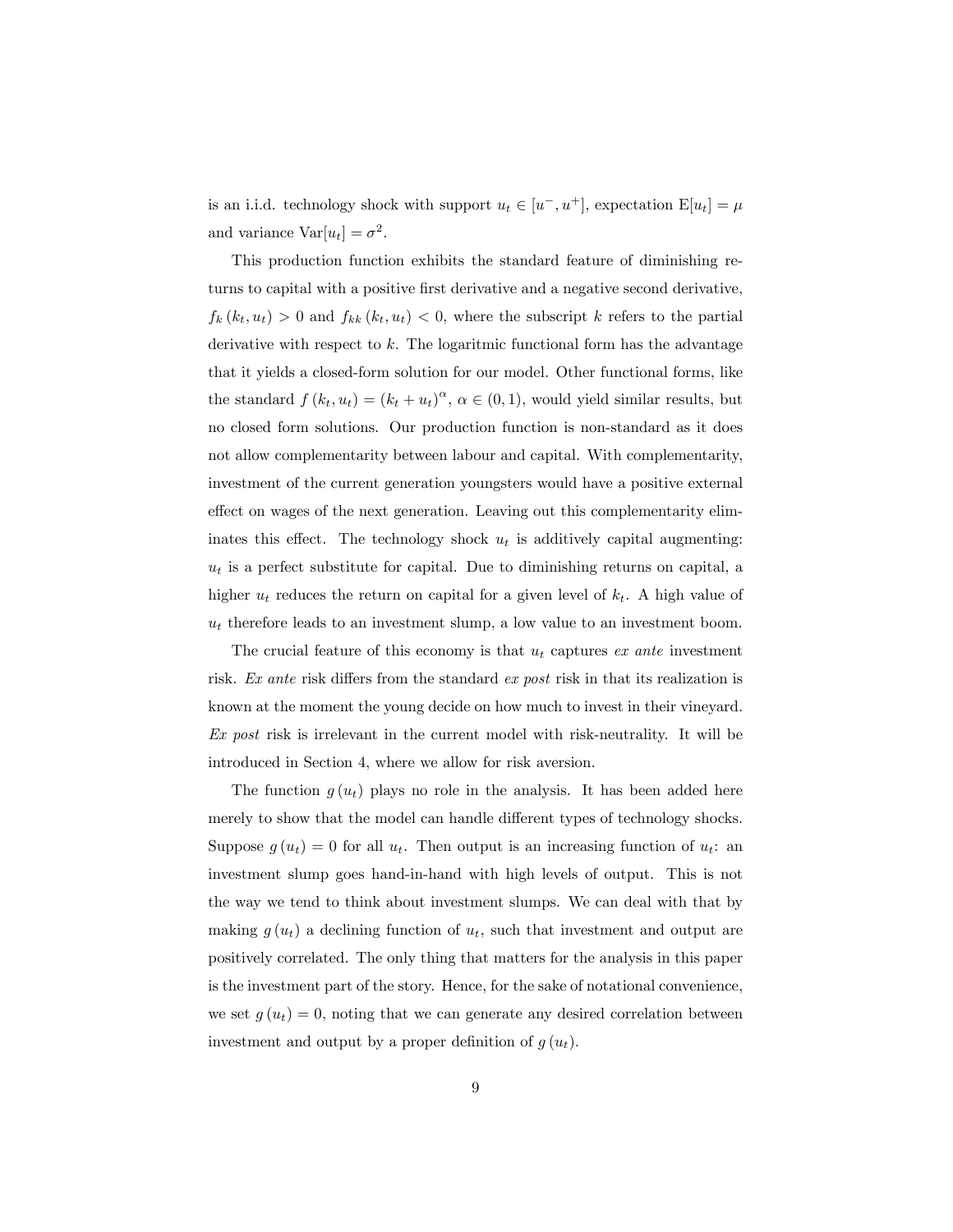Since  $k_t + u_t > 0$  must hold for  $\ln (k_t + u_t)$  to be defined, and since  $k_t \in [0, 1]$ , we must impose some constraints on the support of  $u_t$ . Since  $k_t \leq 1$ , a necessary condition is  $u_t > -1$ , implying  $u^- > -1$ . For all equilibria considered in this paper the condition  $k_t > -u_t$  is satisfied. Since there is no growth in this economy,  $g = 0$ , the Aaron/Diamond condition for dynamic inefficiency  $r < g$ reads  $r < 0$ . Since all capital is depleted in one period, the possibility of dynamic inefficiency requires that if all savings are invested in the worst state of nature,  $k_t = 1$  and  $u_t = u^+$ , then the marginal return on capital must be less than one:  $f_k(1, u^+) < 1$ . Hence  $u^+ > 0$ . This motivates the following assumption on the upper and lower support of  $u_t$ :

$$
u^{-} > -1,
$$
  
\n
$$
u^{+} > 0,
$$
  
\n
$$
u^{-} < \mu < u^{+}.
$$
\n(2)

The latter assumption follows immediately from the first two, since the mean must be an interior point of the support. The parameter  $\mu$  can therefore be interpreted as the average share of savings that should not be invested in vineyards to maintain dynamic efficiency. If  $\mu = 0$ , there is on average sufficient investment demand to absorb the supply of savings.

Our model does not allow for autocorrelation in  $u_t$ . Allowing for autocorrelation is not difficult in principle, but it would complicate the derivations without affecting the main conclusions. We have not been explicit about the unit of time of our model, but the context of an overlapping generations model where people live for just two periods means that the appropriate unit of time is several decades. Then, the assumption of serial independence of subsequent values of  $u_t$  does not pose a serious problem.

Since Say's law holds, the sum of the investment of the young in their vineyards,  $k_t$ , and the consumption of the old, denoted  $c_t$ , must be equal to the sum of savings and the return on last periodís investment minus current investment:

$$
c_t = 1 + f(k_{t-1}, u_{t-1}) - k_t.
$$
 (3)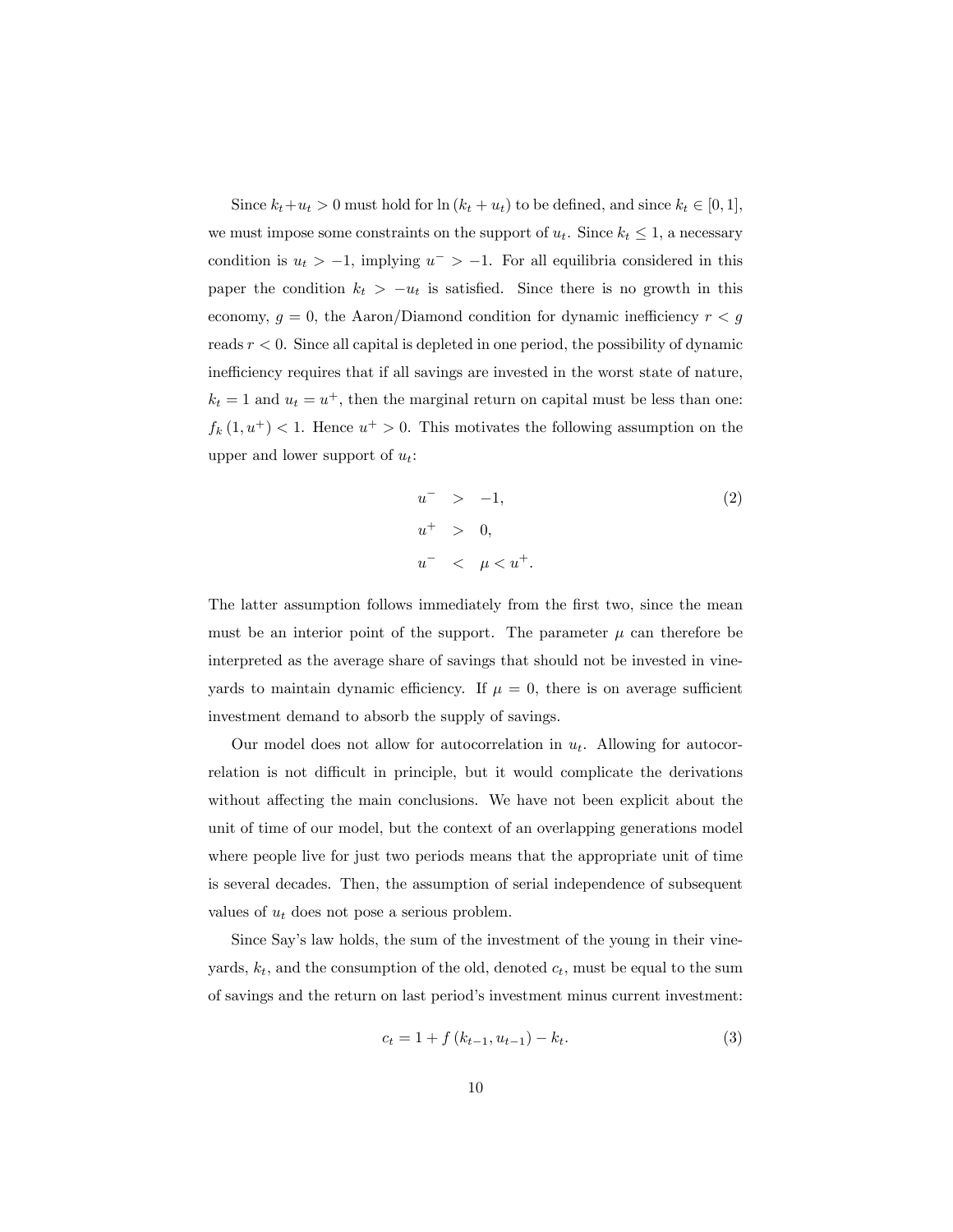#### 2.3 Characterization of the equilibrium

Let  $p_t$  be the price of gold in period t. In each period, members of the young generation must individually choose how much of their savings to invest in their vineyard,  $k_t$ . What is left is spent on gold. The young take this decision so as to maximize their expected return in the second period, which satisfies:

$$
k_t = \arg\max_k f(k, u_t) + (1 - k) \frac{\mathrm{E}_t[p_{t+1}]}{p_t},
$$

where  $E_t[x]$  denotes the expectation of x conditional on the information available at time  $t$ . The first-order condition for the optimal portfolio composition reads:

$$
f_k(k_t, u_t) = \frac{\mathbf{E}_t \left[ p_{t+1} \right]}{p_t}.
$$
 (4)

The expected return on gold should be equal to the marginal productivity of capital. Market clearing on the market for gold requires that the young buy the entire stock of gold from the old. Since the young spend  $1 - k_t$  on gold and since the supply of gold is equal to unity, we have:

$$
p_t = 1 - k_t. \tag{5}
$$

An equilibrium is a solution for  $p_t$  and  $k_t$  that satisfies the first-order condition (4) and the market-clearing condition (5).

**Proposition 1** Equilibria for which  $E_t$  [ $k_{t+1}$ ] does not depend on t.

1. There exists an equilibrium where  $k_t = 1$  and  $p_t = 0$  for all realizations of  $u_t$ .

2. If:

$$
0 < \mu < \left(u^+\right)^{-1},\tag{6}
$$

then there exists a second equilibrium where:

$$
k_t = 1 - \frac{\mu}{1 + \mu} (1 + u_t),
$$
  
\n
$$
p_t = \frac{\mu}{1 + \mu} (1 + u_t).
$$
\n(7)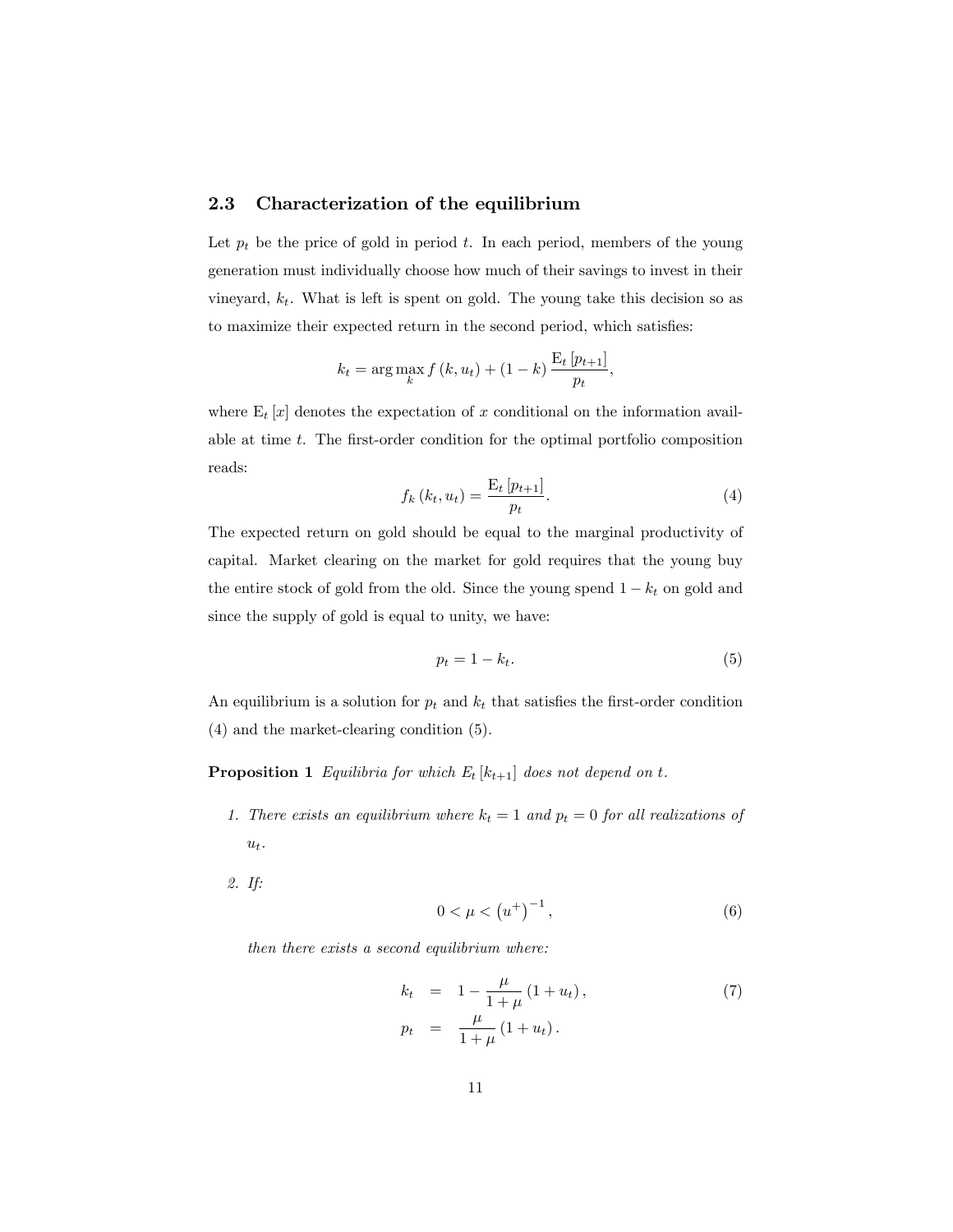3. If  $\mu > 1/u^+$ , then a similar equilibrium exists, but where investment is constrained by the non-negativity constraint  $k_t \geq 0$  in some states of nature.

The proof of Proposition 1 is instructive, as the two equilibria follow naturally as two distinct roots of a second-order polynomial in expected investment,  $E_t [k_{t+1}].$ 

Proof. Substitution of condition  $(5)$  into equation  $(4)$  yields:

$$
(1 - \mathbf{E}_t [k_{t+1}]) (k_t + u_t) = 1 - k_t.
$$
 (8)

Taking expectations conditional on the information available on  $t - 1$  yields:

$$
(1 - \mathbf{E}_{t-1}[k_{t+1}]) (\mathbf{E}_{t-1}[k_t] + \mu) = 1 - \mathbf{E}_{t-1}[k_t].
$$
\n(9)

 $E_{t-1}$  [ $k_t$ ] does not depend on the realization of any of the past or future shocks  $u_t$ . Hence, it is deterministic. Therefore  $E_{t-1} [k_{t+1}] = E_t [k_{t+1}]$ . Since we consider equilibria where  $E_t$  [ $k_{t+1}$ ] does not depend on  $t$ ,  $E_{t-1}$  [ $k_t$ ] = $E_t$  [ $k_{t+1}$ ] Using these results, equation (9) yields an expression for  $E_t$  [ $k_{t+1}$ ]:

$$
0 = (1 - \mathbf{E}_t [k_{t+1}]) (\mathbf{E}_t [k_{t+1}] + \mu - 1).
$$

This equation has two solutions,  $E_t$  [ $k_{t+1}$ ] = 1 and  $E_t$  [ $k_{t+1}$ ] = 1 -  $\mu$ . The first equilibrium follows immediately from the first solution and equation  $(5)$ . The second equilibrium follows from the substitution of  $E_t$  [ $k_{t+1}$ ] = 1 -  $\mu$  in equation (8) and solving for  $k_t$ . Substitution in equation (5) yields an expression for  $p_t$ , proving equation (7). Consider this equation in detail. Since agents cannot be forced to sell their gold, the price of gold has to be positive in any state of nature. Hence:  $\mu > 0$ . Furthermore, the following must hold:  $k_t \in [0, 1]$ . The upper constraint is satisfied for all states of nature since  $u^{-} > -1$  by equation (2). The lower constraint requires  $\mu < 1/u^+$ . This proves condition (6).

Proposition 1 discusses two possible equilibria. In the first equilibrium, the young invest all of their savings in vineyards, even when this is dynamically inefficient. Hence, the price of gold is zero. Nobody finds it attractive to buy gold, since its expected price - and therefore its current price - is zero.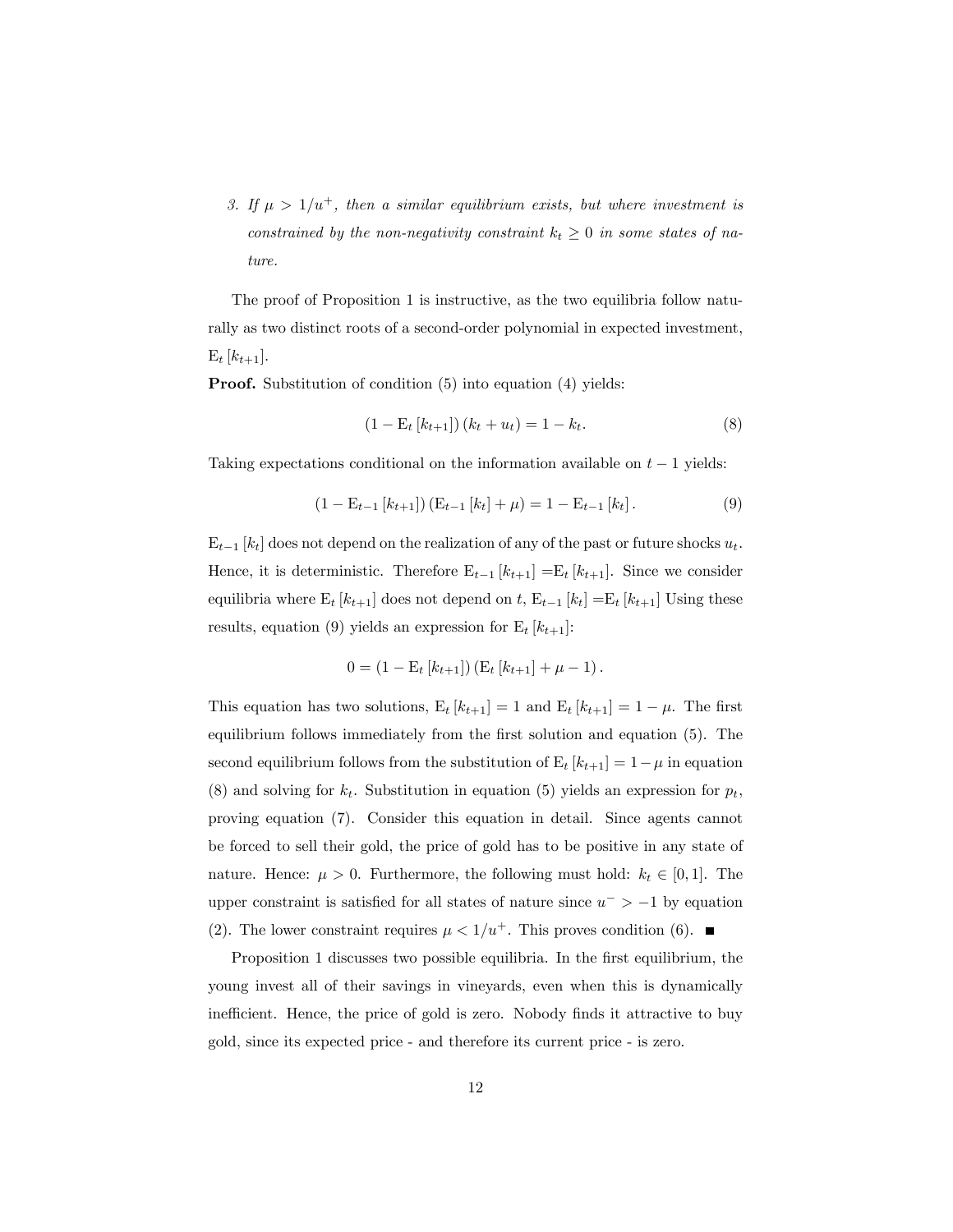If equation  $(6)$  holds, there is a second equilibrium where people find it attractive to buy gold. We refer to this equilibrium as the bubbly equilibrium. In this equilibrium, the young do not want to invest all their savings in vineyards when the return on this investment is low. Instead, they buy gold as an alternative store of value. They do so because the expected price of gold is positive. In equilibrium, the return on investment and the expected return on gold must be equal. When the return on capital is temporarily low, the price of gold is above its long-run equilibrium, since everybody wants to buy gold instead of investing in vineyards. Hence, the expected return on buying gold is also low, because people expect the price of gold to return to its long-run equilibrium,  $E_t[p_{t+1}] = 1-E_t[k_{t+1}],$  satisfying the return equivalence condition (4). The price of gold is a decreasing function of the investment in vineyards  $k_t$ . Since the expected price of gold is fixed, the variation in the expected return on gold is driven by variation in its current price.

The price of gold can never be zero in a bubbly equilibrium, since then the expected return would be infinite, which is inconsistent with the return equivalence condition (4). Hence, even in an extreme investment boom,  $u_t = u^-,$ not all saving is spent on productive investment, even though the return exceeds unity. This is also the reason why condition  $(6)$ ,  $\mu > 0$ , is stricter than condition  $(2), u^+ > 0.$  Condition  $(2)$  only guarantees that there are some states of nature where investing all savings in vineyards is inefficient. Condition  $(6)$  requires that investmenting all savings in vineyards is inefficient for the "average" state of nature. If not, the prospect of an investment slump would not be sufficiently severe for youngsters to buy gold even in the best state of nature.<sup>1</sup> In what follows, we assume condition  $(6)$  to apply.<sup>2</sup>

<sup>&</sup>lt;sup>1</sup> Condition (6) also imposes  $\mu < 1/u^+$ . If this condition is violated, a bubbly equilibrium exists, but investment is bound by the non-negativity constraint  $k_t \geq 0$  in some states of nature. Then all savings are spent on gold, leading to a messier description of the equilibrium. Hence, we omit it. Note that the upperbound  $k_t \leq 1$  is never binding, since the young always spend some savings on gold.

<sup>&</sup>lt;sup>2</sup>Since  $\mu < u^+$ , the condition  $\mu < (u^+)^{-1}$  implies  $\mu < 1$ .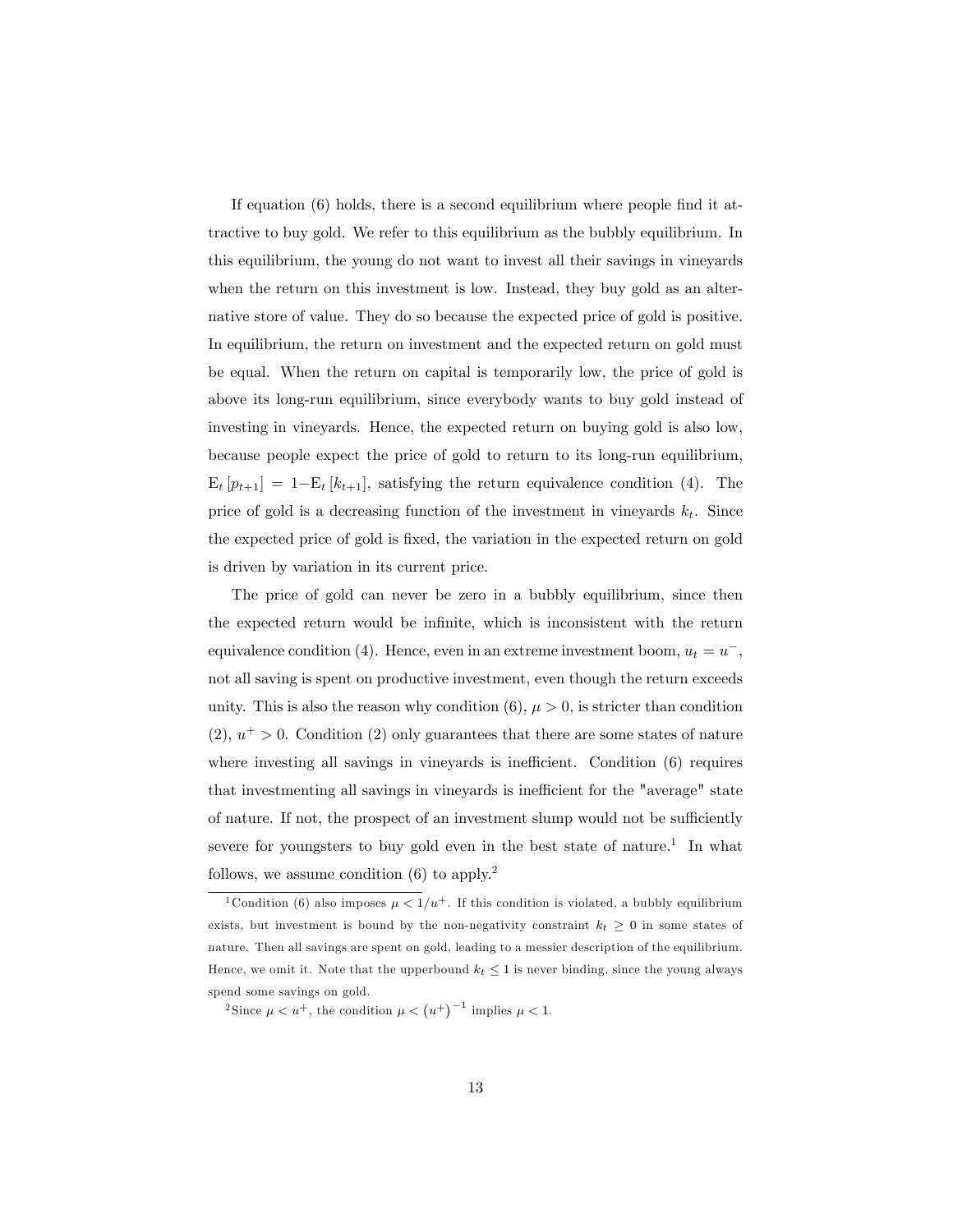Ex ante risk in investment leads to ex post risk in the price of gold in a bubbly equilibrium: even though the current return on investment is known, the return on gold is uncertain, due to uncertainty about the future return on investment.

Proposition 1 focusses on equilibria where  $E_t$  [ $k_{t+1}$ ] is constant over time. There are other equilibria, where  $E_t [k_{t+1}]$  varies over time, see e.g. Tirole (1985) for a discussion in the context of a deterministic equilibrium. There are sunspot equilibria and there are asymptotically bubbleless equilibria, where  $r < g$ . Then, the no arbitrage condition implies that the value of bubble declines gradually. A similar asymptotically bubbleless equilibrium can be expected to exist in this stochastic economy with random shocks to the product of capital. In that case,  $E_t$  [ $k_{t+1}$ ] would gradually increase over time towards unity. This type of equilibrium is not essential for the argument on fiscal policy in the next section. Hence, I do not discuss them here.

We refer to the first equilibrium as the naive equilibrium, because it is unlikely that agents coordinate on this equilibrium when the bubbly equilibrium exists. As soon as we enter a bubbly world, where the expected price of gold is positive,  $E_t[p_{t+1}] > 0$ , each individual agent is strictly worse off by not buying gold up till the point where the expected return on gold is equal to the return to investment in vineyards. Buying gold is therefore a rational decision even when everybody is aware that it is a bubbly asset. For this reason, an asymptotically bubbleless equilibrium is hard to justify. If we start to coordinate on believes that bubbly assets carry value in the first place, then why would we believe that the value of these assets will gradually decline? This holds a fortiori because bubbles satisfy a real demand for store of value during investment slumps. Thereby, they further efficiency, see Proposition 3 below. When bubbles vanish asymptotically, so would the efficiency gain.

Tirole (1985) shows that in a deterministic model, bubbles can only be sustained when  $r = g$ . Does this condition carry over to the stochastic model considered in this paper? Since the return on capital varies over time, we have to account for this variability. Hence, we investigate whether the expected re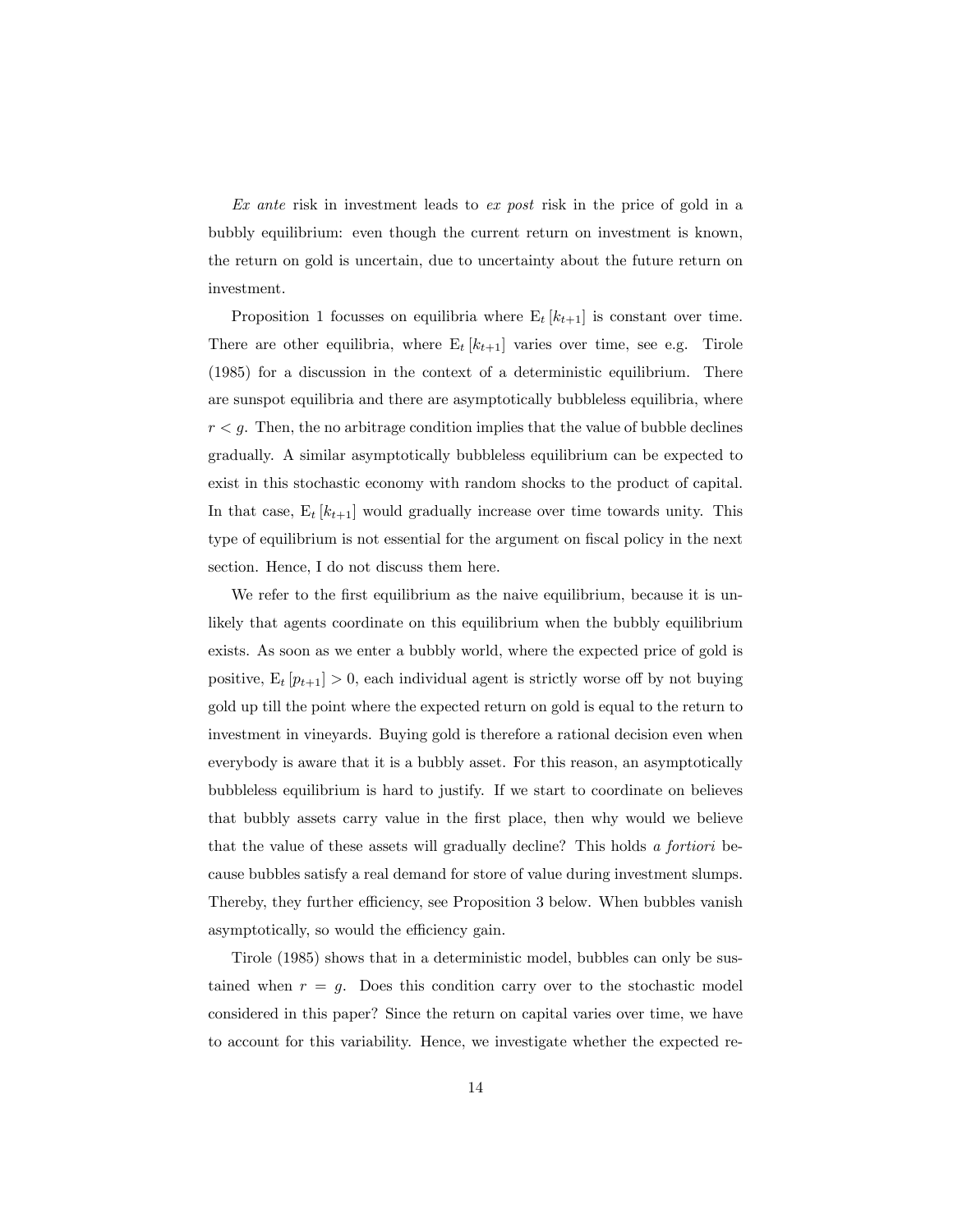turn on capital satisfies this condition. Similarly, Abel et.al. (1987) show that permanent bubbles and permanent dynamic inefficiency would require the capital sector to be a net sink: investment should exceed capital outlays. The subsequent proposition shows that the expected return on capital is positive,  $r > g$ , and that the capital sector has on average net positive outlays.

Proposition 2 The expected return on capital.

1.  $E[f_{kt}^{-1}] = 1.$ 2.  $E[f_{kt}] > 1$ . 3.  $E[f_{kt} \cdot k_t] - E[k_t] > 0.$ 

where  $f_{kt} \equiv f_k (k_t, u_t)$ .

**Proof.** The first statement follows directly from equation (4); the second from Jensen's inequality:  $E_t\left[f_{kt}^{-1}\right]E_t\left[f_{kt}\right] > 1$ ; the third from

$$
\mathbf{E}\left[f_{kt}\cdot k_t\right] - \mathbf{E}\left[k_t\right] = \left(\mathbf{E}\left[\frac{1+\mu}{1+u_t}\right] - 1\right)\mathbf{E}\left[k_t\right] + \mu \text{Cov}\left[\frac{1}{1+u_t}, -u_t\right].
$$

The first term is positive, by Jensen's inequality; the second term is also positive, since both stochasts depend negatively on  $u_t$ .

Proposition 2 shows that the results of Tirole and Abel et.al. do not apply "on average" in this economy. Rational bubbles exist even though the expected return on capital is positive and even though the capital sector has positive net outlays on average. The intuition behind the third result is that a technology shock is partially undone by lower investment. Hence, investment and the return on capital are positively correlated. This positive correlation causes the capital sector to have a positive net outlay on average. Hence, where Tirole concludes that bubbles can only be sustained when  $r = g$ , we conclude that the existence of bubbly assets guarantees that "on average"  $r > g$ .

#### 2.4 Welfare comparison

An analysis of the implication of bubbles for welfare requires the definition of a proper criterion. The definition of welfare that we apply is expected utility of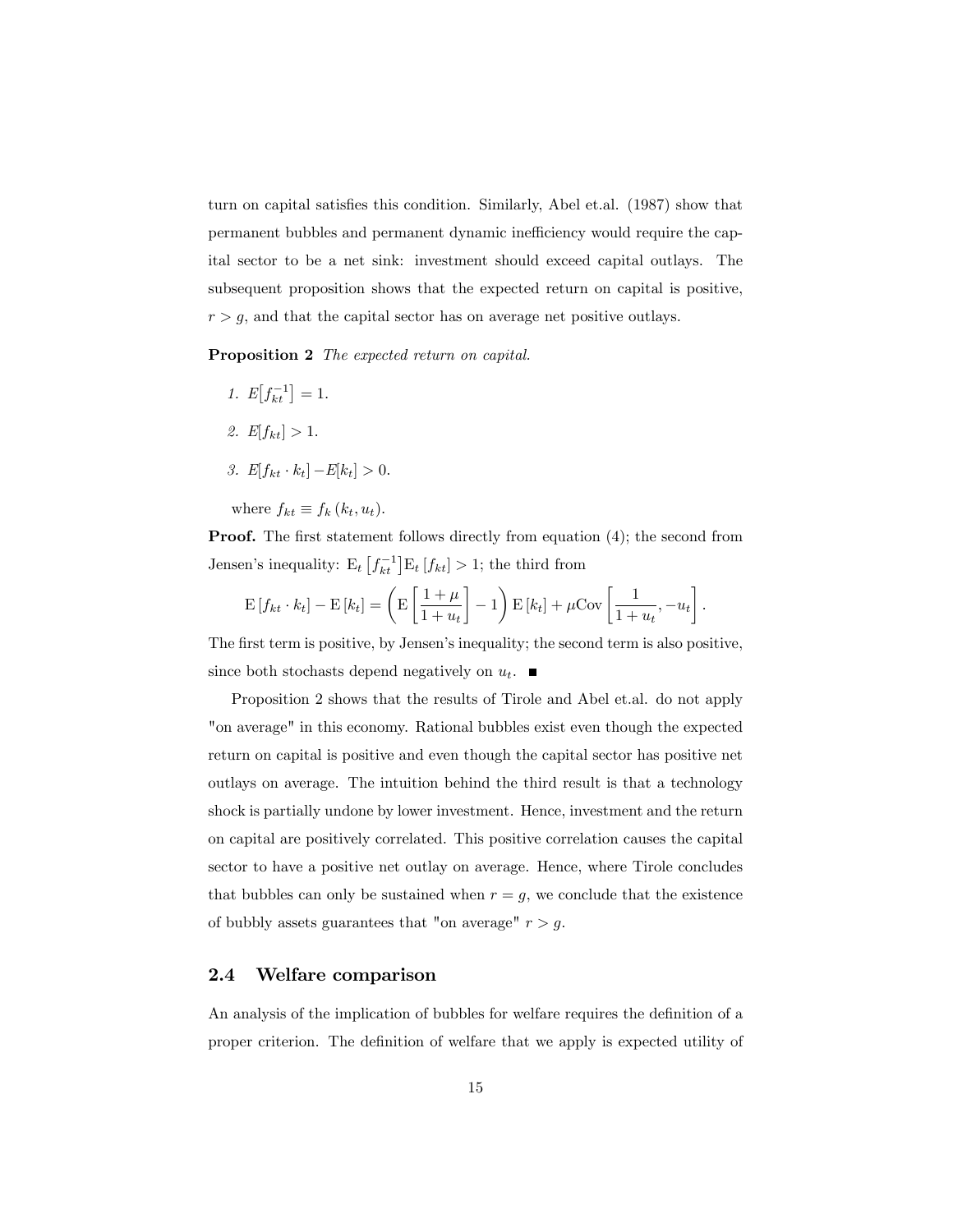the young before the veil of ignorance about the  $ex$  ante risk  $u_t$  is lifted: that is, before the youngsters learn what prospects for productive investment their cohort faces. Since the consumption of the young is fixed, the first-best policy maximizes expected consumption of the elderly. Since we have no instruments to transfer wealth between periods other than investment in vineyards, the only decision we have to take is how much of the output generated in a particular period should be invested in vineyards and how much should consumed by the elderly. Since the former favours the young while the latter favours the elderly, any change in the allocation implies a transfer of wealth between generations.

Since the first-best investment rule  $k (u_t)$  maximizes  $E[c_t]$ , equation (3) implies

$$
k(u_t) = \arg\max_{k} [1 + \ln (k + u_t) - k].
$$

Note that both  $k_t$  and  $k_{t-1}$  enter equation (3), which depends on different realizations of the technology shock,  $u_t$  and  $u_{t-1}$  respectively. However, the rule  $k(u)$  should apply likewise to both  $k_t$  and  $k_{t-1}$ . Since both terms enter additively, we can take expectations for each term separately and add up the expectations. This makes this formulation of the first-best policy applicable.<sup>3</sup> The first-order condition implies

$$
k\left(u_t\right) = 1 - u_t.\tag{10}
$$

Since  $0 \leq k(u_t) \leq 1$ , this condition applies unconstrained in all states of nature only if  $0 \le u^- < u^+ \le 1$ . This is a more stringent constraint than equations (2) and (6). Again, dealing with the truncations at  $k(u) = 0$  and  $k(u) = 1$  is straightforward in principle, but it messes up notation and provides no new insights. Hence, we assume that this more stringent condition holds. Furthermore,

$$
\Sigma_{t=0}^{\infty} \mathbb{E} [c_t] = \Sigma_{t=0}^{\infty} \left( \mathbb{E} [\ln (k_{t-1} + u_{t-1})] + \mathbb{E} [1 - k_t] \right).
$$

 $^3\mbox{\normalfont A}$  more formal treatment would observe that the accumulated welfare of all future generations satisfies

Taking the derivative of this expression with respect to  $k_t$  yields the same expression. The problem with this specification is that  $\Sigma_{t=0}^{\infty}E[c_t]$  does not converge. One could interpret this specification as the limiting case for the discount rate going to zero.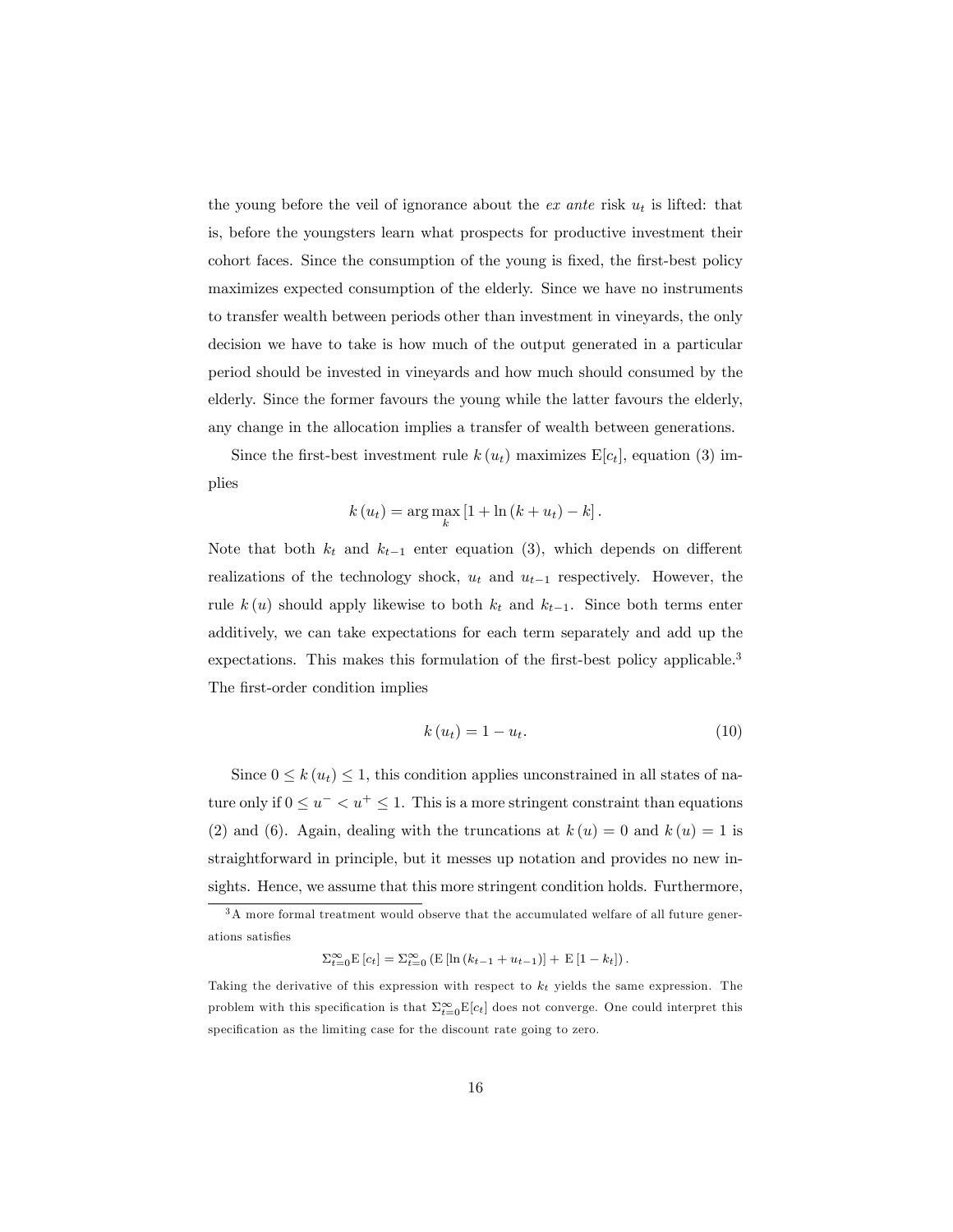we assume that for any increasing function  $h(\cdot)$ ,  $E[h(u_t)] = h(\mu) + \frac{1}{2}h''(\mu)\sigma^2$ and  $\text{Var}[h(u_t)] = h'(\mu)^2 \sigma^2$ .<sup>4</sup>

The consumption  $c_t$  that goes with this investment rule, see equation (3), depends on the investment opportunities of the young. This outcome is similar to a form of intergenerational insurance of the return on capital. If a generation faces a low marginal return on investment due to a high realization of  $u_t$ , then the current generation of the elderly absorbs the excess saving by consuming their windfall profit on bubbly assets. The young benefit indirectly from this obligation to hand over part of their savings to the current elderly without proper compensation, because the same rule that forces them to do so in this period, will apply also next period, when they are the potential beneficiaries. The firstbest allocation can therefore be implemented by an optimal Rawlsian insurance policy that insures the young against the risk of a low return on productive investment agreed upon before the veil of ignorance is lifted. Insurance pays o§ even in this world with risk-neutral agents, since it allows agents to avoid having to make investments in vineyards when this is inefficient.

The bubbly equilibrium is a compromise between the naive market equilibrium and the first-best allocation: the coefficient on  $u_t$  in the expression for  $k_t$  is equal to zero in the naive equilibrium and equal to unity in the first-best equilibrium, while it is in between zero and unity in the bubbly equilibrium,  $0 < \frac{\mu}{1+\mu} < 1$ , see Proposition 1. Relative to the Rawlsian insurance policy, the bubbly equilibrium provides partial insurance. If a generation faces a low marginal return on capital, it invests less in its vineyards and spends more on bubbly assets. This reduces the volatility in the return on capital, but does not eliminate it. Full stabilization requires that  $k_t$  varies more. Then, the marketclearing condition  $p_t = 1 - k_t$  implies that the price of gold should vary. Since the expected return on gold varies inversely to the price of gold, and since this return is equal to that on capital, this implies that the return on capital must

<sup>&</sup>lt;sup>4</sup>This assumption says that  $E[h(u_t)]$  and  $Var[h(u_t)]$  are equal to the expressions derived from second-order Taylor expansions. The assumption is not crucial, but we apply this secondorder expansion for comparative statics.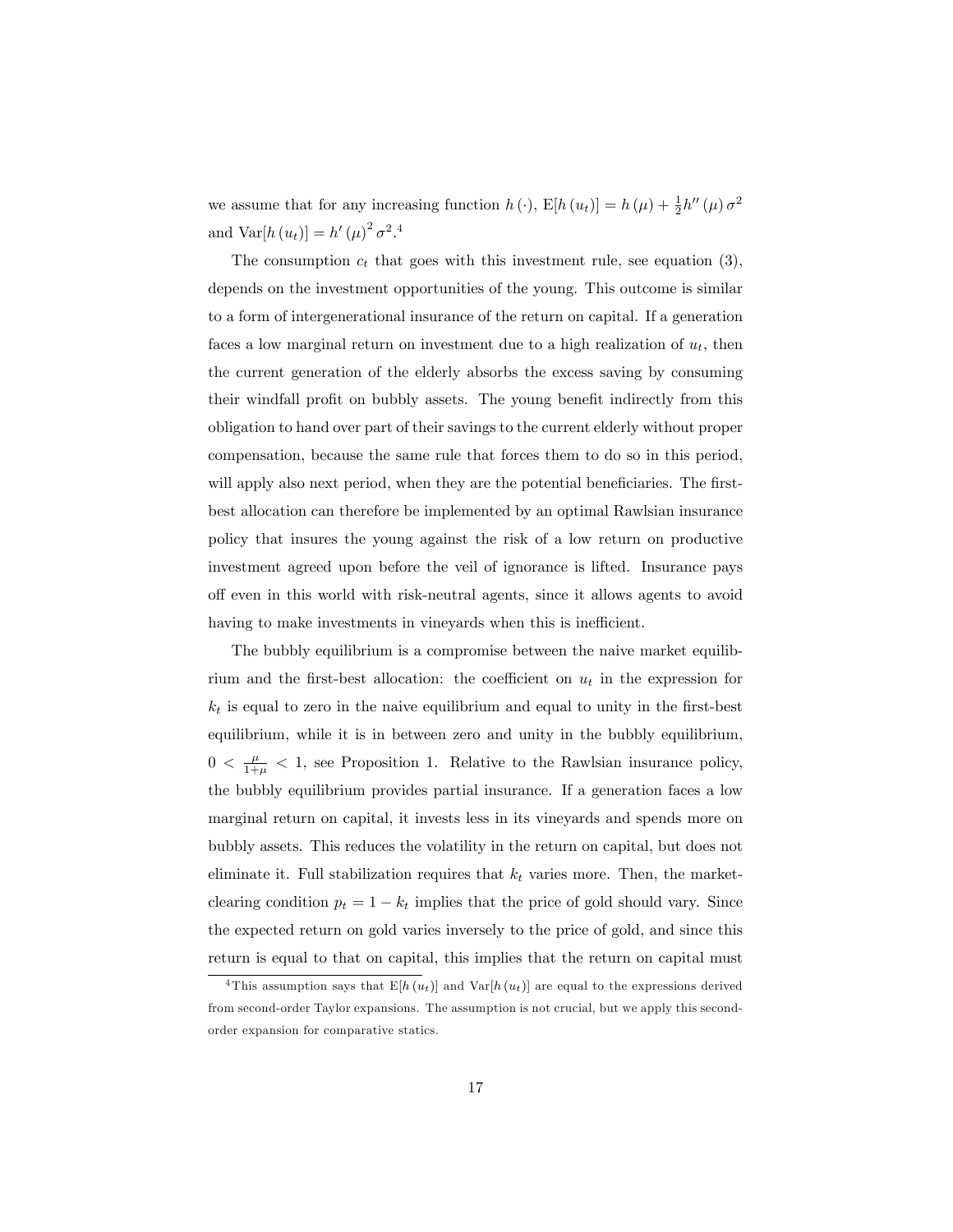vary. It is therefore less volatile than in the naive market equilibrium, but more volatile than in the Örst-best allocation, where the return on capital is constant,  $f_{kt} = 1.$ 

A peak in gold prices leads to a boost in the consumption of the elderly. Fluctuations in gold prices are therefore a means for adjusting the consumption of the elderly to the level of productive investment set by youngsters. When investment of the young is high, consumption of the elderly should be low, and the other way around. One would expect that this type of intergenerational transfer could not be implemented without enforcement by the government. However, bubbles are a substitute. The desire of the young to avoid unproductive investment by buying gold as an alternative store of value provides an enforcement mechanism for a partial implicit insurance contract. The market provides a second-best substitute for government-enforced intergenerational transfers in a bubbly equilibrium that is not available in the naive equilibrium.

**Proposition 3** The trade-off between expected welfare and its variability.

- 1. The naive equilibrium yields the highest mean level of investment; mean investment is the same in the Örst-best and the bubbly equilibrium.
- 2. First best yields the highest expected welfare and the naive equilibrium the lowest.
- 3. The ordering of the variability of welfare is the same.

**Proof.** Remember that expected consumption of the elderly is a sufficient statistic for welfare. Hence, we can use the expressions for  $E[c_t]$  and  $Var[c_t]$  to prove the first two statements. Using equation  $(3)$ , Proposition 1 and equation  $(10)$ , one can derive the expressions presented in Table 1. Some simple calculations using these expressions prove the proposition.  $\blacksquare$ 

Table 1 Expectation and variance of welfare and investment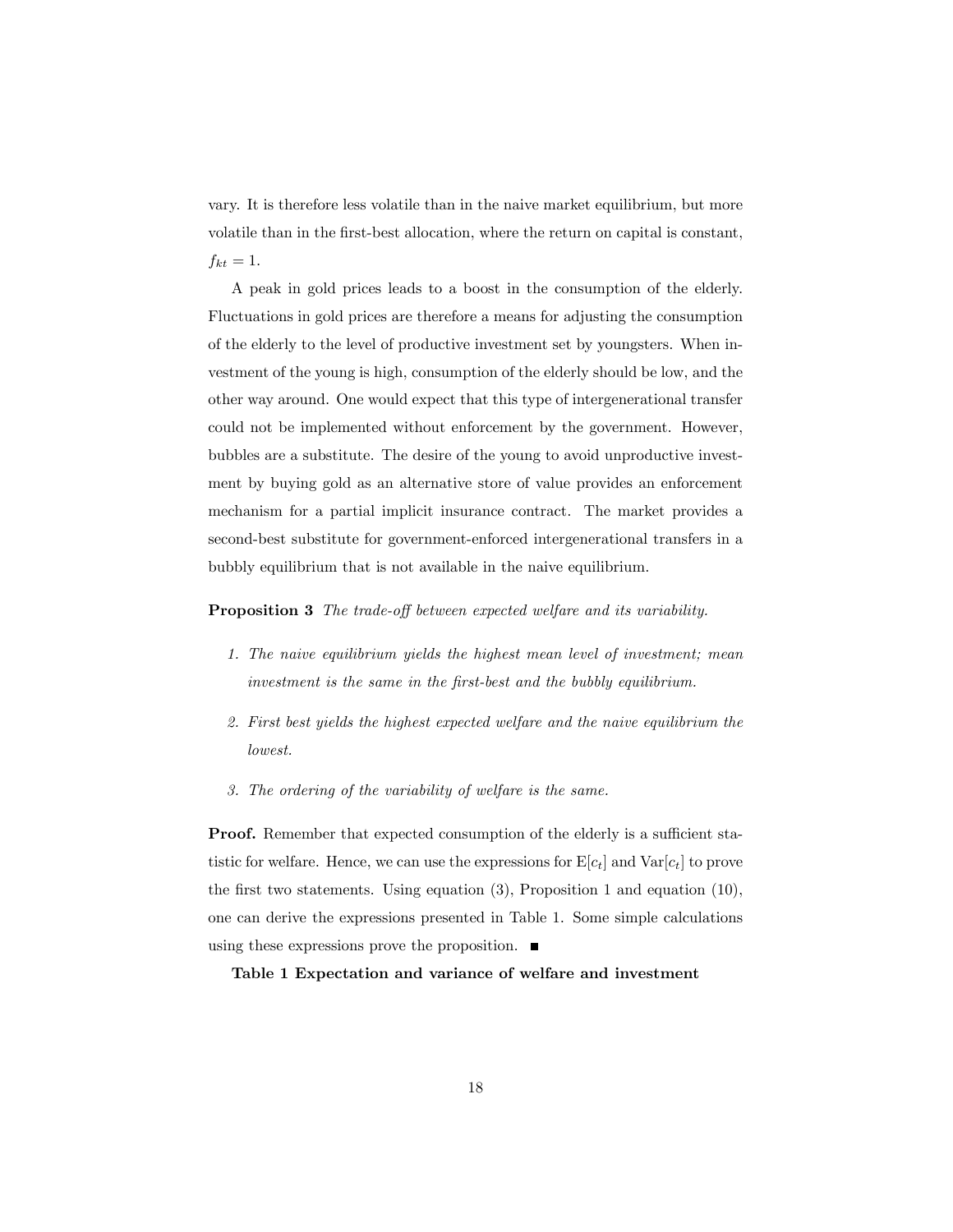| equilibrium | naive                                                                 | bubbly                                                                         | first-best |
|-------------|-----------------------------------------------------------------------|--------------------------------------------------------------------------------|------------|
| $c_t$       | $\ln(1+u_t)$                                                          | $\ln\left(\frac{1+u_t}{1+\mu}\right) + \frac{\mu}{1+\mu}(u_{t+1}+1)$ $u_{t-1}$ |            |
| $E[c_t]$    | $\ln (1 + \mu) - \frac{1}{2} \left( \frac{\sigma}{1 + \mu} \right)^2$ | $\mu - \frac{1}{2} \left( \frac{\sigma}{1+\mu} \right)^2$                      | $\mu$      |
| $Var[c_t]$  | $\frac{1}{(1+\mu)^2} \sigma^2$                                        | $\frac{1+\mu^2}{(1+\mu)^2}\sigma^2$                                            | $\sigma^2$ |
| $k_t$       |                                                                       | $\frac{1}{1+\mu} - \frac{\mu}{1+\mu} u_t$                                      | $1-u_t$    |
| $E[k_t]$    |                                                                       | $1-\mu$                                                                        | $1-\mu$    |
| $Var[k_t]$  | $\theta$                                                              | $\left(\frac{\mu}{1+\mu}\right)^2\sigma^2$                                     | $\sigma^2$ |

There is a trade-off between expected welfare and its variability. Agents are risk-neutral, so the variability does not come at a price in this economy. This will change when we allow for risk aversion in Section 4. The sources of variation differ between equilibria. In the naive market equilibrium, the variation comes from the return on capital. In the first-best equilibrium, the variation comes from the investment in vineyards. The variation in the bubbly equilibrium is a mixture of both. Investment is the highest in the naive market equilibrium, since in that equilibrium agents have no alternative store of value. Remarkably, average investment is the same in the bubbly and the first-best equilibrium, though investment is more volatile in the first-best equilibrium. Hence, the bubbly equilibrium features overinvestment when the return on capital is low and underinvestment when the return is high.

### 3 Intertemporal substitution in consumption

#### 3.1 Assumptions

The model of Section 2 constrained the problem to the allocation of current saving to either investment in vineyards (to the benefit of the young) or consumption (to the benefit of the elderly). In practice, consumption can be transferred between stages of life. This section introduces a trade-off for the young between consumption now and saving for future consumption. To fix ideas, suppose that agents are characterized by Epstein-Zin (1989) preferences with risk-neutrality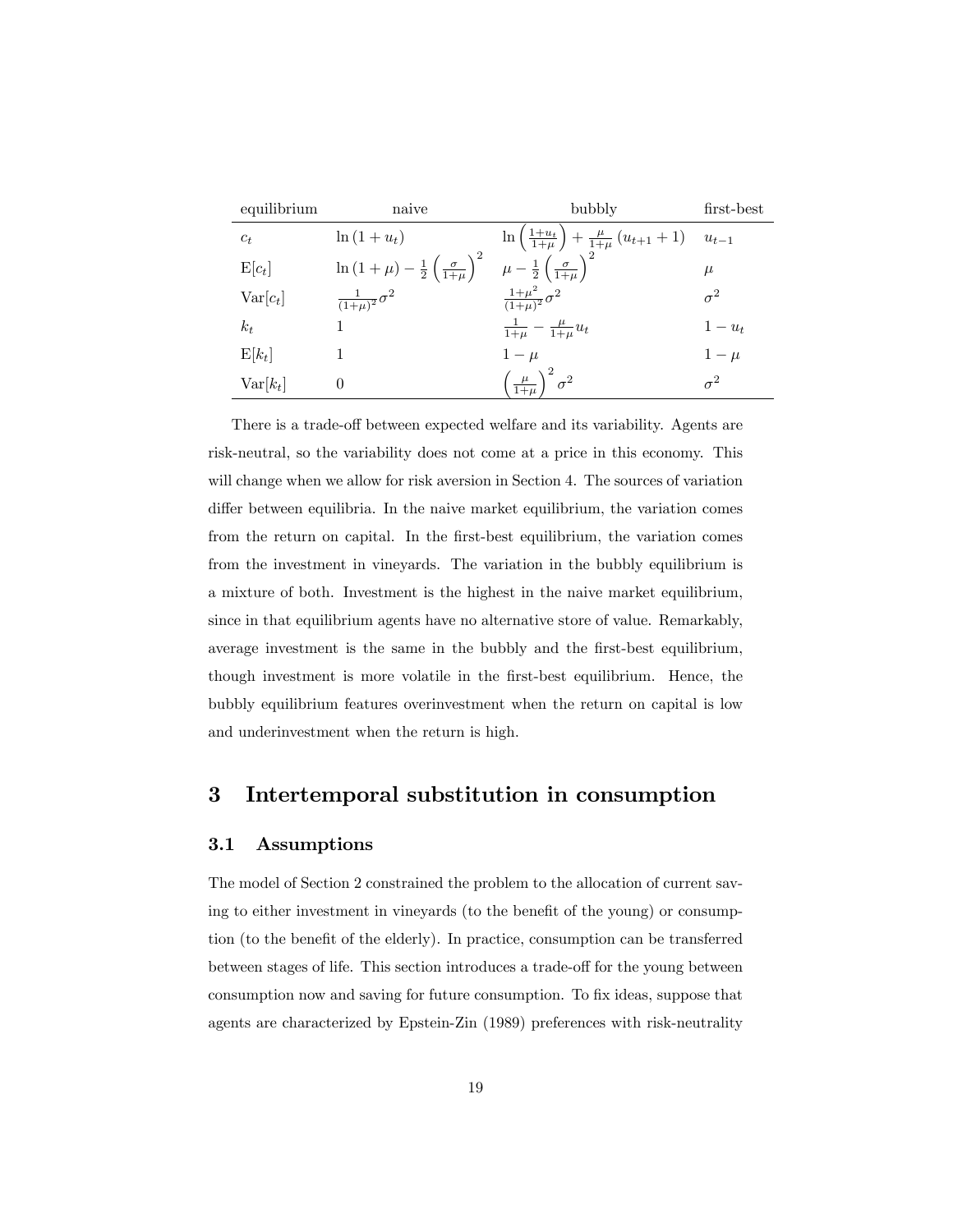within each period and Cobb Douglas preferences for intertemporal substitution:

$$
U = (1 - \eta) \ln E [c_t^y] + \eta \ln E [c_{t+1}], \qquad (11)
$$

where  $c_t^y$  is the consumption of the young cohort entering the economy at t and  $c_{t+1}$  is their consumption when they have grown old at  $t+1$ . The parameter  $\eta$  is the budget share of consumption in the second period,  $0 < \eta < 1$ . Epstein-Zin preferences decouple the rate of intertemporal substitution from the degree of risk aversion. This section maintains the assumption of risk-neutrality.

The Cobb Douglas structure for intertemporal substitution implies that income and substitution effects cancel, so that variations in the (expected) return on capital do not affect the budget share that the young set apart for future consumption. Total labour income earned in the first period of life is conveniently assumed to be equal to  $\eta^{-1}$ , so that savings are equal to unity in a market equilibrium, in both the naive and the bubbly equilibrium, as in the previous section.

We can achieve an analytical solution only by using a simplification compared to most of the literature. In an economy with constant returns to scale, the investment in capital by the previous generation yields a positive externality to the wage rate faced by the next generation. This externality is equal to the difference between the marginal and the intra-marginal return to capital. It introduces a source of persistence: higher investment today yields higher wages and hence higher savings next period. Our production function rules out complementarity between labour and capital, but this raises the issue what happens to the difference between the marginal and the intra-marginal return to capital. Here, we introduce a separate class of rentiers, who own the vineyards and consume all the rents derived from their property, but who play no further role in the economy. We assume that there is no market for vineyards.

Capital productivity is modelled in the same way as in the previous section, except that vineyards are owned not by the population at large, but by a separate class of rentiers. The difference between the marginal and the intramarginal return,  $f(k_t, u_t) - f_k(k_t, u_t) k_t$ , is the income of the rentier class, which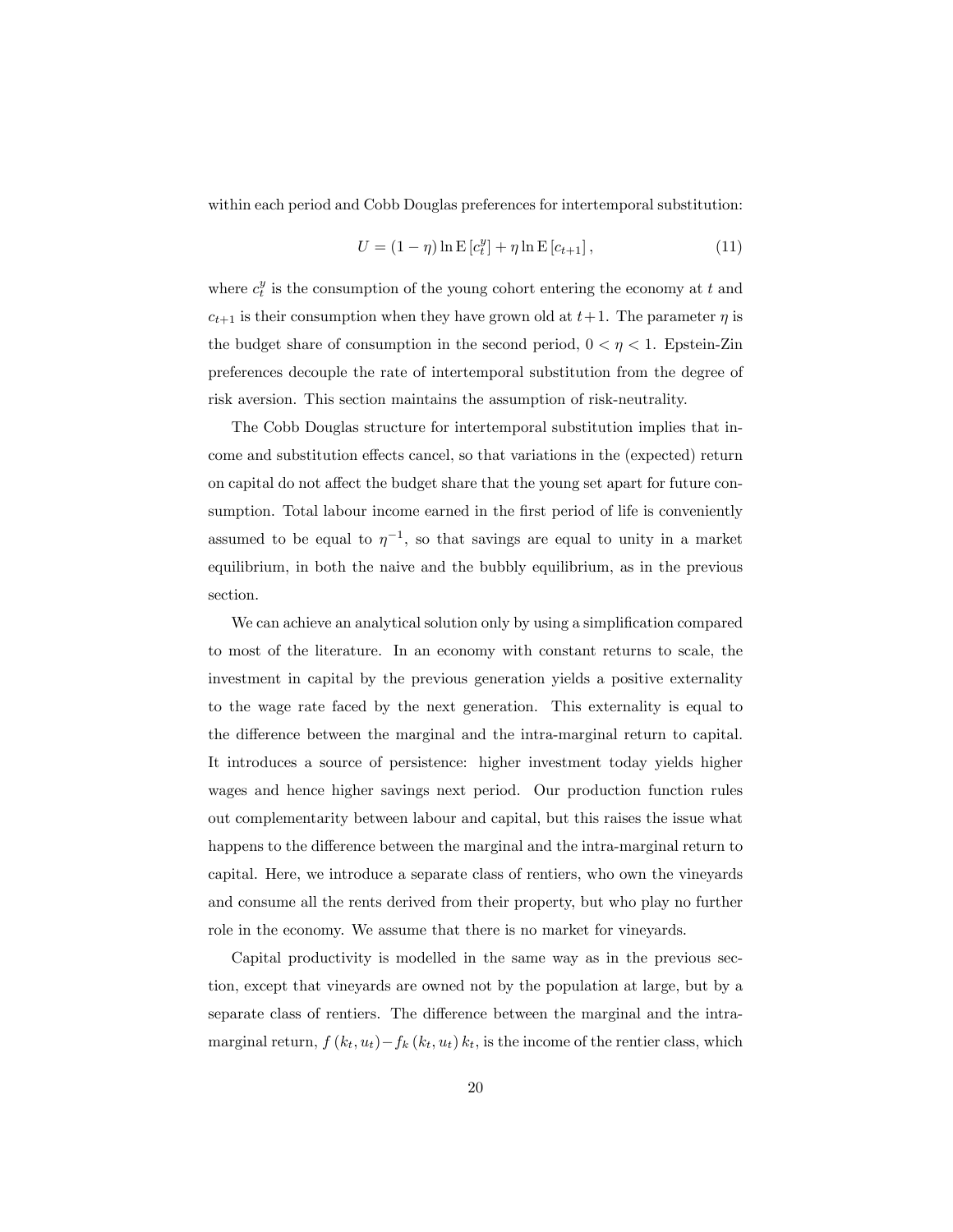plays no further role in the analysis.

#### 3.2 Fiscal policy

Since income and substitution effects cancel in the intertemporal trade-off of youngsters, the naive and the bubbly equilibrium are exactly the same as in the previous section, apart from the difference due to the introduction of a separate rentier class. However, the extension of the model with intertemporal substitution in consumption allows us to study the effect of fiscal policy. We consider a simple policy rule, where the government issues bonds at time  $t$  that pay back one unit of consumption per bond at time  $t + 1$ . The government commits to issue b bonds of this type each period. It sells them at a price  $q_t$ , which differs between periods. Hence, the interest rate is equal to  $q_t^{-1} - 1$ . Each period, the government has to repay its debt b, but it receives  $bq_t$  from new bond issuance. The difference between the two is covered by a tax  $z_t$  on labour income (or: subsidy, if  $q_t > 1$ ), which satisfies

$$
z_t = b\left(1 - q_t\right). \tag{12}
$$

Lifetime wealth is equal to gross labour income  $\eta^{-1}$  minus the tax on labour income. Hence, agents consume an amount  $\frac{1-\eta}{\eta}(1-\eta z_t)$  when young and save an amount  $1-\eta z_t$  for future consumption. Hence, expected consumption of the elderly at time  $t + 1$  evaluated at time t satisfies

$$
E_t [c_{t+1}] = (1 - \eta z_t) E_t [R_t (s, g) + 1], \qquad (13)
$$
  
\n
$$
R_t (s, g) \equiv q_t^{-1} + s \left( f_{kt} - q_t^{-1} \right) + g \left( p_t^{-1} p_{t+1} - q_t^{-1} \right) - 1,
$$

where  $s$  and  $g$  are the shares of savings held in investment and gold, respectively. Note that  $R_t(g, s) \neq E_t [R_t(g, s)]$ , since  $R_t$  depends on  $u_{t+1}$ . The term  $1 - \eta z_t$ represents the savings set apart for consumption in the second period;  $R_t + 1$ measures the return on that savings. The young choose the composition of their portfolio as to maximize  $R_t (g, s)$ :

$$
g_t, s_t = \arg \max_{g,s} \mathcal{E}_t \left[ R_t \left( g, s \right) + 1 \right]. \tag{14}
$$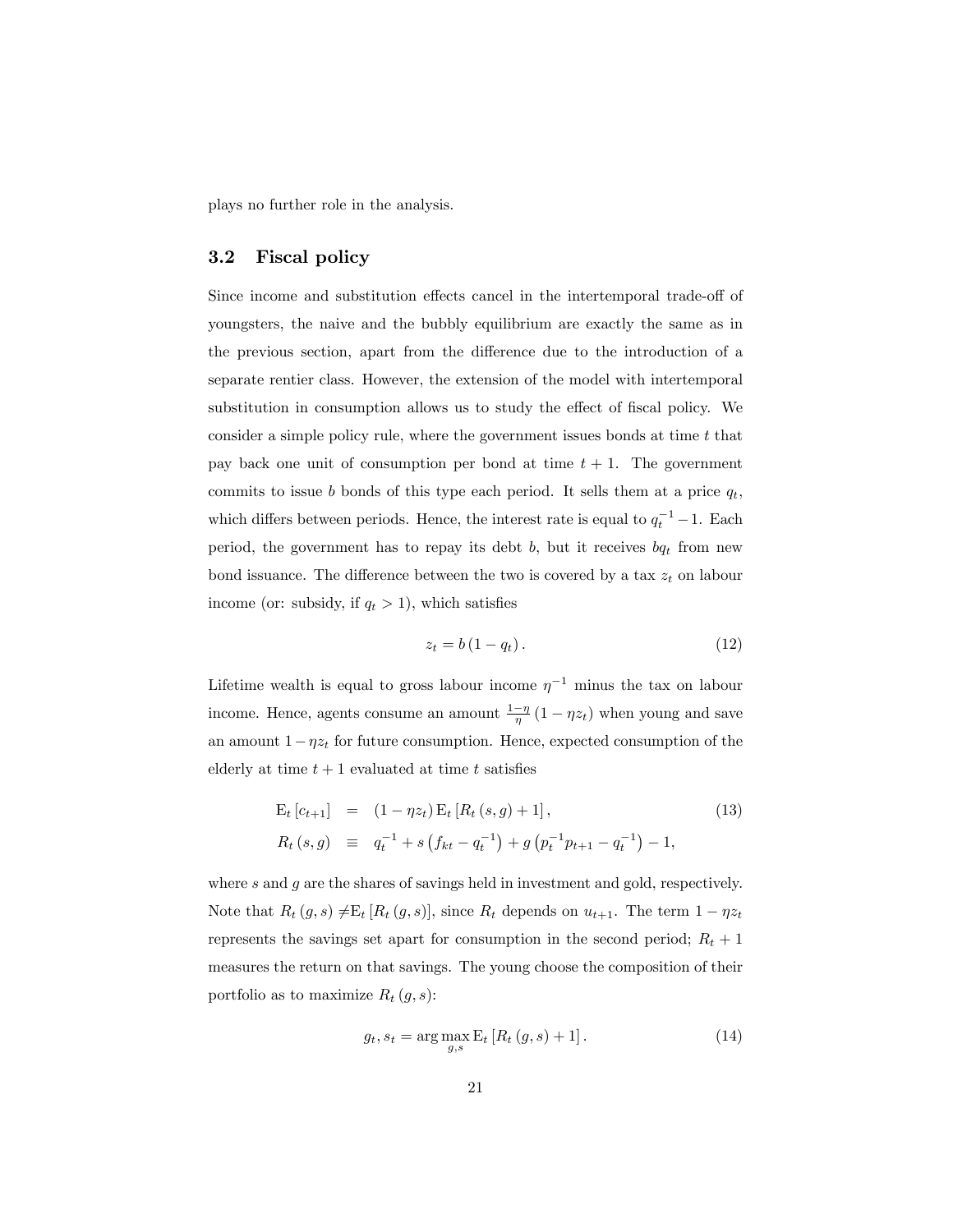The first-order conditions of this problem require the expected return on the three available assets to be equal:

$$
f_k(k_t + u_t) = q_t^{-1} = p_t^{-1} \mathcal{E}_t \left[ p_{t+1} \right]. \tag{15}
$$

Market clearing requires investment  $k_t$  to be equal to its share  $s_t$  in total savings, and likewise for bonds and gold, implying

$$
k_t = (1 - \eta z_t) s_t,
$$
  
\n
$$
b q_t = (1 - \eta z_t) (1 - g_t - s_t),
$$
  
\n
$$
p_t = (1 - \eta z_t) g_t = 1 - \beta (\eta_0 + q_t) - k_t,
$$
\n(16)

where equation (12) is substituted for  $z_t$  and where  $\beta \equiv (1 - \eta)b$  and  $\eta_0 \equiv$  $\eta/(1 - \eta)$ . An equilibrium is a quintuple  $g_t, s_t, p_t, k_t$ , and  $q_t$  that solves equation (15) and the market-clearing conditions (16).

**Proposition 4** The effect of fiscal policy in the bubbly equilibrium.

- 1. A bubbly equilibrium exists when  $b \leq \mu$ .
- 2. The expected price of gold  $p_t$  is  $\mu b$ ; the expected price of bonds  $q_t$  is unity.
- 3. The expected level of investment  $k_t$  is  $1 \mu$  and hence does not depend on b.
- 4. Investment and the price of gold are less variable for a higher b, the prices of gold and bonds are more volatile for a higher b. 5
- 5. Expected utility before lifting the veil of ignorance about  $u_t$  reaches a max*imum for*  $b = \min \left[ \frac{1-\mu}{\eta}, \mu \right]$ .

#### Proof. see Appendix. ■

Bubbles cease to exist when  $b \geq \mu$ , see Statement 1. Since the expected level of investment is  $1 - \mu$ , the expected demand for stores of value is equal

<sup>&</sup>lt;sup>5</sup>The variability of  $x_t$  refers to  $\text{Var}[x_t]$ , while its volatility refers to  $\text{Var}[\ln x_t]$ .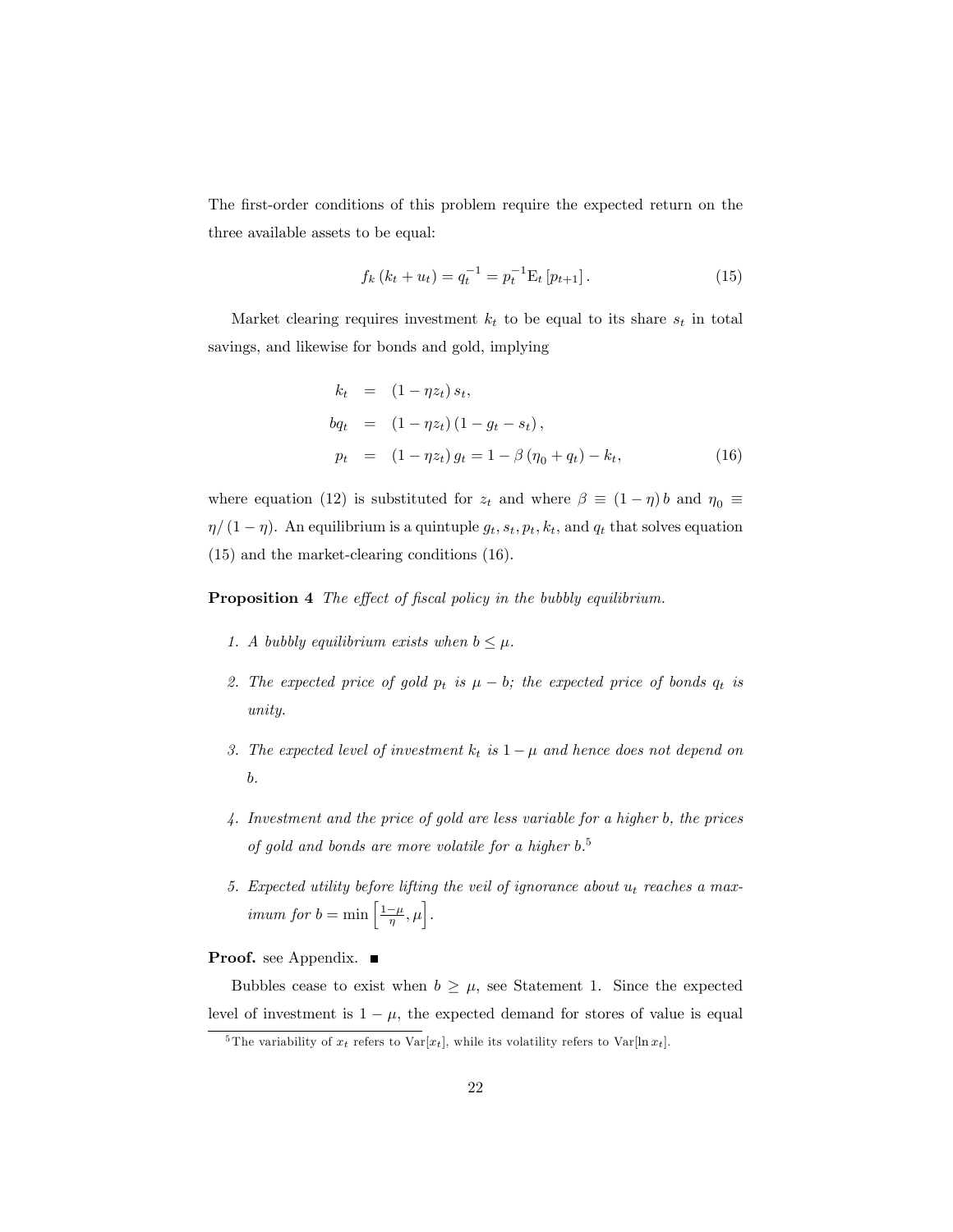to  $\mu$ . Hence, the demand for gold vanishes when the government absorbs the excess supply of saving by issuing bonds. Furthermore, the price of gold must be positive even for the highest investment demand,  $u_t = u^-$ , yielding a constraint on  $u^-$ .

Statement 2 says that any savings absorbed by fiscal policy leads to an equal reduction in the expected price of gold. Statement 3 states that the average level of investment in a bubbly equilibrium is equal to the Örst-best, irrespective of the level of b, compare this with Statement 1 of Proposition 3. However, investment is less sensitive to shocks to the return on investment, the more so the higher  $b$ , see Statement 4. Hence, this simple Öscal policy drives investment away from first-best compared to the bubbly equilibrium without fiscal policy. The reason is that bonds have a fixed pay out, while the future price of gold varies according to the state of investment demand. Hence, bubbly assets are better suited to accommodate variation in investment demand.

Nevertheless, this simple policy improves welfare compared to the equilibrium without fiscal policy, see Statement 5. The reason is that fiscal policy allows transferring consumption between the two stages of life. This cannot be achieved in a bubbly equilibrium without Öscal policy, since the young always consume a share  $1 - \eta$  of their lifetime wealth. Hence, when lifetime wealth is constant, so will be consumption in the first stage of life. Only the elderly adjust their consumption in response to an investment boom or a slump, by the same mechanism as in the economy without intertemporal substitution. When the government conducts Öscal policy, the young share in the absorption of shocks in total consumption. This is achieved by changing the lifetime wealth of the young. When investment is low due to a low return on capital, demand for government bonds is high, leading to a high price of bonds and hence a low interest rate. Hence, taxes  $z_t$  will be negative, which raises lifetime wealth and hence consumption of the young. This increase does not affect their consumption when retired, due to the fall in the return on bonds. Stated differently, fiscal policy uses the income effect of negative taxes to boost current consumption during an investment slump and the substitution effect of a low interest rate to offset the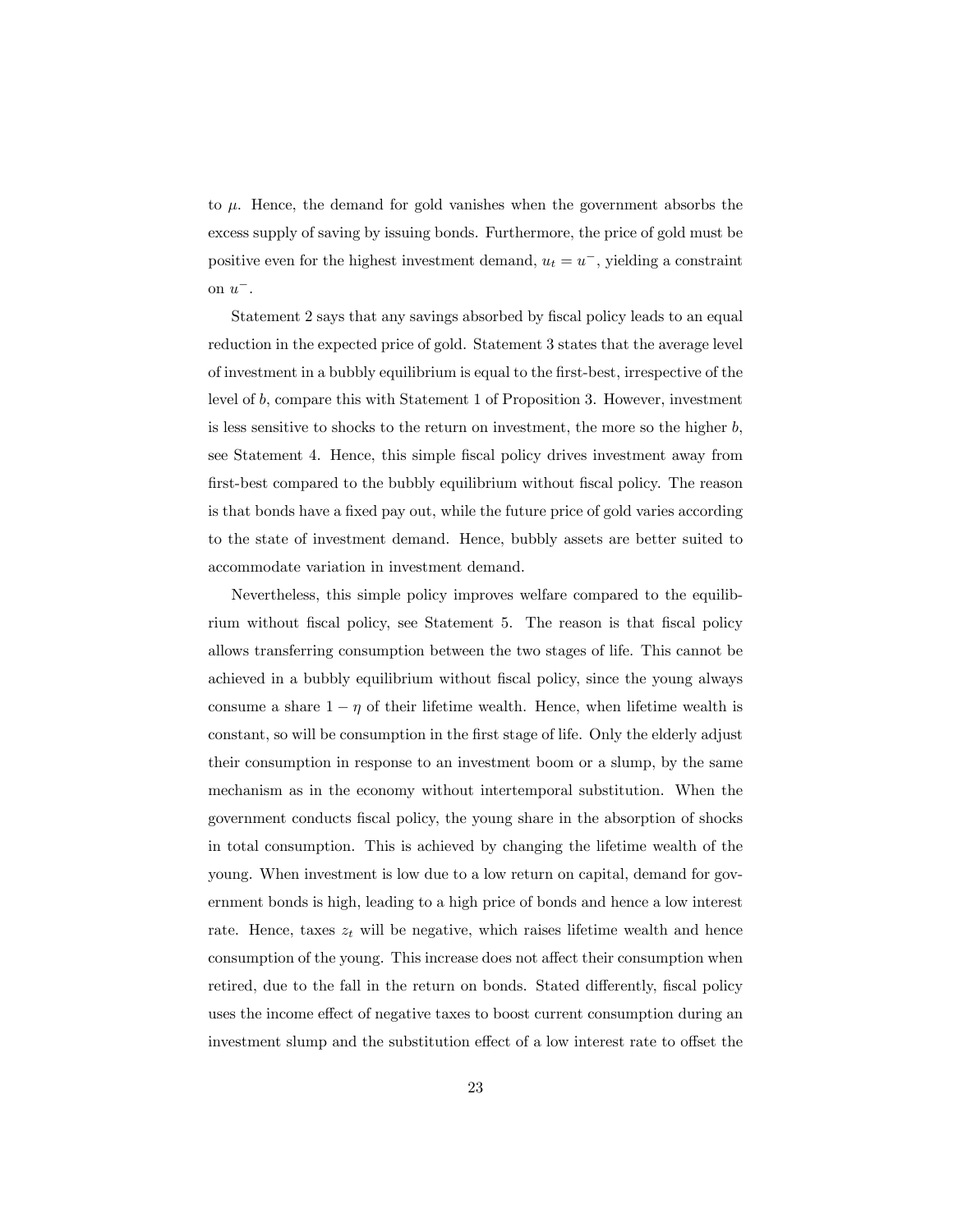income effect in the second stage of life. Fiscal policy is therefore most effective when the share of consumption during retirement  $\eta$  is small. The smaller  $\eta$ , the less attractive it is to let all shocks in consumption be absorbed by the elderly. Hence, there is a larger role for fiscal policy to shift consumption between the stages of life. Contrary to the standard view of fiscal policy dealing with intergenerational transfers, fiscal policy implements *intragenerational* transfers of consumption in this world, while trade in bubbly assets implements the intergenerational transfers. When  $\frac{1-\mu}{\mu} < \eta$  (that is, for a high average level of inefficiency  $\mu$ ), welfare is maximized by some combination of both institutions. If the average level of inefficiency is low, welfare is maximized by putting the full burden of adjustment on the young. Since  $\eta$  (the share of the consumption when retired in lifetime wealth) is of the order of magnitude of 0.25, the average level of inefficiency must be quite high for the former to be optimal. Hence, it is quite likely that Öscal policy alone should do the job in this world. Sovereign debt would be sufficiently high in that case to prevent bubbles emerging. Note also that at the critical transition  $\frac{1-\mu}{\mu} = \eta$ , the relation between the optimal level of b and  $\mu$  changes sign. For lower levels of inefficiency, a higher value of  $\mu$ increases the optimal value of b (which is  $\mu$ , in that case). However, as long as  $\frac{1-\mu}{\mu} < \eta$ , a greater degree of expected dynamic inefficiency,  $\mu$  going up, should lead to a higher level of sovereign debt.

The fiscal policy considered here applies an income tax to cover the deficits or surpluses from the governmentís debt operations. Hence, only the young pay taxes or receive subsidies. One could generalize this policy by allowing for a combination of income and consumption taxes, thereby spreading the tax burden between the young and the elderly. A proper combination of income and consumption taxes could implement the same equilibrium as is implemented by a combination of income taxes and bubbly assets. Such a combination of income and consumption taxes is a substitute for bubbly assets.

Even when such a combination of income and consumption taxes is available, the type of fiscal policy considered here is quite simple, since we constrain b to be constant over time. Would more complicated policy rules allow for a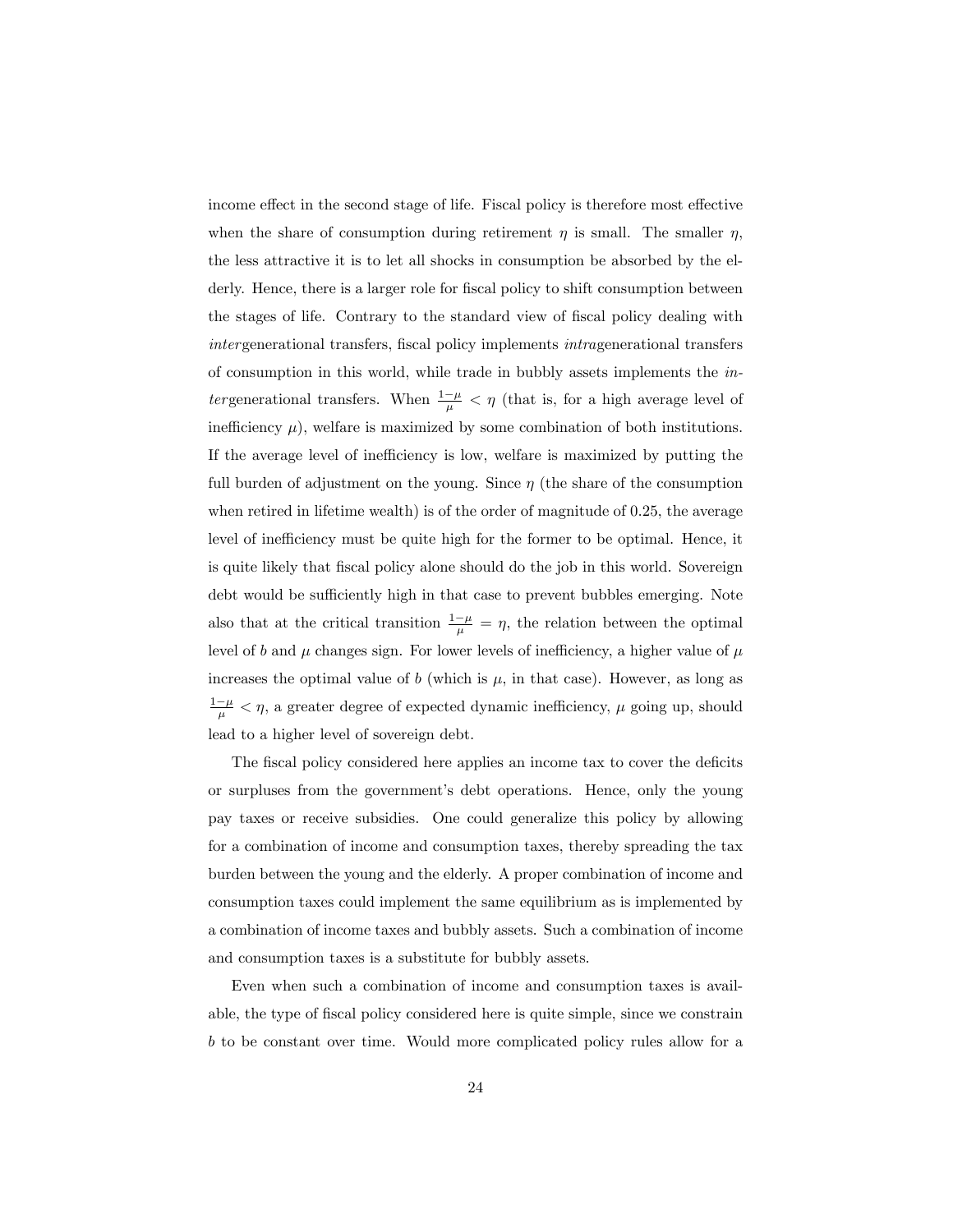further improvement of welfare? The answer is definitely yes. One can show that a first-best allocation would require more complicated investment and consumption rules, which depend not only on  $u_t$ , but also on  $k_{t-1}$  and  $u_{t-1}$ . A more complicated and activist fiscal policy would therefore improve welfare beyond the constrained optimum considered in Proposition 4. We do not present this Örst-best allocation here, since it has no analytical solution and is therefore hard to characterize, while it contributes little to understanding the relevant mechanisms.

Statements 2 and 4 say that fiscal policy stabilizes financial markets in the sense that it reduces both the average price of gold and its variability in absolute terms; in relative terms, the variability of the price of gold increases. There is less demand for gold as a store of value since sovereign debt serves as a substitute. The only difference between gold and government bonds is that the return on gold is risky (since its future price depends on the future return on capital), while the return on bonds is fixed. However, since agents are riskneutral in this economy, this difference is irrelevant here. This will change when we introduce risk aversion.

## 4 Risk aversion and the risk-free rate

#### 4.1 Assumptions

This section relaxes the assumption of risk-neutrality, while maintaining the Cobb Douglas structure for intertemporal substitution:

$$
U = (1 - \eta) \ln \mathcal{E} \left[ (c_t^y)^{1 - \gamma} \right]^{1/(1 - \gamma)} + \eta \ln \mathcal{E} \left[ c_{t+1}^{1 - \gamma} \right]^{1/(1 - \gamma)}.
$$
 (17)

The parameter  $\gamma$  is the degree of relative risk aversion. For  $\gamma = 1$ , the utility function simplifies to

$$
U = \mathrm{E}\left[ (1-\eta) \ln c_t^y + \eta \ln c_{t+1} \right].
$$

In that case, we are back in the standard expected utility framework.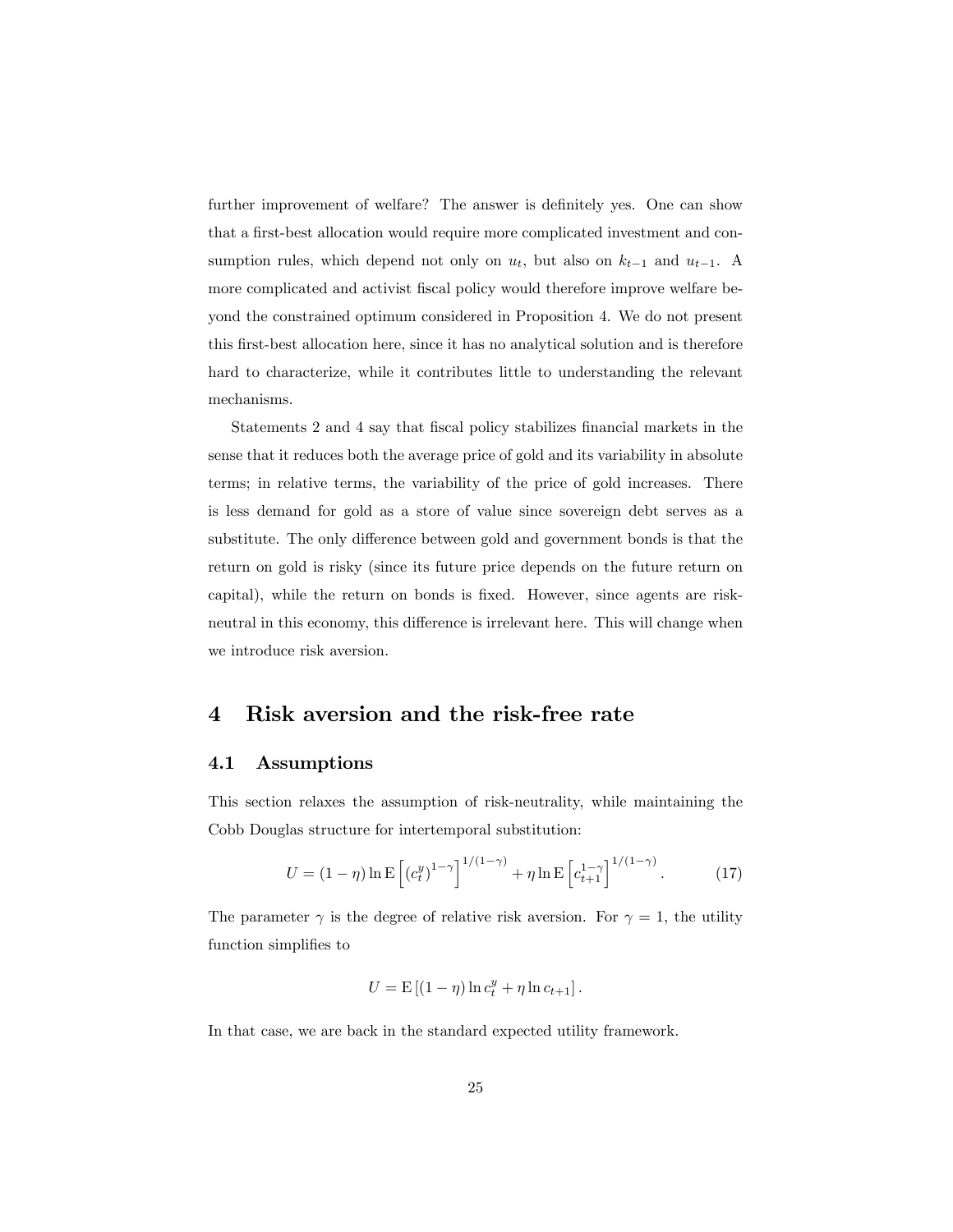Thus far, the riskiness of the investment in vineyards has been irrelevant. Under risk-neutrality, the only thing that mattered was ex ante risk. Since the realization of this factor is known at the moment of investment, the investment itself is risk-free in an economy with only this type of risk. However, investment is risky in reality. In an economy with risk aversion, this uncertainty should be taken into account. We therefore extend the production function with an additional random variable accounting for ex post risk:

$$
f(k_t, u_t, v_{t+1}) = (1 + v_{t+1}) \ln (k_t + u_t),
$$

where  $v_t$  is an i.i.d. technology shock with  $E[v_t] = 0, \text{Var}[v_t] = \chi^2$  and  $\text{Cov}[u_t, v_{t+1}] =$  $Cov[u_t, v_t] = 0$ .  $v_{t+1}$  and  $u_t$  are independent by construction:  $v_{t+1}$  captures the new information that is coming in at  $t + 1$ . If that information were to be correlated to  $u_t$ ,  $u_t$  would contain information about the future value of  $v_{t+1}$ , and hence  $v_{t+1}$  would not be news.<sup>6</sup> The more substantive assumption is that  $u_t$  and  $v_t$  are uncorrelated. One would surmise that the expected return on future investment is correlated to the realized return on current investment. Allowing for this correlation is straightforward in principle, but would mess up subsequent derivations. Hence, it is ruled out by assumption. The production function implies

$$
f_{kt} = \frac{1 + v_{t+1}}{k_t + u_t},
$$
  
\n
$$
E_t[f_{kt}] = \frac{1}{k_t + u_t},
$$
  
\n
$$
Var_t[f_{kt}] = \left(\frac{\chi}{k_t + u_t}\right)^2,
$$
\n(18)

where  $f_{kt} \equiv f_k (k_t, u_t, v_{t+1})$ : the marginal productivity of capital. Note that  $f_{kt} \neq E_t [f_{kt}]$  due to ex post investment risk  $v_{t+1}$ .

Fiscal policy is the same as in the previous section.

<sup>&</sup>lt;sup>6</sup> Strictly, this argument would apply only when  $u_t$  and  $v_t$  would enter additively:  $f(\cdot)$  =  $\ln (k_t + u_t + v_{t+1})$ . Up to a second-order term, this specification is identical to the specification in the text. The latter specification is somewhat more convenient in the subsequent analysis.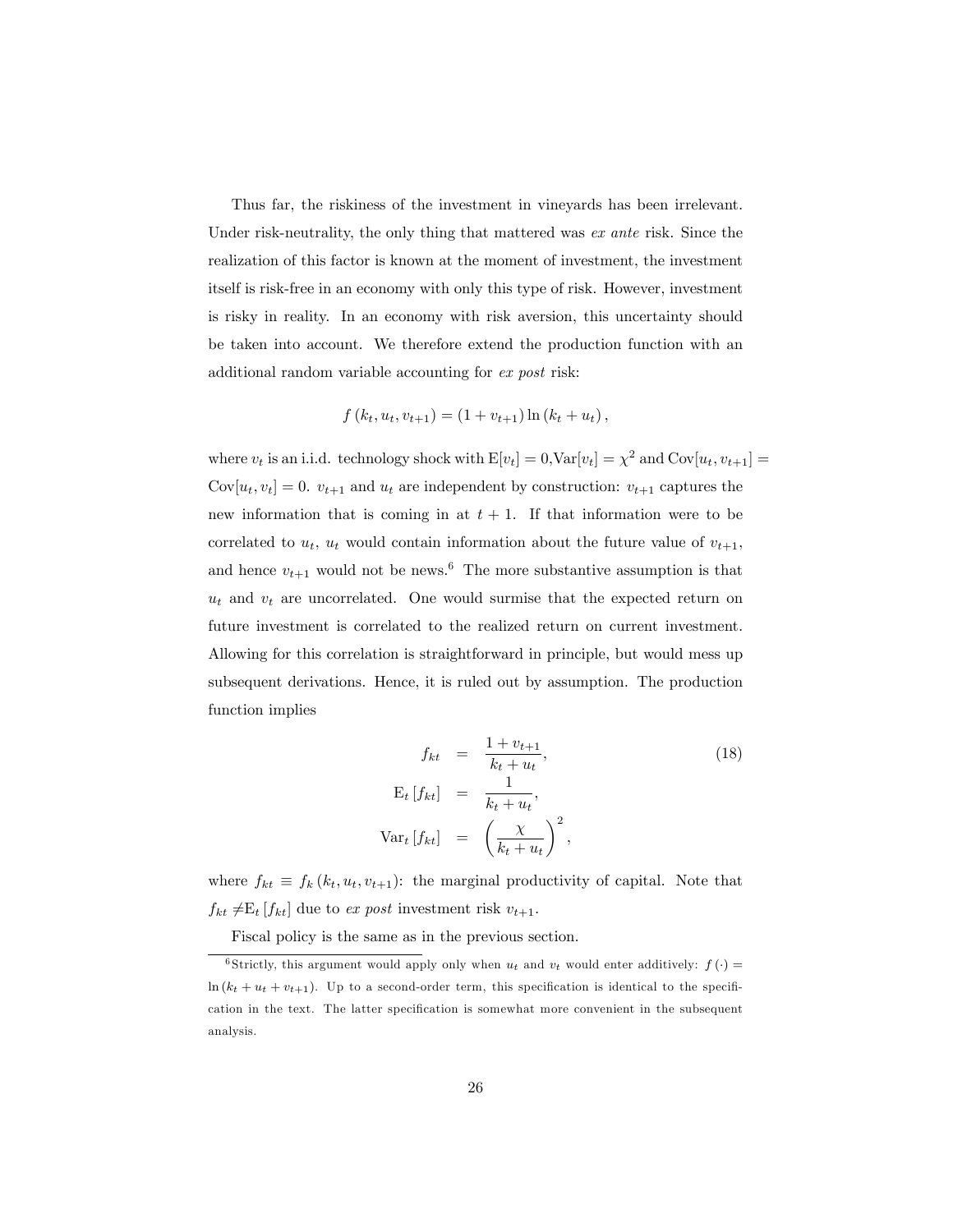#### 4.2 Characterization of the equilibrium

As in the model with risk-neutrality, youngsters save  $1-\eta z_t$  for consumption in the second stage of life. Hence, equation (13) for  $c_{t+1}$  applies. Agents choose  $g_t$ and  $s_t$  as to maximize  $E_t\left[c_{t+1}^{1-\gamma}\right]^{1/(1-\gamma)}$ . Since we can factor out  $E_t\left[(1-\eta z_t)^{\gamma}\right] =$  $(1 - \eta z_t)^{\gamma}$  and since only  $R_t$  depends on  $g_t$  and  $s_t$ , the problem can be written as

$$
g_t, s_t = \arg \max_{g, s} \mathbb{E}_t \left[ \left[ R_t(g, s) + 1 \right]^{1 - \gamma} \right]^{1/(1 - \gamma)}.
$$
 (19)

An equilibrium is a quintuple  $g_t$ ,  $s_t$ ,  $p_t$ ,  $k_t$ , and  $q_t$  that solves equation (19) and the market-clearing conditions (16).

Since a full characterization of this equilibrium is too difficult a task, due to the non-linearity of equation (19) (compare the linearity of equation 14), we take a step back. We approximate the optimal portfolio for small deviations of  $u_t$  and  $v_t$  from their expected value. In particular, we assume

$$
\sigma = h \cdot \sigma_0, \tag{20}
$$
\n
$$
\chi = h \cdot \chi_0,
$$

where we consider the equilibrium for the limiting case of the standard deviations of  $u_t$  and  $v_t$  being small:  $\lim h \to 0$ . Hence:  $u_t - \mu = O(h)$  and  $v_t = O(h)$ . The following proposition allows a Taylor approximation of the market returns to the assets.

Proposition 5 The return equivalence conditions in the bubbly equilibrium read

$$
q_t - k_t - u_t \quad \cong \quad \psi_k,
$$
  

$$
q_t - 1 - \pi (u_t - \mu) \quad \cong \quad \psi_p,
$$
 (21)

where the symbol  $\cong$  implies that terms of  $O(n^3)$  are ignored and where  $\psi_k \equiv$  $\gamma(1-\mu)\chi^2$ ,  $\psi_p \equiv \gamma(\mu - b)\pi^2\sigma^2$ , and  $\pi \equiv (1 - \eta b + \mu)^{-1}$ ;  $d\pi/db > 0$  and  $d\psi_p/db < 0.$ 

**Proof.** see Appendix. ■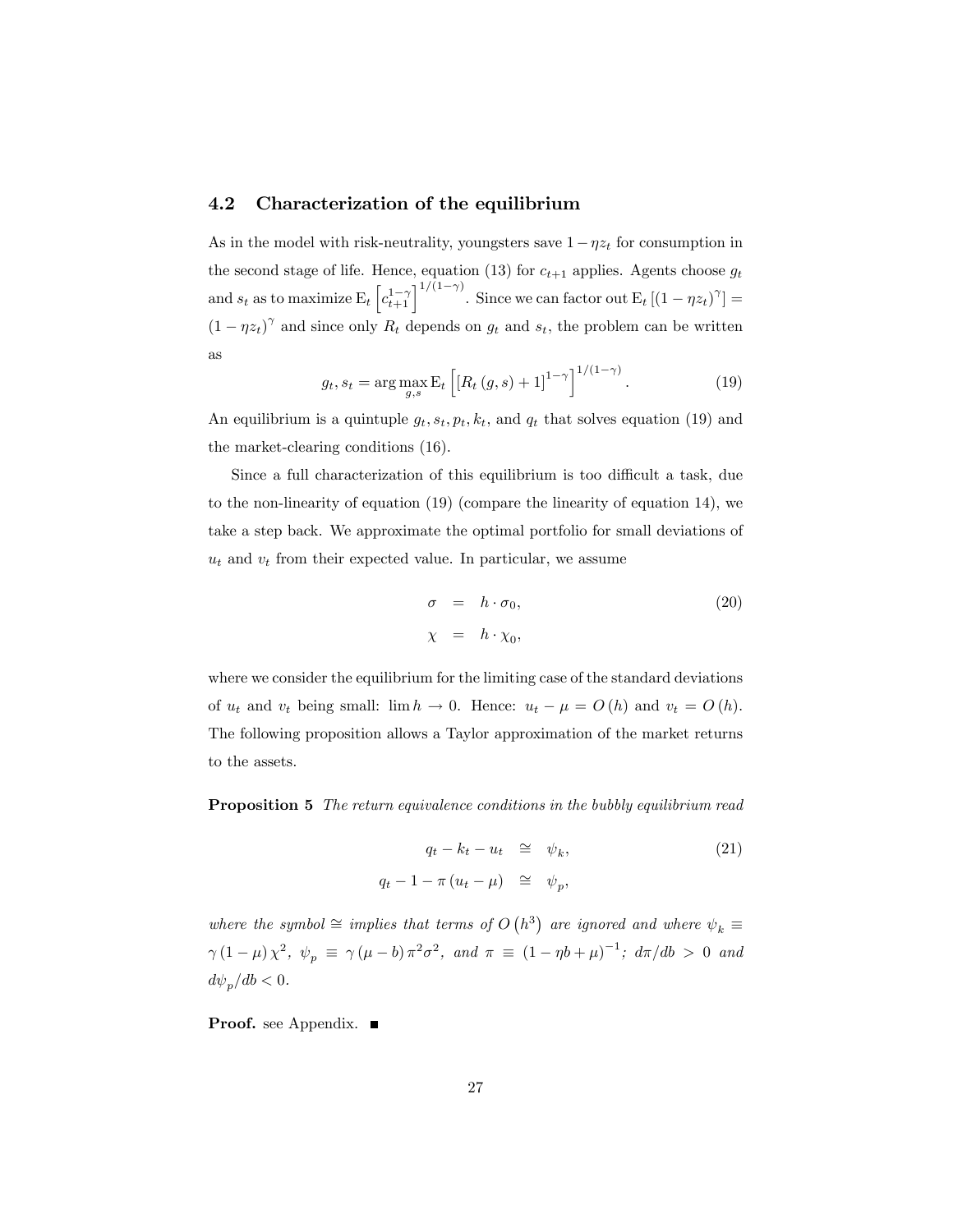The approximation applied in Proposition 5 accounts for the effect of realizations of the ex ante and ex post risk factors  $u_t$  and  $v_t$  on the composition of the asset portfolio of the young, and hence for the effect of these risk factors on asset prices. This effect is of order  $h$ . The approximation also accounts for the effects of the average portfolio composition on risk premia and utility, which are effects of order  $h^2$ . The approximation ignores the effect of deviations from the average portfolio on utility due to the realization of  $u_t$  and  $v_t$ . Since deviations are of order h and have a utility cost of order  $h^2$ , this effect is of order  $h^3$ . The intuition is that the average portfolio balances the utility cost of these risks on average, so that deviations have a higher-order effect.

Equation (21) generalizes the return equivalence conditions (15) for the case of risk aversion. The inverse risk-free rate  $q_t$  minus the inverse of expected rate of return on risky assets (either productive investments or gold) is equal to the risk premia on holding either of these assets  $(\psi_k \text{ and } \psi_p \text{ respectively})$ . Since the expected rate of return on gold is equal to the growth rate of the economy -which is zero- the risk premium on holding gold implies that the expected return on bonds is negative. This negative return is the premium for insurance against future ex ante risk  $u_t$ . While the risk premium on investment  $\psi_k$  does not depend on the fiscal policy parameter  $b$ , the risk premium on the bubbly asset  $\psi_p$  is decreasing in b. When the government absorbs a larger share of savings, it has to pay a higher interest rate on its bonds (or equivalently, the price of bonds will be lower).

An approximate equilibrium is the solution for  $k_t, p_t$ , and  $q_t$  to the asset return equations (21) and the market-clearing condition (16) for  $p_t$ . The next proposition characterizes the equilibrium.

#### **Proposition 6** Risk aversion and fiscal policy.

1. A bubbly equilibrium exists when  $b \leq \mu$ .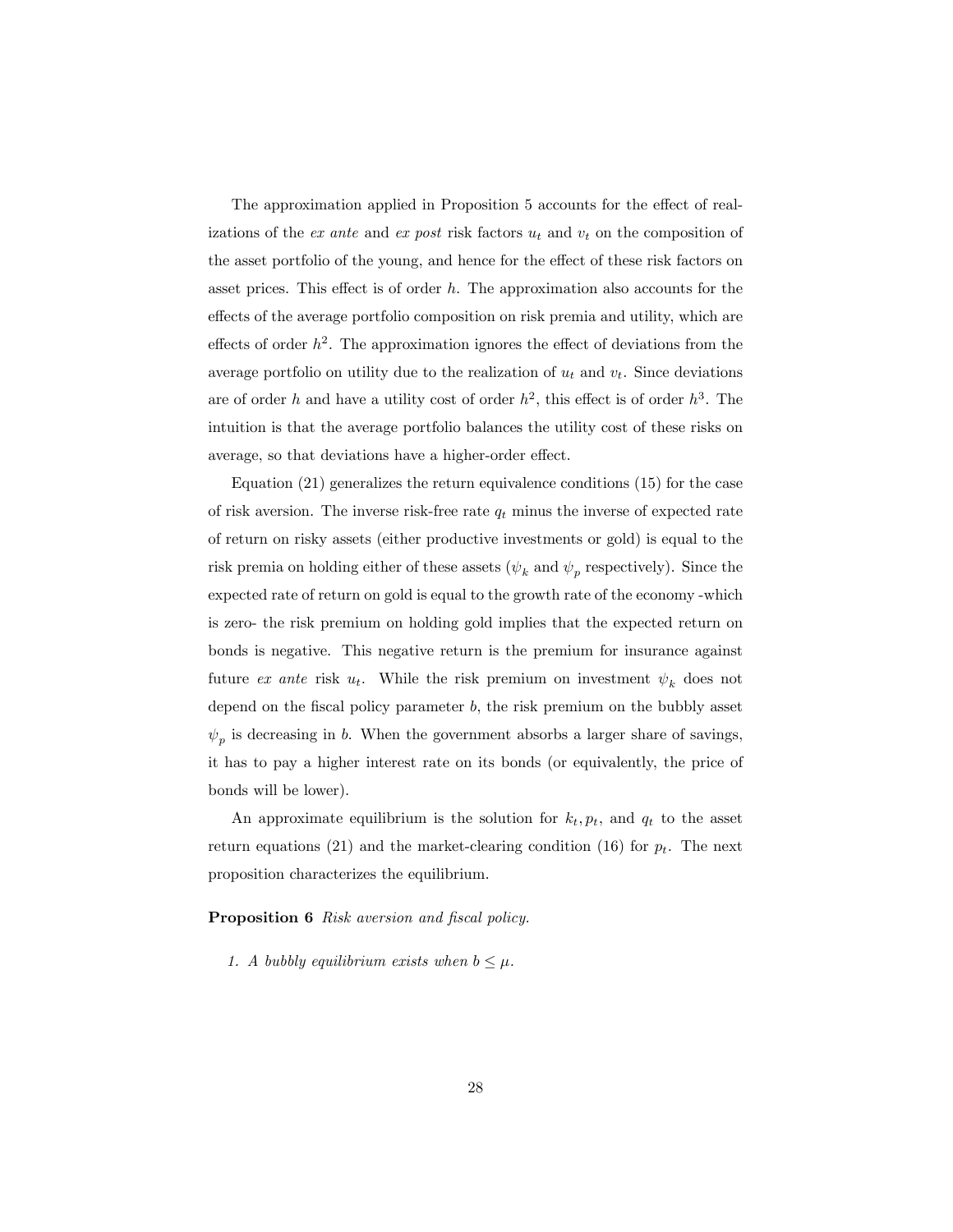2. This equilibrium satisfies:

$$
k_t \cong 1 - \mu - \pi (\mu - \eta b) (u_t - \mu) + \psi_p - \psi_k,
$$
  
\n
$$
p_t \cong \mu - b + \pi (\mu - b) (u_t - \mu) + \psi_k - (1 + \beta) \psi_p,
$$
  
\n
$$
q_t \cong 1 + \pi (u_t - \mu) + \psi_p.
$$
\n
$$
(22)
$$

- 3. The expected level of investment is lower for higher b.
- 4. The expected price of gold and of bonds is lower for higher b.
- 5. Investment and the price of gold are less variable for a higher b; the prices of gold and bonds are more volatile for a higher b.
- 6. The higher the degree of risk aversion  $\gamma$ , the stronger the effect of fiscal policy on utility when measured at  $b = 0$ :  $\frac{dU}{db}|_{b=0}$  is increasing in  $\gamma$ .

#### Proof. see Appendix. ■

For  $\gamma = 0$  this approximate equilibrium is identical to the equilibrium considered in Proposition 4, compare equation (22) to equation (23) in the Appendix. The expected value of investment deviates from that in the risk-neutral economy, depending on which has the higher risk premium: gold or investment in vineyards. When ex ante risk dominates, risk aversion leads to higher investment, since the alternative of holding gold is more risky. Bonds and gold are close substitutes, apart from the fact that gold is a risky asset due to next period's ex ante risk. Fiscal policy has a negative effect on the price of gold: when sovereign debt acts as an alternative store of value, the average demand for gold goes down. However, this initial effect is partly offset by a reduction in the risk premium  $\psi_p$  on holding gold, since fiscal policy stabilizes the price of gold.

The introduction of a simple fiscal policy dampens the variability of investment and the price of gold. However, fiscal policy is a less effective means of shifting resources between investment and consumption than trade in bubbly assets. Hence, investment is less responsive to variations in its return. The price of gold is less variable because government bonds are available as an alternative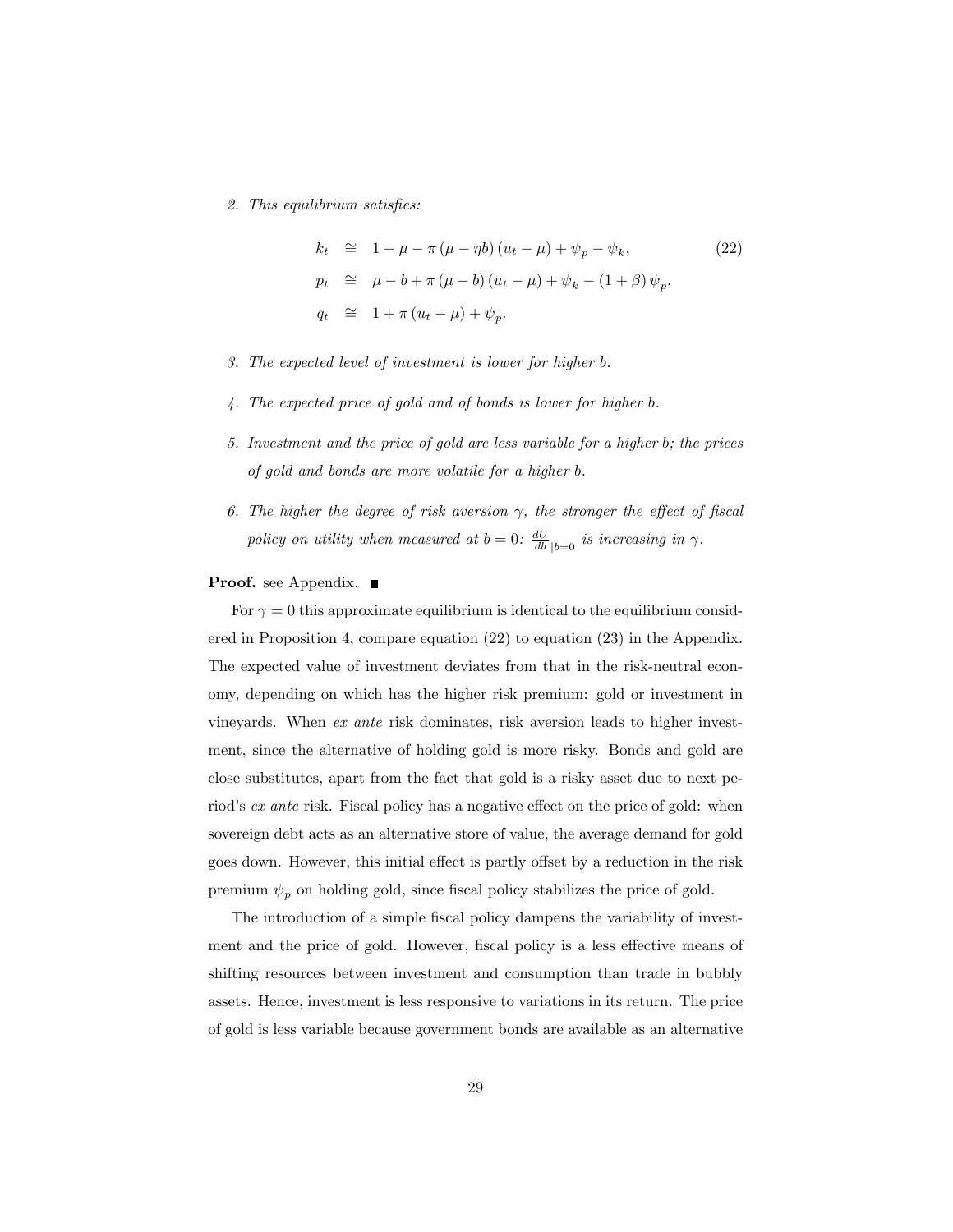store of value. Risk aversion increases the marginal effect of fiscal policy on utility because it provides better insurance for the young, since part of the adjustment in the balance between consumption and investment is spread between the two stages of life.

# 5 Conclusion

This paper analyzed a world where bubbles are a means for implementing intergenerational transfers to accommodate temporary áuctuations in the return on capital. Bubbly assets serve as an alternative store of value in the presence of dynamic inefficiency. Despite these temporary episodes of dynamic inefficiency, capital is productive on average, in the sense that average outlays of the capital sector exceed inflow, a criterion very similar to that derived by Abel et.al. (1987). In this world, a simple fiscal policy stabilizes the economy where the government issues a fixed quantity bonds with a fixed future pay out. These bonds serve as an alternative store of value during investment slumps, thereby providing an instrument for intragenerational transfers and reducing the price of bubbly assets. Variation in the price of these bonds provides a means for adjusting consumption to investment demand. Remarkably, trade in bubbly assets shifts resources between investment and consumption by intergenerational transfers, while fiscal policy does this by *intragenerational* transfers, shifting resources over the lifecycle between current and future consumption. These results counter the conventional wisdom that only the government can enforce intergenerational transfers and that fiscal policy is the means to implement these transfers. For reasonable parameter values, this simple model predicts that welfare is maximized by letting sovereign debt absorb on average all excess saving, thereby preventing the emergence of bubbles.

Our analysis applies a Cobb Douglas intertemporal utility function, implying an elasticity of intertemporal substitution equal to one. When the elasticity of intertemporal substitution is less than unity, as is usually found empirically, the effect of investment slumps becomes even stronger. A fall in the return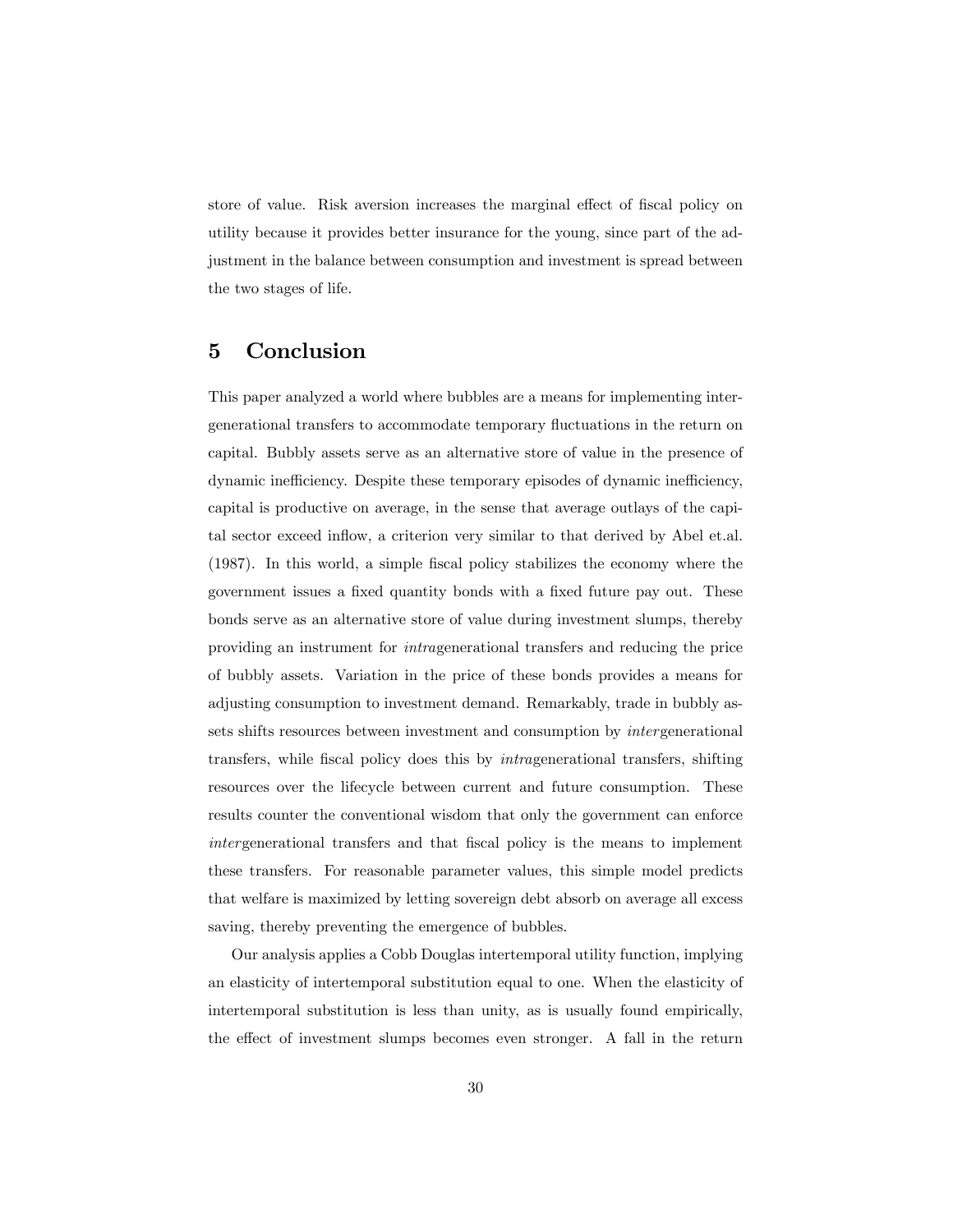on capital will then lead to an increase in the budget share that the young set apart for future consumption, putting greater strains on the ability of the capital market to absorb these savings. Then, the fiscal policy has to play an even larger role in spreading the consequences of fluctuations in the demand for capital among cohorts.

# 6 References

- Aaron, Henry (1966), "The social insurance paradox", Canadian Journal of Economics and Political Science, 32-3: 371-374.
- Abel, Andrew B., N. Gregory Mankiw, Lawrence H. Summers and Richard J. Zeckhauser (1989), "Assessing Dynamic Efficiency: Theory and Evidence", Review of Economic Studies, 56-1: 1-19.
- Blanchard, Olivier J. (1985), "Debt, Deficits, and Finite Horizons", Journal of Political Economy, 93-2: 223-247
- $\bullet$  Blanchard, Olivier J. and Philippe Weil (2001), Dynamic Efficiency, the Riskless Rate, and Debt Ponzi Games under Uncertainty, Advances in Macroeconomics,  $1(2)$ .
- Caballero, Ricardo J., Emmanuel Farhi and Mohamad L. Hammour (2006), "Speculative Growth: Hints from the U.S. Economy", American Economic Review, 96-4: 1159-1192.
- Caballero, Ricardo J., Emmanuel Farhi, and Pierre O. Gourinchas (2008), "Financial Crash, Commodity Prices, and Global Imbalances", Brookings Papers on Economic Activity, 39-2: 1-68.
- Diamond, Peter A. (1965), "National Debt in a Neoclassical Growth Model", American Economic Review, 55: 1125-1150.
- Epstein, Larry G., and Stanley E. Zin (1989), "Substitution, Risk Aversion, and the Temporal Behavior of Consumption and Asset Returns: A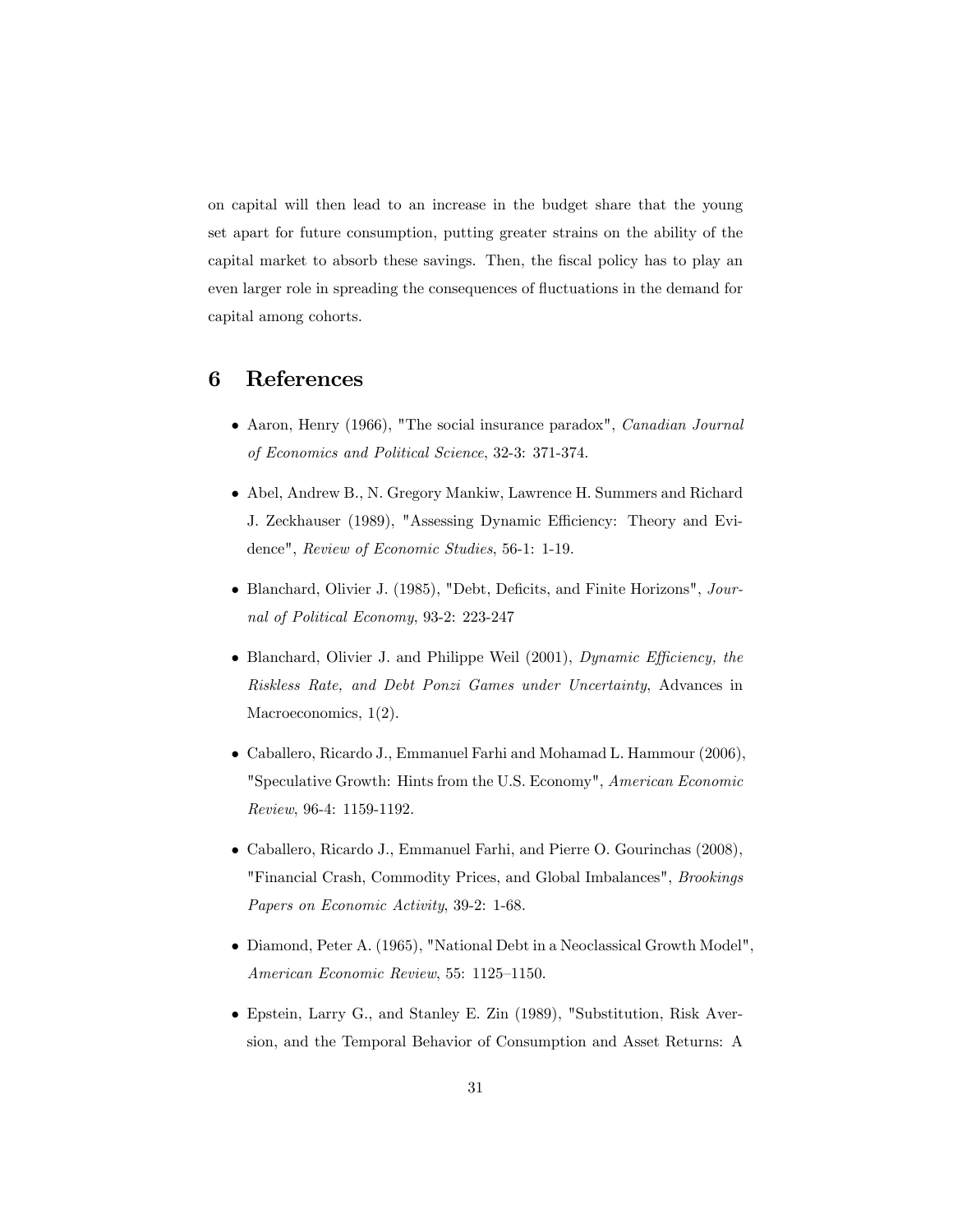Theoretical Framework". Econometrica, 57-4: 937-969.

- $\bullet$  Geerolf, Francois (2013), Reassessing Dynamic Efficiency, Working Paper.
- Gordon, Robert J. (2014), The Demise of U.S. Economic Growth: Restatement, Rebuttal, and Reflections, NBER Working Paper No. 19895. http://www.nber.org/papers/w19895
- Gyourko, Joseph, Christopher Mayer and Todd Sinai (2013) "Superstar Cities", American Economic Journal: Economic Policy, 5-4: 167-199.
- $\bullet$  Homburg, Stefan (1991), "Interest and Growth in an Economy with Land", The Canadian Journal of Economics, 24-2: 450-459
- IMF (2014), World Economic Outlook.
- Krugman, Paul (2014), *Inflation Targets Reconsidered*, Draft paper for ECB Sintra conference.

https://www.ecbforum.eu/up/artigos-bin\_paper\_pdf\_0134658001400681089- 957.pdf

- Knoll, Katharina, Moritz Schularick, and Thomas Steger (2014), No price like home: Global house prices,  $1870 - 2012$ , CESifo Working Paper no. 5006.
- Martin, Alberto, and Jaume Ventura (2010), Theoretical Notes on Bubbles and the Current Crisis, NBER Working Paper 16399.
- Martin, Alberto, and Jaume Ventura (2012), "Economic Growth with Bubbles", American Economic Review, 102-6: 3033-3058.
- Martin, Alberto, and Jaume Ventura (2014), Managing Credit Bubbles, NBER Working Paper 19960.
- $\bullet$  Rhee, Changyong (1991), "Dynamic Inefficiency in an Economy with Land", Review of Economic Studies, 58-4: 791-797.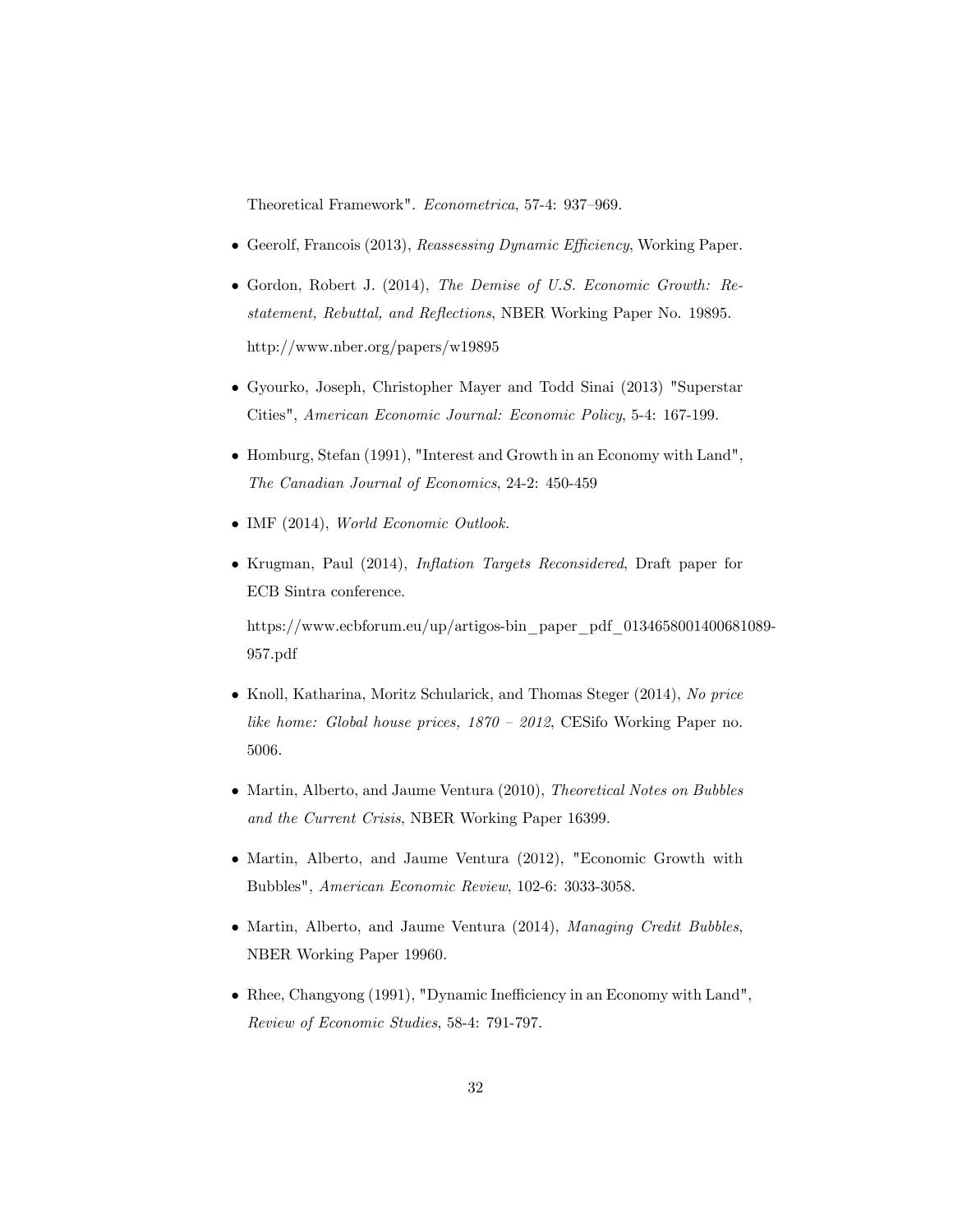- Piketty, Thomas (2014), Capital in the 21<sup>th</sup> Century, Harvard University Press.
- Santos, Manuel S. and Michael Woodford (1997), "Rational Asset Pricing Bubbles", Econometrica, 65-1: 19-58.
- Summers, Lawrence H. (2013) "Why Stagnation May Prove to Be the New Normal", The Financial Times, December 15, 2013. http://www.ft.com/cms/s/2/87cb15ea-5d1a-11e3-a558-00144feabdc0.html#axzz3GJtHQ3FD
- Teulings, Coen N. and Richard E. Baldwin (2014), Secular Stagnation: Facts, Causes and Cures, Ebook, VoxEU.

http://www.voxeu.org/sites/default/files/Vox\_secular\_stagnation.pdf

 Teulings, Coen N., Ioulia V. Ossokina and Henri L.F. de Groot (2014), Welfare Benefits of Agglomeration and Worker Heterogeneity, CESifo Working Paper Series 4939.

http://www.cesifo-group.de/ifoHome/publications/working-papers/ CESifoWP/CESifoWPdetails?wp\_id=19121544

- Tirole, Jean (1985), "Asset Bubbles and Overlapping Generations" Econometrica, 53-6: 1499-1528.
- Uhlig, Harald (1998), "Capital Income Taxation and the Sustainability of Permanent Primary Deficits", in: Steven Brakman, Hans van Ees and Simon K. Kuipers (eds.), Market Behaviour and Macroeconomic Modelling, Macmillan Press LTD, 309-337.

#### Appendix Proofs

#### Proof of proposition 4

The first equality of equation (15) can be written as:  $q_t = k_t + u_t$ . Substitution into the market-clearing condition (16) for  $p_t$  and taking expectations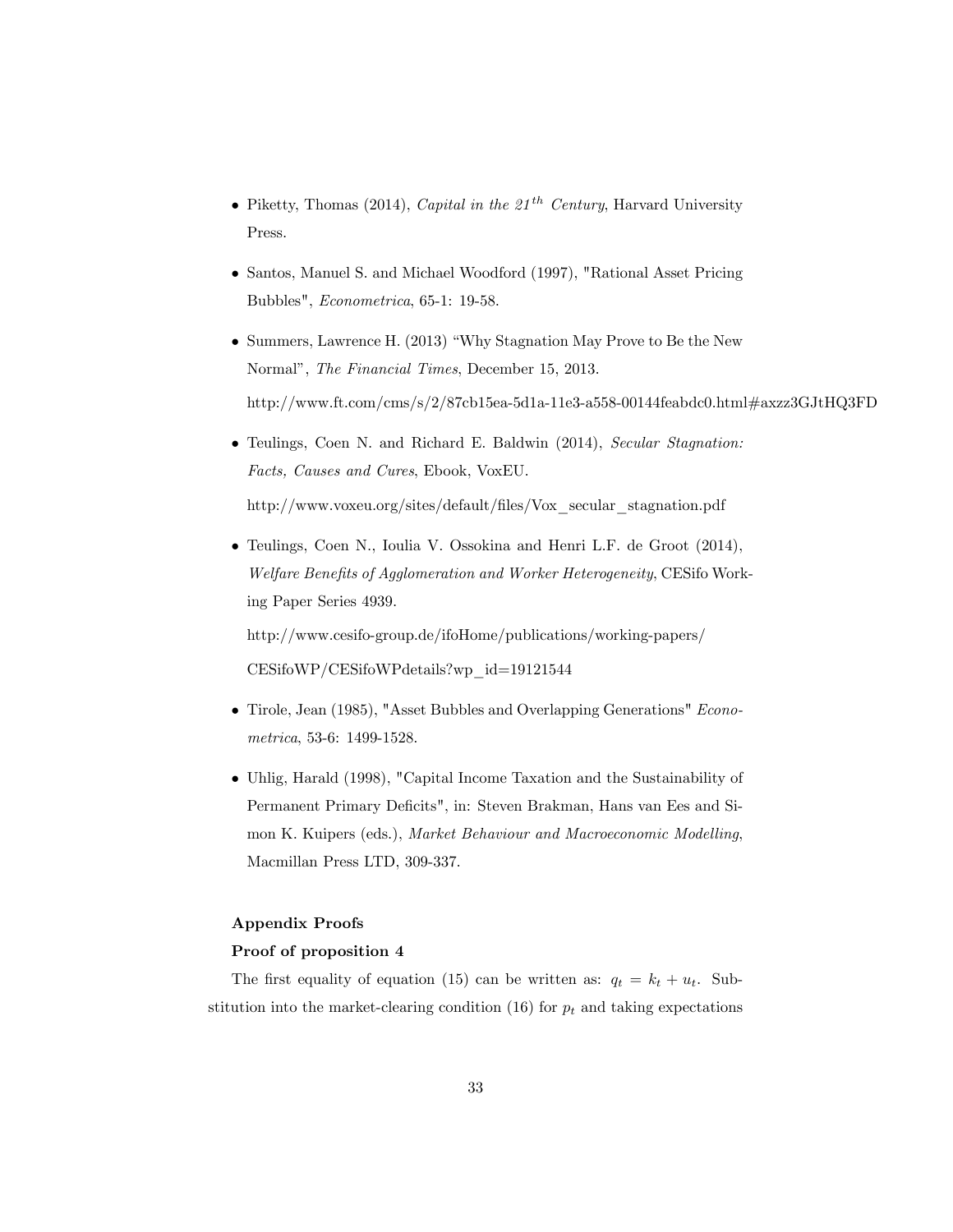yields

$$
p_t = 1 - \beta (\eta_0 + u_t) - (1 + \beta) k_t,
$$
  
\n
$$
E_t [p_{t+1}] = 1 - \beta (\eta_0 + \mu) - (1 + \beta) E_t [k_{t+1}].
$$

Substitution of these expression in the second equality of equation (15) yields

$$
(k_t + u_t) [1 - \beta (\eta_0 + \mu) - (1 + \beta) E_t [k_{t+1}]] = 1 - \beta (\eta_0 + u_t) - (1 + \beta) k_t.
$$

This equation shows that  $k_t$  depends on  $u_t$  and  $E_t$  [ $k_{t+1}$ ] only. Hence, equation (??) applies. Taking expectation in the Önal equation yields:

$$
0 = (1 - \beta (\eta_0 + \mu) - (1 + \beta) E[k_t]) (E[k_t] + \mu - 1).
$$

This equation has two solutions. The solution that sets the first factor equal to zero corresponds to the naive equilibrium. We focus on the second solution corresponding to the bubbly equilibrium:

$$
\mathrm{E}\left[k_{t}\right]=1-\mu.
$$

Some calculation yields expressions for investment and the prices of bonds and gold:

$$
k_t = \frac{\beta_0 - (\mu - \eta b) u_t}{\beta_0 + \mu},
$$
  
\n
$$
q_t = \frac{\beta_0 + u_t}{\beta_0 + \mu},
$$
  
\n
$$
p_t = (\mu - b) \frac{\beta_0 + u_t}{\beta_0 + \mu},
$$
\n(23)

where  $\beta_0 \equiv 1-\eta b;$   $p_t$  should be positive for any state of nature for an equilibrium to exist, proving statement 1. The expected prices of bonds and gold follow immediately:

$$
E[k_t] = 1 - \mu, E[q_t] = 1, E[p_t] = \mu - b,
$$

proving statements 2 and 3. Statement 4 follows from equation (23).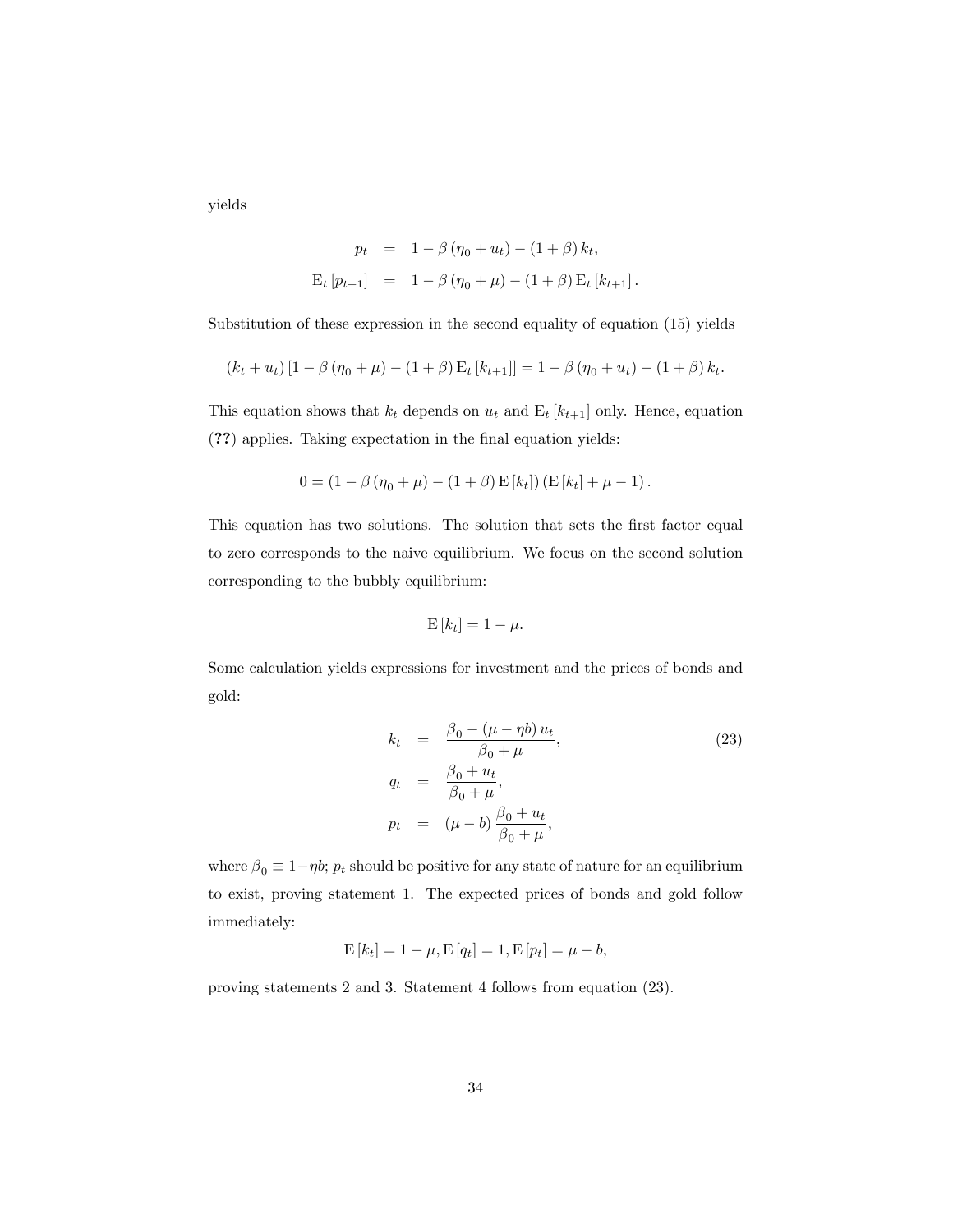Consumption for the young and the elderly satisfies the following:

$$
\begin{aligned}\n\mathbf{E}\left[c_t^y\right] &= \mathbf{E}\left[\eta_0^{-1}\left(1-\eta z_t\right)\right] = \eta_0^{-1}, \\
\mathbf{E}_t\left[c_{t+1}\right] &= \frac{1-\eta z_t}{q_t} = \beta_0 q_t^{-1} + \eta b \\
&= 1 + \beta_0 \left(\frac{dq_t}{du_t}\right)^2 \sigma^2 = 1 + \frac{\beta_0}{\left(\beta_0 + \mu\right)^2} \sigma^2\n\end{aligned}
$$

Substitution in expected welfare yields:

$$
U = -(1 - \eta) \ln \eta_0 + \eta \ln \left( 1 + \frac{\beta_0}{(\beta_0 + \mu)^2} \sigma^2 \right).
$$
 (24)

:

The first-order condition for the optimal value of  $b$  implies

$$
\Rightarrow \frac{d}{db} \left( \frac{\beta_0}{\left(\beta_0 + \mu\right)^2} \right) = \eta \frac{\beta_0 - \mu}{\left(\beta_0 + \mu\right)^3} = 0.
$$

 $b = \frac{1-\mu}{\eta}$  solves this equation. However,  $b \leq \mu$  for a bubbly equilibrium to exist, see statement 1. Hence, the optimal value is  $b = \min\left[\frac{1-\mu}{\eta}, \mu\right]$ , proving statement 5. $\blacksquare$ 

#### Proof of proposition 5

Conjecture 7 There is an equilibrium with the following properties:

1.  $q_t - 1 = O(h)$  $\Rightarrow$   $q_t^{-1} - 1 = O(h)$ ,  $z_t = b(1 - q_t) = O(h)$ ; see equation (12). 2.  $f_{kt} - 1 = O(h) \Rightarrow f_{kt}^{-1} - 1 = O(h)$  $\Rightarrow E_t [f_{kt}]^{-1} - 1 = k_t + u_t - 1 = O(h)$ ; see equation  $(18) \Rightarrow E[k_t] = 1 - \mu +$  $O(h)$ . 3.  $p_t E_t [p_{t+1}]^{-1} \cong 1 + \pi (u_t - \mu)$ , where  $\pi = (\beta_0 + \mu)^{-1}$ 

$$
\Rightarrow Var_t \left[ p_t E_t \left[ p_{t+1} \right]^{-1} \right] \cong Var_t \left[ p_t^{-1} E_t \left[ p_{t+1} \right] \right] \cong \pi^2 \sigma^2
$$

The strategy of the proof is to apply the conjecture to derive the equilibrium and then show that this equilibrium satisfies the conjecture.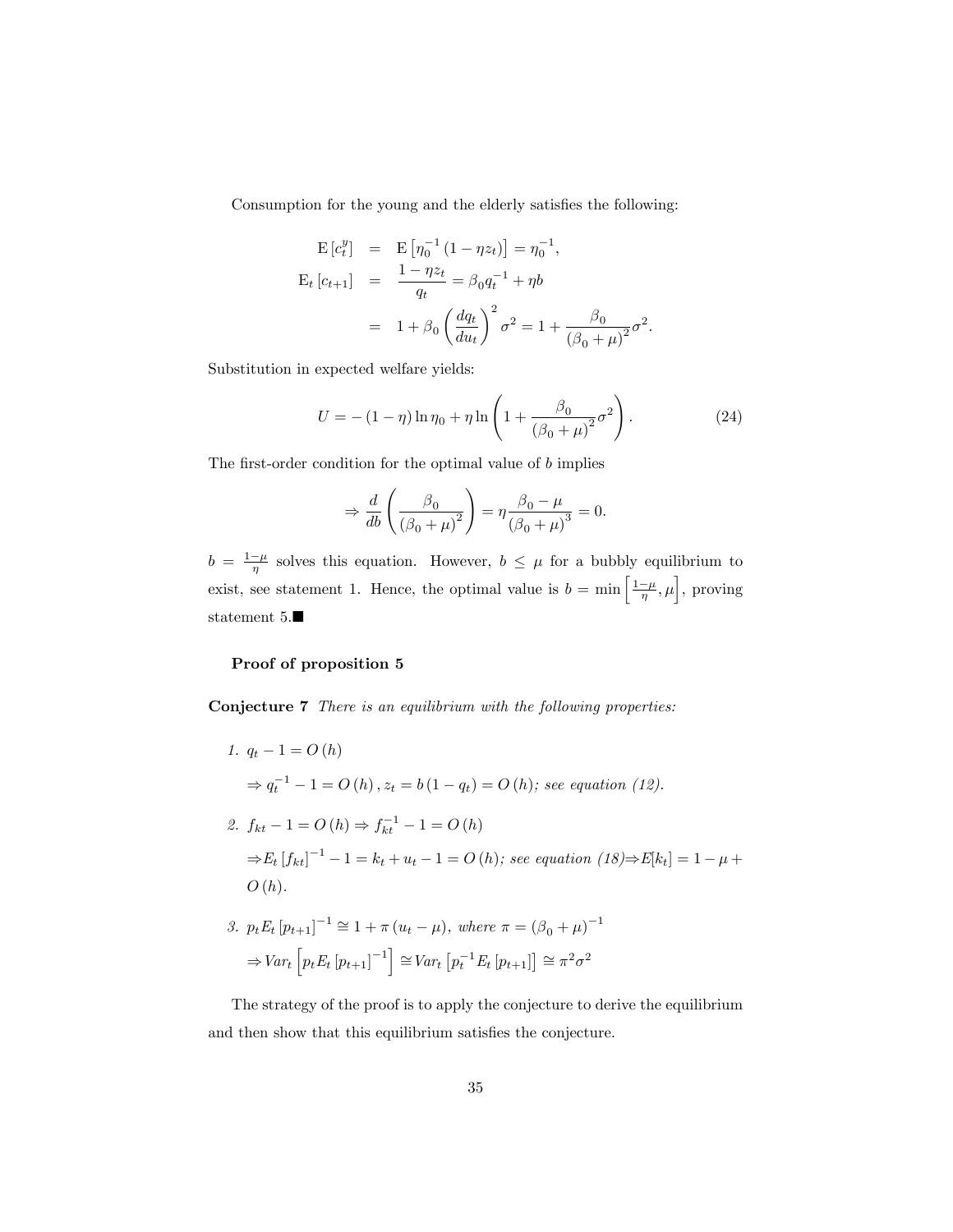**Lemma 8** Let x be a random variable with  $E[x] = 1 + \mu$  and  $Var[x] = \sigma^2$  with  $\mu = O(h)$  and  $\sigma = O(h)$ . Then

$$
E[x^{1-\gamma}]^{1/(1-\gamma)} \approx 1 + \mu - \frac{1}{2}\gamma (\sigma^2 + \mu^2).
$$

**Proof.** Define  $m \equiv \ln(1 + \mu)$  and  $\overline{\gamma} = 1 - \gamma$ . We have

$$
m \cong \mu - \frac{1}{2}\mu^{2} = O(h),
$$
  

$$
\mu \cong m + \frac{1}{2}m^{2},
$$
  

$$
E[\ln x] \cong m - \frac{1}{2}\sigma^{2},
$$
  

$$
Var[\ln x] \cong \sigma^{2}.
$$

Hence

$$
\begin{split} \mathbf{E} \left[ e^{\overline{\gamma} \ln x} \right]^{1/\overline{\gamma}} &= \left[ e^{\overline{\gamma} \mathbf{E} [\ln x]} + \frac{1}{2} \overline{\gamma}^2 e^{2\overline{\gamma} \mathbf{E} [\ln x]} \text{Var} \left[ \ln x \right] + O \left( h^3 \right) \right]^{1/\overline{\gamma}} \\ &= \left[ 1 + \overline{\gamma} \mathbf{E} \left[ \ln x \right] + \frac{1}{2} \overline{\gamma}^2 \mathbf{E} \left[ \ln x \right]^2 + \frac{1}{2} \overline{\gamma}^2 \text{Var} \left[ \ln x \right] + O \left( h^3 \right) \right]^{1/\overline{\gamma}} \\ &= \left[ 1 + \overline{\gamma} m + \frac{1}{2} \overline{\gamma}^2 m^2 - \frac{1}{2} \overline{\gamma} \gamma \sigma^2 + O \left( h^3 \right) \right]^{1/\overline{\gamma}} \\ &\cong 1 + m + \frac{1}{2} \overline{\gamma} m^2 - \frac{1}{2} \gamma \sigma^2 \cong 1 + \mu - \frac{1}{2} \gamma \left( \mu^2 + \sigma^2 \right). \end{split}
$$

The conjecture and assumption (20) allow a Taylor expansion of equation (19):

$$
g_t, s_t \cong \arg \max_{g,s} \left( \mathbb{E}_t \left[ R_t(g,s) \right] - \frac{1}{2} \gamma \mathbb{E}_t \left[ R_t(g,s) \right]^2 - \frac{1}{2} \gamma \text{Var}_t \left[ R_t(g,s) \right] \right).
$$

By equation (13), we have:

$$
R_t(g, s) = (1 - s - g) q_t^{-1} + s f_{kt} + g p_t^{-1} p_{t+1} - 1,
$$
(25)  
\n
$$
E_t [R_t(g, s)] = (1 - s - g) q_t^{-1} + s (k_t + u_t)^{-1} + g p_t^{-1} E_t [p_{t+1}] - 1 = O(h),
$$
  
\n
$$
Var_t [R_t(g, s)] \cong s^2 \chi^2 + g^2 \pi^2 \sigma^2.
$$

In the second line, we use equation (18) for  $E_t[f_{kt}]$  in the first equality and the Conjecture in the second equality. In the third line, we use equation (18) for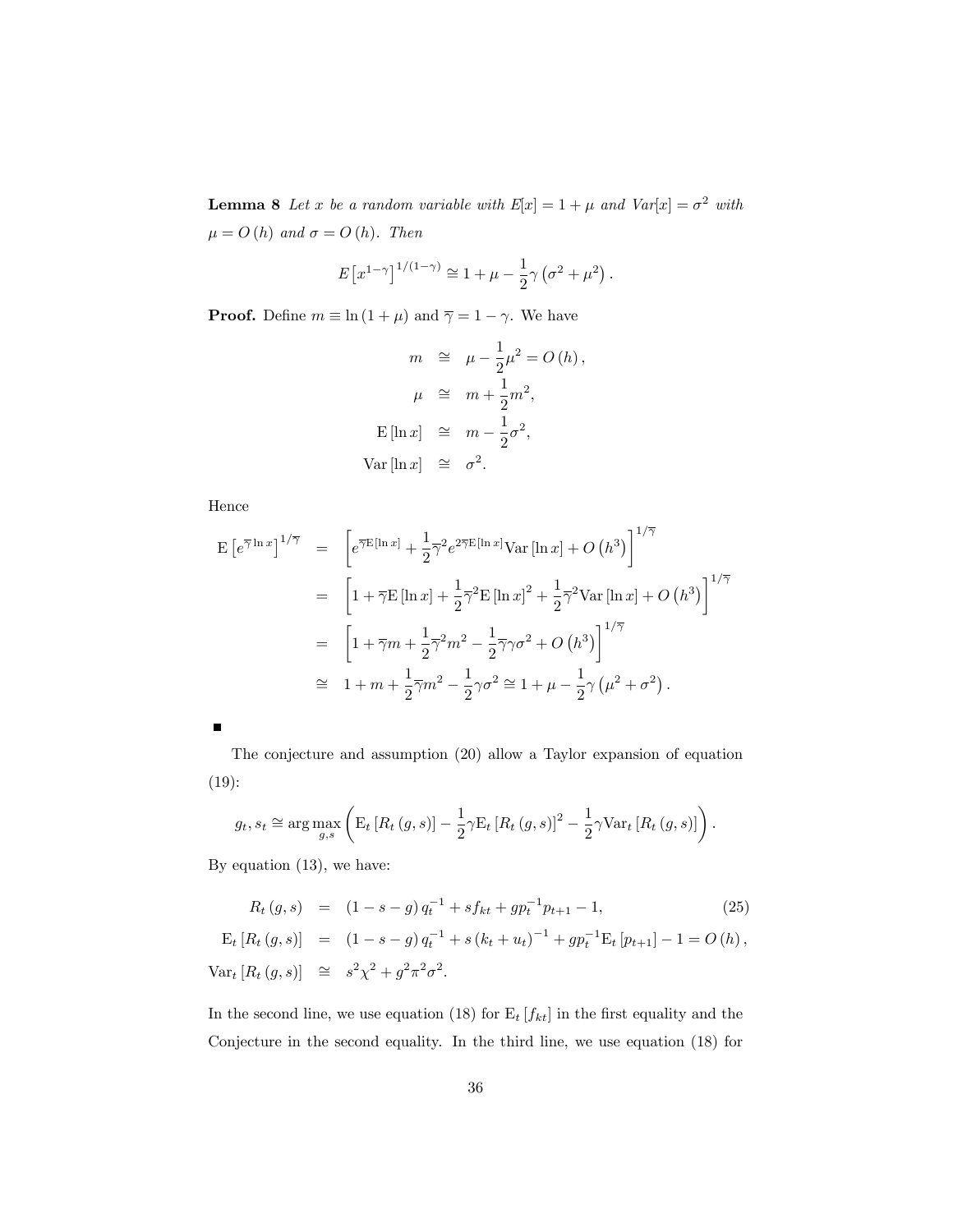$Var_t[f_{kt}]$  (noting that  $k_t+u_t = 1+O(h)$  by the Conjecture) and the Conjecture for Var<sub>t</sub>  $[p_{t+1}]$ . Note that both  $\chi^2$  and  $\sigma^2$  are  $O(n^2)$  so that we can ignore any higher-order terms.

The first-order conditions for  $g_t$  and  $s_t$  read as follows

$$
\gamma \chi^2 s_t \cong (1 - \gamma E_t [R_t]) (E_t [f_{kt}] - q_t^{-1}),
$$
\n
$$
\gamma \sigma^2 \pi^2 g_t \cong (1 - \gamma E_t [R_t]) (p_t^{-1} E_t [p_{t+1}] - q_t^{-1}).
$$
\n(26)

where  $R_t \equiv R_t (g_t, s_t)$ . By the Conjecture, the market-clearing conditions (16) can be written as

$$
s_{t} = (1 - \eta z_{t})^{-1} k_{t} = \mathbb{E}[k_{t}] + O(h),
$$
  
\n
$$
g_{t} = (1 - \eta z_{t})^{-1} p_{t} = \mathbb{E}[p_{t}] + O(h).
$$
\n(27)

Substitution of equation (27) into equation (26), multiplying the result by  $1 \gamma \mathbb{E}_t [R_t]$ , and observing that  $\chi^2$  and  $\sigma^2$  are  $O(h^2)$  and  $\mathbb{E}_t [R_t] = O(h)$  (see equation 25) yields

$$
\gamma \chi^2 \mathbf{E} \left[ k_t \right] \quad \cong \quad \psi_k \cong \mathbf{E}_t \left[ f_{kt} \right] - q_t^{-1},
$$
\n
$$
\gamma \pi^2 \sigma^2 \mathbf{E} \left[ p_t \right] \quad \cong \quad \psi_p \cong p_t^{-1} \mathbf{E}_t \left[ p_{t+1} \right] - q_t^{-1}.
$$
\n(28)

Dividing the first equation by  $E_t[f_{kt}]$  and the second by  $p_t^{-1}E_t[p_{t+1}]$ , multiplying both equations by  $q_t$ , and observing that  $\mathbb{E}_t [f_{kt}]^{-1} = 1 + O(h), p_t \mathbb{E}_t [p_{t+1}]^{-1} =$  $1+O(h)$ , and  $q_t^{-1} = 1+O(h)$ , see the Conjecture, and using that both  $\chi^2$  and  $\sigma^2$  are  $O(h^2)$ , yields equation (21).

Equations (16) (that for  $p_t$ ) and (21) is a system of three linear equations with three unknowns:  $k_t$ ,  $p_t$ , and  $q_t$ . The solution to this system reads as follows:

$$
k_t \cong 1 - \mu + (\pi - 1) (u_t - \mu) + \psi,
$$
  
\n
$$
p_t \cong \mu - b + [1 - \pi (1 + \beta)] (u_t - \mu) + \psi_b,
$$
  
\n
$$
q_t \cong 1 + \pi (u_t - \mu) + \psi_p,
$$
\n(29)

where  $\psi \equiv \psi_p - \psi_k = O(h^2)$  and  $\psi_b \equiv \psi_k - (1 + \beta)\psi_p = O(h^2)$  since  $\psi_k =$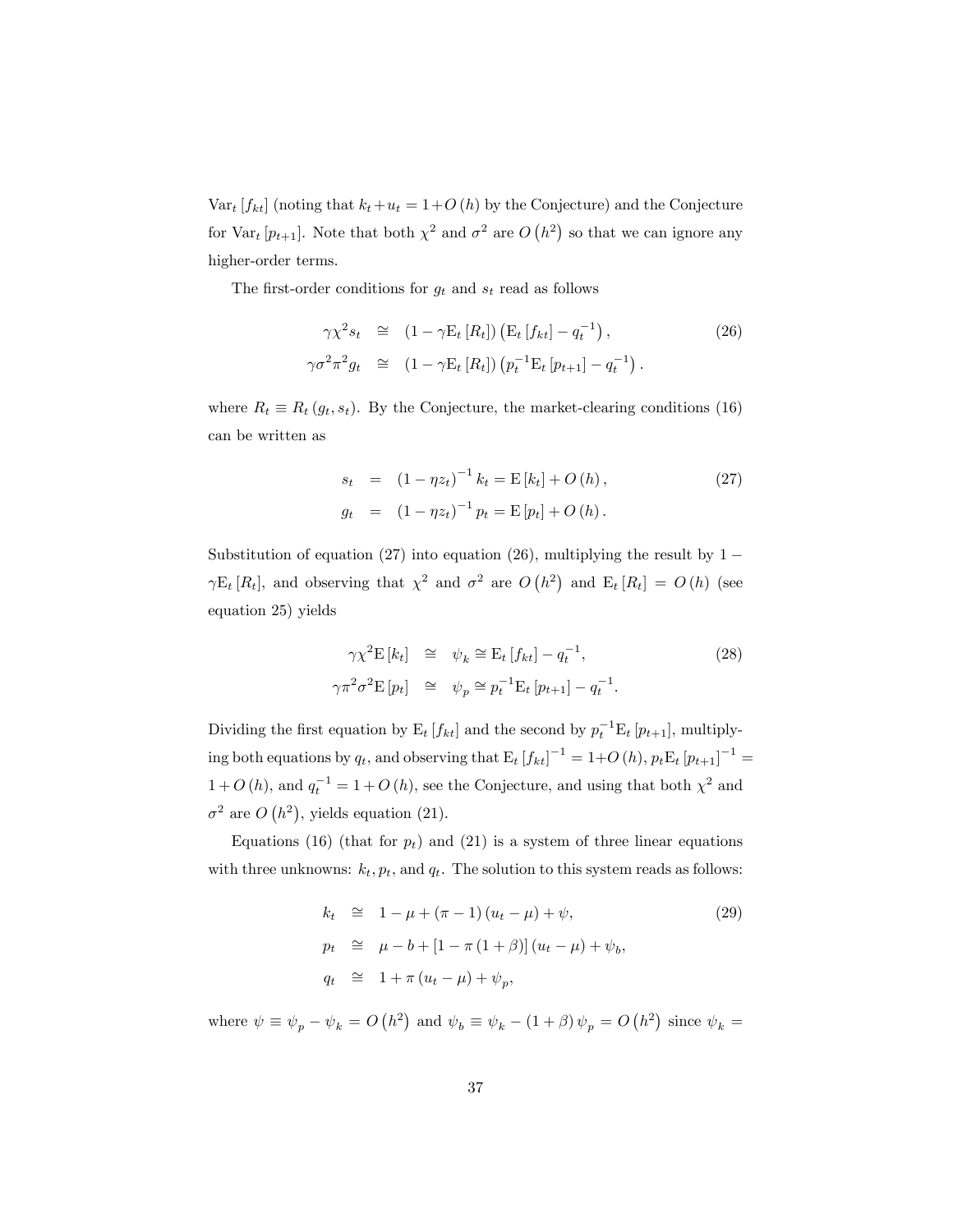$O(n^2)$  and  $\psi_p = O(n^2)$ . Equation (29) and the Conjecture imply

$$
E_t[p_{t+1}] \cong \mu - b + \psi_b = \mu - b + O(h),
$$
\n(30)  
\n
$$
p_t E_t[p_{t+1}]^{-1} \cong 1 + \pi (u_t - \mu) \cong 1 + \frac{1 - \pi (1 + \beta)}{\mu - b} (u_t - \mu) \Rightarrow
$$
\n
$$
\pi = \frac{1 - \pi (1 + \beta)}{\mu - b} + O(h^2).
$$

The final equation is consistent with  $\pi = (\beta_0 + \mu)^{-1}$ . This confirms the conjecture used for deriving equation (21).  $\blacksquare$ 

#### Proposition 6

Substitution of the value for  $\pi$  in equation (29) yields equation (22). Statements 1-4 follow immediately.

**Expectation and variance of**  $q_t$ : Equation (22) implies the following:

$$
\mathbf{E}[q_t] \cong 1 + \psi_p, \text{Var}[q_t] \cong \text{Var}\left[q_t^{-1}\right] \cong \pi^2 \sigma^2,
$$
  
\n
$$
\mathbf{E}[q_t^{-1}] \cong 1 - \psi_p + \text{Var}[q_t] \cong 1 - \psi_p + \pi^2 \sigma^2,
$$
  
\n
$$
\text{Cov}\left[q_t, q_t^{-1}\right] = \mathbf{E}\left[q_t q_t^{-1}\right] - \mathbf{E}[q_t] \mathbf{E}\left[q_t^{-1}\right] \cong -\pi^2 \sigma^2,
$$
  
\n
$$
1 - \eta z_t \cong 1 + \eta b \psi_p + \eta b \pi \left(u_t - \mu\right) \Rightarrow
$$
  
\n
$$
\mathbf{E}\left[1 - \eta z_t\right] \cong 1 + \eta b \psi_p, \text{Var}\left[1 - \eta z_t\right] \cong \eta^2 b^2 \pi^2 \sigma^2.
$$

Expectation and variance of  $R_t$ : Substituting equation (28) in equation (25) and using  $f_{kt} = E_t [f_{kt}] (1 + v_{t+1})$  and  $p_{t+1} \approx E_{t+1} [p_{t+2}] [1 + \pi (u_{t+1} - \mu)]$ (see equation (18) and the Conjecture) yields:

$$
R_t \cong (1 - s_t - g_t) q_t^{-1} + s_t f_{kt} + g_t p_t^{-1} p_{t+1} - 1
$$
  
\n
$$
\cong (1 - s_t - g_t) q_t^{-1} + s_t (q_t^{-1} + \psi_k) (1 + v_{t+1})
$$
  
\n
$$
+ g_t (q_t^{-1} + \psi_b) [1 + \pi (u_{t+1} - \mu)] - 1,
$$
  
\n
$$
\cong q_t^{-1} - 1 + [g_t \pi (u_{t+1} - \mu) + s_t v_{t+1}] q_t^{-1} + \Psi,
$$
  
\n
$$
\Psi \equiv (1 - \mu) \psi_k + (\mu - b) \psi_p = O (h^2),
$$

using  $\psi_p = O\left(h^2\right)$  and  $\psi_k = O\left(h^2\right)$  in the third line. Hence

$$
E[R_t] \cong E[q_t^{-1}] - 1 + \Psi \cong -\psi_p + \pi^2 \sigma^2 + \Psi = O(h^2),
$$
  
Var[R\_t] 
$$
\cong \text{Var}[q_t^{-1}] + \text{Var}[g_t \pi (u_{t+1} - \mu) + s_t v_{t+1}] \cong \pi^2 \sigma^2 + \gamma^{-1} \Psi,
$$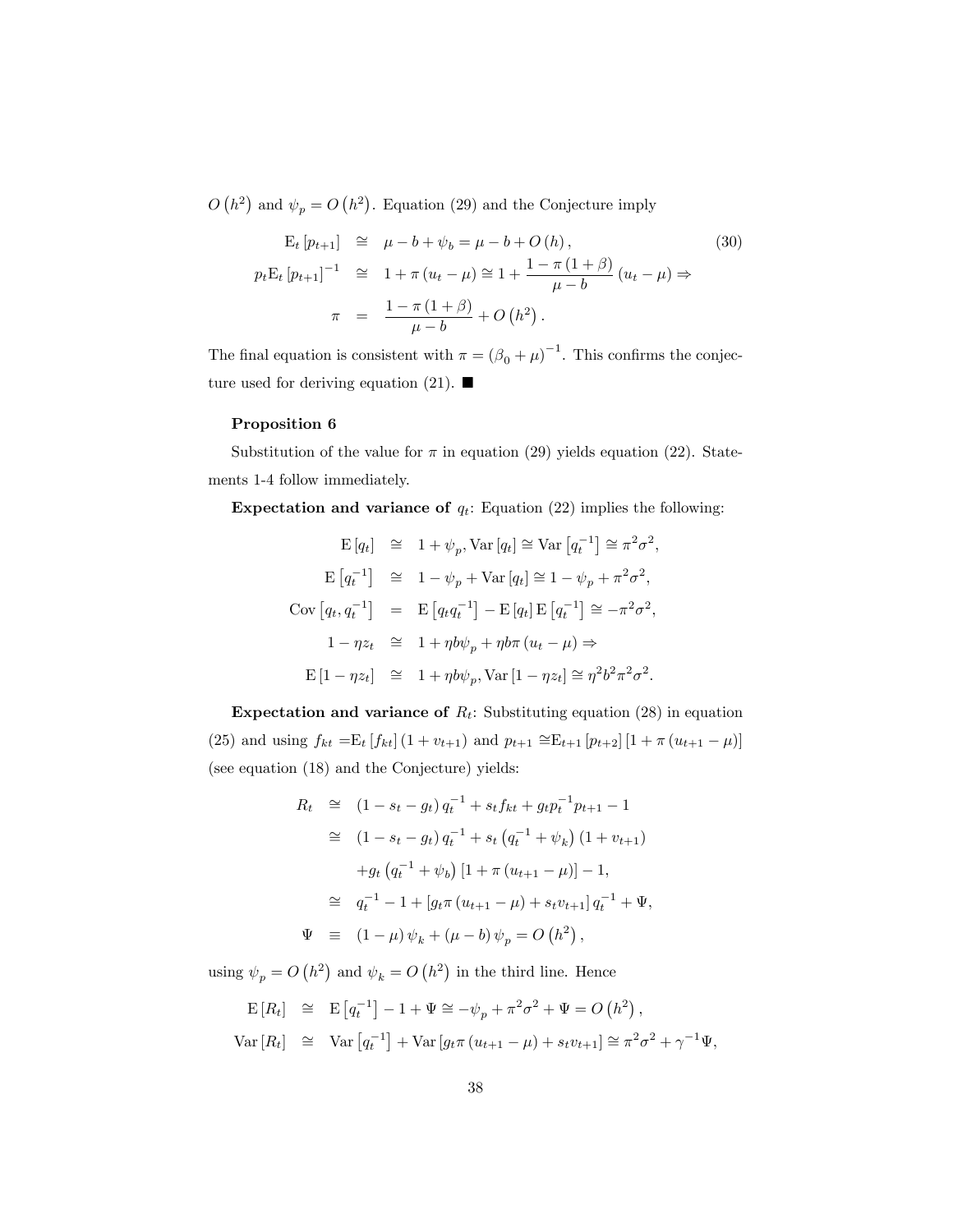using  $\mathbb{E}[g_t \pi(u_{t+1} - \mu) + s_t v_{t+1}] = 0$  in the first line and  $\text{Var}[g_t \pi(u_{t+1} - \mu) + s_t v_{t+1}] =$  $O(h^2)$  and  $q_t^{-1} = 1 + O(h)$  in the second line.

Expectation and variance of  $c_t^y$  and  $c_{t+1}$ : Consumption of the young and the elderly satisfies the following

$$
\eta_0 c_t^y = 1 - \eta z_t \approx 1 + \eta b \psi_p + \eta b \pi (u_t - \mu),
$$
  

$$
c_{t+1} = (1 - \eta z_t) (R_t + 1).
$$

Using the results on the expectation and variance of  $q_t$  and  $R_t$  yields

$$
\begin{array}{rcl}\n\mathbf{E}\left[\eta_0 c_t^y\right] & \cong & 1 + \eta b \psi_p, \\
\text{Var}\left[\eta_0 c_t^y\right] & \cong & \eta^2 b^2 \pi^2 \sigma^2, \\
\mathbf{E}\left[c_{t+1}\right] & \cong & 1 + \eta b \psi_p + \mathbf{E}\left[R_t\right] + \eta b \text{Cov}\left[q_t, q_t^{-1}\right] \cong 1 - \beta_0 \left(\psi_p - \pi^2 \sigma^2\right) + \Psi, \\
\text{Var}\left[c_{t+1}\right] & \cong & \eta^2 b^2 \text{Var}\left[q_t\right] + \text{Var}\left[R_t\right] + 2\eta b \text{Cov}\left[q_t, q_t^{-1}\right] \cong \eta b \left(1 - 2\eta b\right) \pi^2 \sigma^2 + \gamma^{-1} \Psi.\n\end{array}
$$

By Lemma 8 and using the expression above, the certainty equivalents of consumption of the young and the elderly satisfy

$$
\begin{split} \mathcal{E}\left[\left(\eta_{0}c_{t}^{y}\right)^{1-\gamma}\right]^{1/(1-\gamma)} &\cong \quad 1+\eta b\left(1-\frac{1}{2}\eta b\right)\psi_{p} = 1 + O\left(h^{2}\right), \\ \mathcal{E}\left[c_{t+1}^{1-\gamma}\right]^{1/(1-\gamma)} &\cong \quad 1-\beta_{0}\left(\psi_{p}-\pi^{2}\sigma^{2}\right)+\frac{1}{2}\eta b\left(1-2\eta b\right)\gamma\pi^{2}\sigma^{2}+\frac{1}{2}\Psi = 1 + O\left(h^{2}\right). \end{split}
$$

Equation (17) can be written as

$$
\eta^{-1}U = \eta_0^{-1} \mathbf{E} \left[ (\eta_0 c_t^y)^{1-\gamma} \right]^{1/(1-\gamma)} + \mathbf{E} \left[ c_{t+1}^{1-\gamma} \right]^{1/(1-\gamma)} - \eta_0^{-1} \ln \eta_0,
$$

since  $\mathbb{E}\left[\left(\eta_0 c_t^y\right)^{1-\gamma}\right]^{1/(1-\gamma)}-1$  and  $\mathbb{E}\left[c_t^{1-\gamma}\right]^{1/(1-\gamma)}-1$  are of order  $O(n^2)$ .

Hence, the first-order condition for the optimal value of  $b$  reads:<sup>7</sup>

$$
0 \cong \eta_0^{-1} \frac{d \mathcal{E}\left[ \left( \eta_0 c_t^y \right)^{1-\gamma} \right]^{1/(1-\gamma)}}{d b} + \frac{\mathcal{E}\left[ c_{t+1}^{1-\gamma} \right]^{1/(1-\gamma)}}{d b}.
$$

Hence, the sign of  $dU/db_{|b=0}$  up to an order  $O(n^3)$  is equal to the sign of

$$
(1 - \mu)\eta + \gamma \left(1 + \frac{1}{2}\eta + \mu - \frac{3}{2}\mu\eta\right)
$$

<sup>7</sup> Can be eliminated later